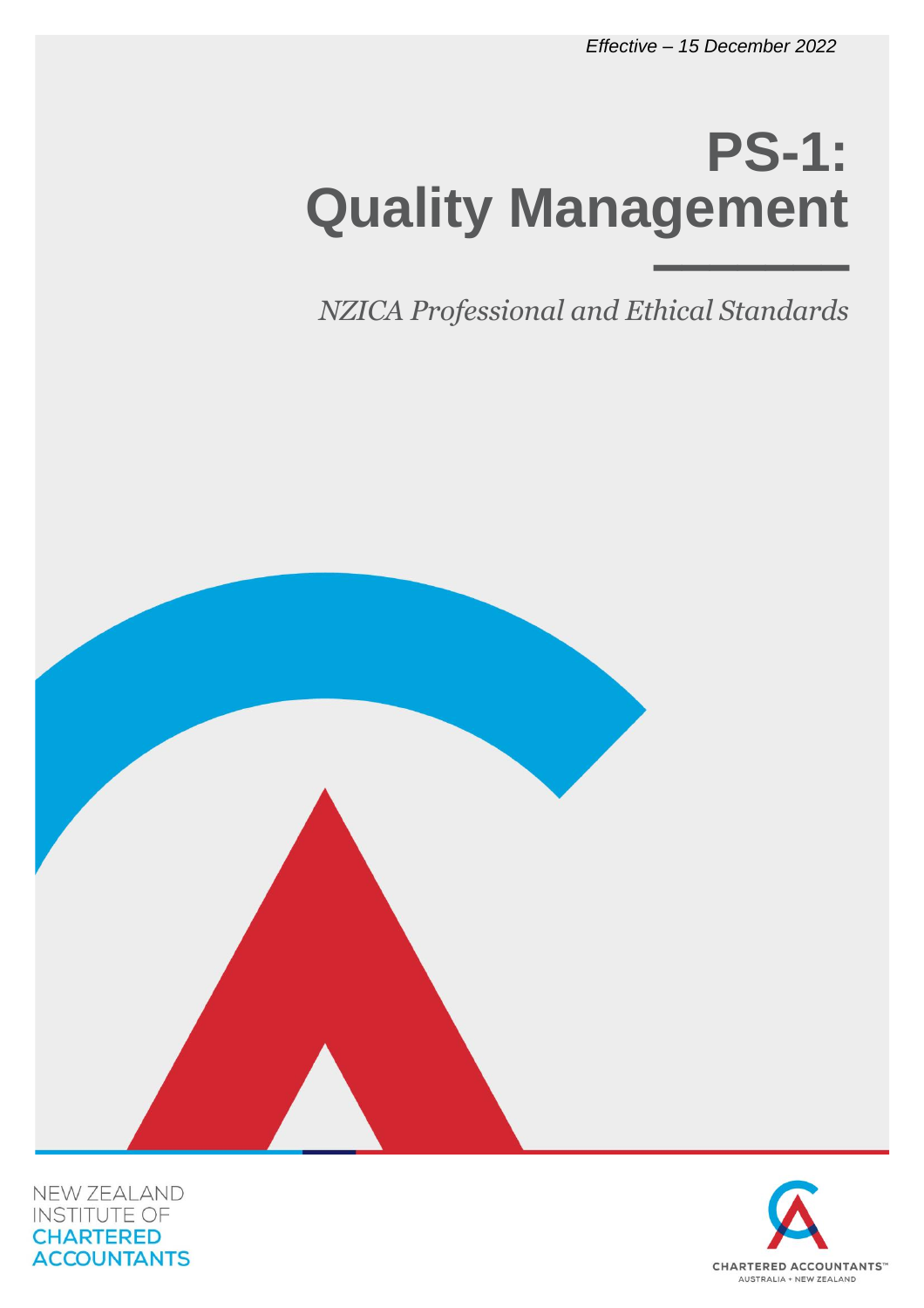Copyright © 2022 New Zealand Institute of Chartered Accountants. All rights reserved. The content of this document is protected by copyright and under international copyright conventions. This document reproduces, with the express permission of the International Federation of Accountants (**IFAC**), parts of the International Quality Management Standards (**IFAC Material**).

Except as permitted by law, if you wish to reproduce, copy, publish, communicate, exploit, make an adaptation of, or make other similar uses of any of the content in this document, you must first request NZICA's permission by sending an email to the Regulation Lead, Chartered Accountants Australia and New Zealand at [regulation.nzica@charteredaccountantsanz.com.](mailto:regulation.nzica@charteredaccountantsanz.com)

All rights in the IFAC material are reserved by IFAC. Further information can be obtained from IFAC at [www.ifac.org](http://www.ifac.org/) or if you wish to reproduce, copy, publish, communicate, exploit, store or transmit, make an adaptation of, or make other similar uses of any of the IFAC Material, you must first request IFAC's permission by sending an email to [permissions@ifac.org.](mailto:permissions@ifac.org)

NZICA, Chartered Accountants Australia and New Zealand (**CA ANZ**), and IFAC do not warrant, represent or guarantee that this document or the IFAC Material are in all respects accurate, complete and current. To the extent permitted by law, NZICA, CA ANZ, and IFAC exclude any liability, including any liability for negligence, for any loss or damage arising from reliance on this document and/or the IFAC Material.

Standards set by the NZICA Regulatory Board are publicly available in electronic format in the Members' Handbook on the CA ANZ websit[e www.charteredaccountantsanz.com.](http://www.charteredaccountantsanz.com/)

#### **Chartered Accountants Australia and New Zealand**

Chartered Accountants House, Level 7, 50 Customhouse Quay, PO Box 11342, Wellington 6142, New Zealand T 0800 469 422 +64 4 474 7840

© Chartered Accountants Australia and New Zealand ABN 50 084 642 571 (CA ANZ). Formed in Australia. Members of CA ANZ are not liable for the debts and liabilities of CA ANZ.

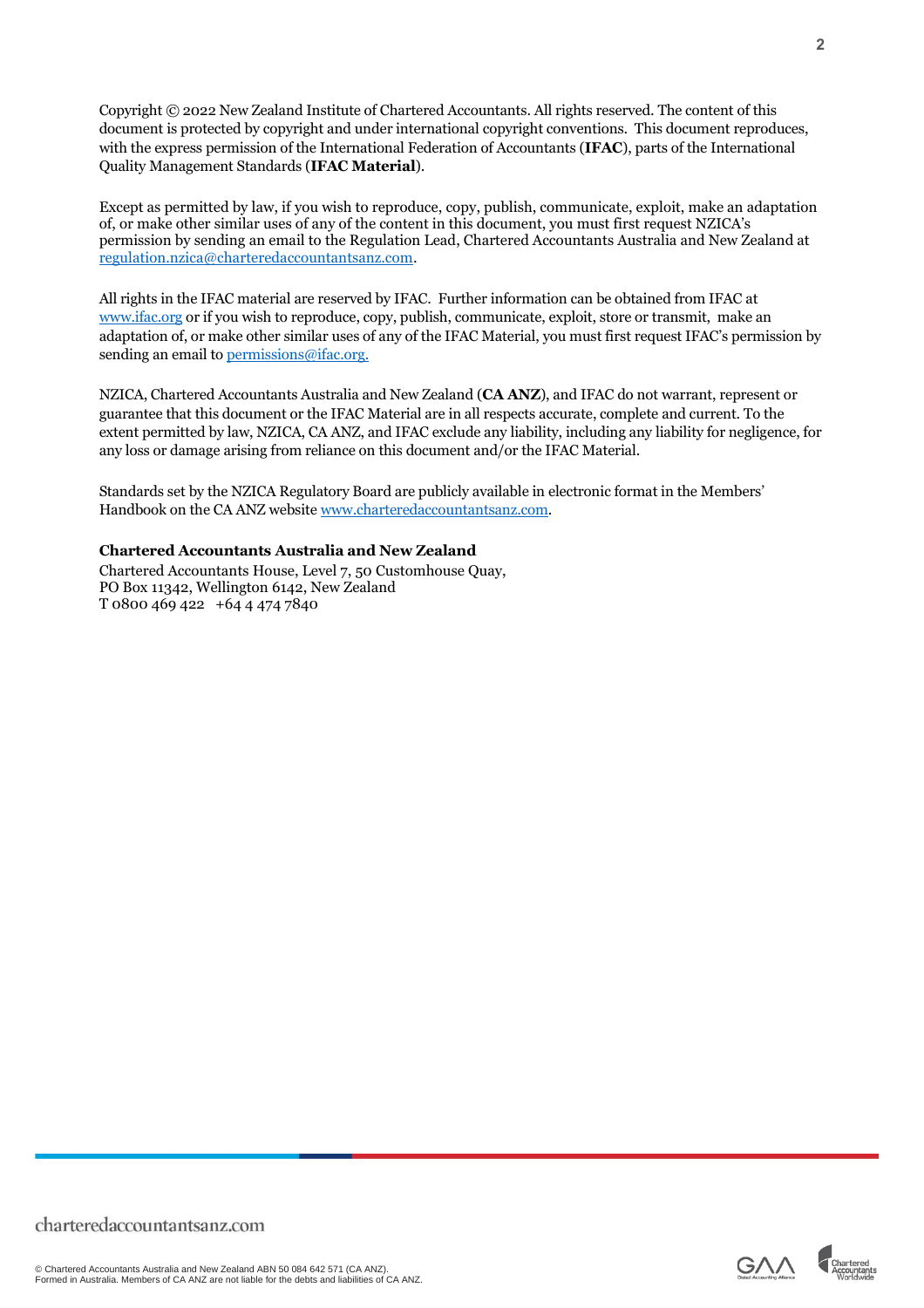### **Contents**

| Interactions between PS-1 and NZAuASB quality management standards  4         |  |
|-------------------------------------------------------------------------------|--|
|                                                                               |  |
|                                                                               |  |
| The firm's responsibilities for a system of quality management10              |  |
|                                                                               |  |
|                                                                               |  |
| Acceptance and continuance of client relationships and specific engagements15 |  |
|                                                                               |  |
|                                                                               |  |
|                                                                               |  |
|                                                                               |  |
|                                                                               |  |
|                                                                               |  |
| System of quality management and role of engagement teams39                   |  |
|                                                                               |  |
|                                                                               |  |
| Acceptance and continuance of client relationships and specific engagements42 |  |
|                                                                               |  |
|                                                                               |  |
|                                                                               |  |
|                                                                               |  |
|                                                                               |  |
|                                                                               |  |
|                                                                               |  |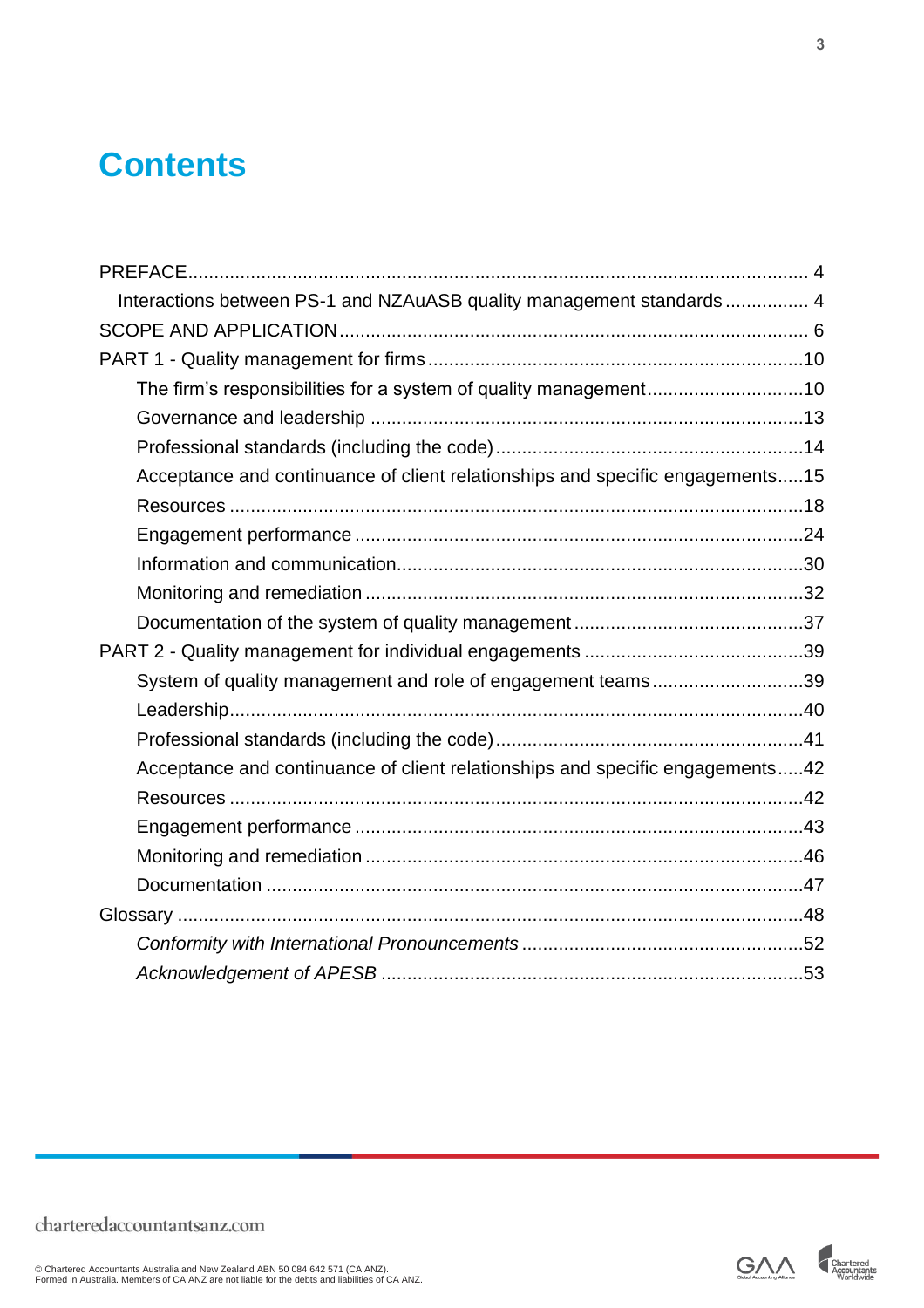### <span id="page-3-0"></span>**PREFACE**

PS-1: *Quality Management* is a NZICA professional and ethical standard comprising of 2 Parts.

Part 1: *Quality management for firms* is based on extracts from *International Standard on Quality Management (ISQM) 1, Quality Management for Firms that perform Audits and Reviews of Financial Statements, or other Related Services Engagements* published by the International Federation of Accountants (IFAC) in December 2020<sup>1</sup> and *International Standard on Quality Control (ISQC) 1, Quality Controls for Firms that Perform Audits and Reviews of Financial Statements, and Other Assurance and Related Services Engagements* published by IFAC in 20082.

Part 2: *Quality management for individual engagements* is based on extracts from *International Standard on Auditing (ISA) 220 (Revised), Quality Management for an Audit of Financial Statements* published by IFAC in December 2020<sup>3</sup> and *International Standard on Auditing (ISA) 220, Quality Control for an Audit of Financial Statements* published by IFAC in 20084.

All extracts are used with the permission of IFAC.

### <span id="page-3-1"></span>Interactions between PS-1 and NZAuASB quality management standards

The New Zealand Auditing and Assurance Standards Board (NZAuASB) is New Zealand's independent standard setting body for assurance (including audits and reviews) and related services<sup>5</sup> engagements including the quality management standards applying to these engagements.

Paragraph 38 of the CA ANZ By-laws; paragraph 4 of the NZICA Rules and paragraph NZ R 113.1 of the NZICA Code of Ethics all require members to comply with pronouncements issued by the NZAuASB (in addition to any corresponding pronouncement issued by NZICA). Therefore, members who perform assurance and related services engagements must comply with Professional and Ethical Standard 3: *Quality Management for Firms that Perform Audits and Reviews of Financial Statements, and Other Assurance* 



<sup>&</sup>lt;sup>1</sup> International Standard on Quality Management (ISQM) 1, Quality Management for Firms that perform Audits and *Reviews of Financial Statements, or other Related Services Engagements* Copyright © December 2020 by the International Federation of Accountants (IFAC). All rights reserved. Used with permission of IFAC. Contact Permissions@ifac.org for permission to reproduce, store or transmit, or to make other similar uses of this document.

<sup>2</sup> *International Standard on Quality Control (ISQC) 1, Quality Controls for Firms that Perform Audits and Reviews of Financial Statements, and Other Assurance and Related Services Engagements* Copyright © 2008 by the International Federation of Accountants (IFAC). All rights reserved. Used with permission of IFAC. Contact

Permissions@ifac.org for permission to reproduce, store or transmit, or to make other similar uses of this document. 3 *International Standard on Auditing (ISA) 220 (Revised), Quality Management for an Audit of Financial Statements* Copyright © December 2020 by the International Federation of Accountants (IFAC). All rights reserved. Used with permission of IFAC. Contact Permissions@ifac.org for permission to reproduce, store or transmit, or to make other similar uses of this document.

<sup>4</sup> *International Standard on Auditing (ISA) 220, Quality Control for an Audit of Financial Statements* Copyright © 2008 by the International Federation of Accountants (IFAC). All rights reserved. Used with permission of IFAC. Contact Permissions@ifac.org for permission to reproduce, store or transmit, or to make other similar uses of this document.

<sup>&</sup>lt;sup>5</sup> i.e. In NZ, this means services to perform agreed upon procedures or other non-assurance work that may ordinarily be performed by an assurance practitioner as prescribed by the XRB or NZAuASB. To date, the XRB and NZAuASB have not added any other non-assurance services to their standard setting mandate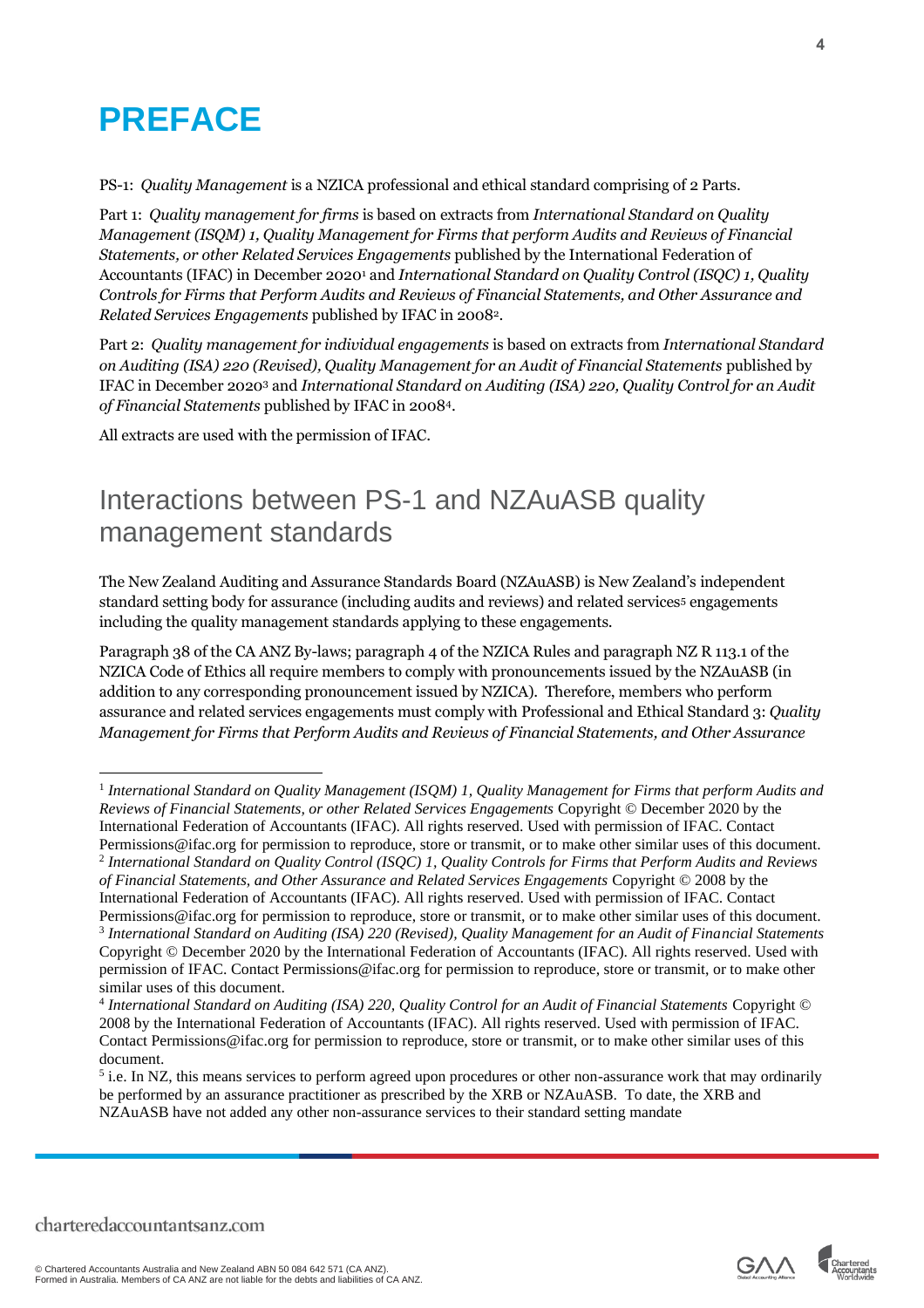*Engagements or Related Services Engagements* (PES 3); Professional and Ethical Standard 4: *Quality Engagement Reviews* (PES 4) and ISA 220 (NZ) *Quality Control for an Audit of Financial Statements* (ISA220) issued by the NZAuASB. These standards were fully aligned with the international quality management standards published by IFAC in December 2020.

In order to ensure that members who perform assurance and related services engagements do not have to comply with two sets of quality management standards in respect of those professional activities, paragraph R1.10 confirms that the remainder of PS-1 does not apply to:

- each part of the firm that performs assurance and related services engagements; and
- each assurance and related services engagement.

Paragraph 1.12A discusses how hybrid firms (i.e. firms that will be required to comply with both the NZAuASB quality management standards and PS-1) should approach compliance with PS-1.



**5**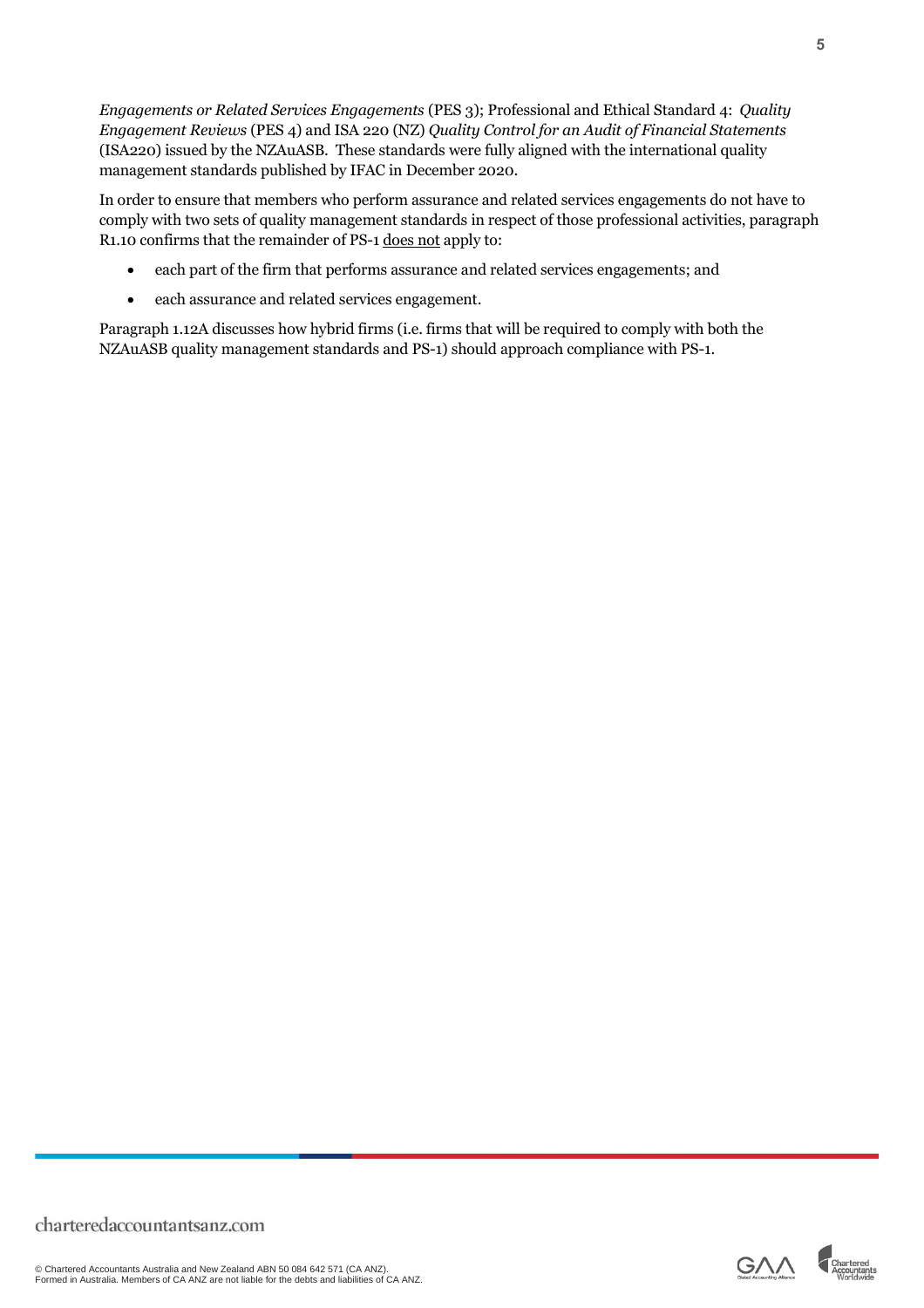# <span id="page-5-0"></span>**SCOPE AND APPLICATION**

#### Authority and effective date

- 1.1 The New Zealand Regulatory Board (NZRB) of the New Zealand Institute of Chartered Accountants (NZICA) has issued PS-1: *Quality Management* pursuant to its regulatory obligations under the New Zealand Institute of Chartered Accountants Act 1996.
- 1.2 *Firms* are required to establish effective *systems of quality management (SOQM)* in compliance with this standard by 15 December 2022. This standard is effective for individual *engagements* beginning on or after 15 December 2022. Early adoption is permitted. This standard replaces the extant standard PS-1: Quality Control (issued 07/2010).

#### Member Obligations

- R1.3 *Members in public practice<sup>6</sup>* **shall comply with this standard in respect of the design, implementation and operation of the** *SOQM* **of their** *firms* **and the quality management of their** *engagements* **to the extent that they are not prevented from doing so by specific requirements of laws and regulations.**
- R1.4 *Members in public practice* **shall take reasonable steps to ensure that all persons associated with the** *Member***, either working under their supervision or acting as their agent (including the** *network***,** *network firms***, individuals in the** *network* **or** *network firms***, or** *service providers***), comply with this standard when they assist the** *Member* **to design, implement and operate the**  *SOQM* **of their** *firms* **and to perform their** *engagements.*

#### **Overview**

- 1.5 This standard deals with:
	- *(a)* a *firm's* responsibilities to design, implement and operate a *SOQM:*
	- (b) the specific responsibilities of the *engagement team* regarding quality management at the engagement level for all *engagements* and the related responsibilities of the *engagement partner*.
- 1.6 The *public interest* is served by the consistent performance of quality *engagements*. The design, implementation and operation of an effective *SOQM* enables the consistent performance of quality *engagements* by providing the firm with reasonable assurance that the objectives of the SOQM, stated in paragraph 2.1(a) and (b), are achieved. Quality *engagements* are achieved through planning and performing *engagements* and reporting on them in accordance with *professional standards* (including the *code*) and applicable laws and regulations. Complying with those standards and the requirements of applicable



<sup>6</sup> *Members in public practice* **in this standard and the** *code* **include references to the** *members' firm***. Terms denoted in italics are defined in the Glossary to this standard.** *Members* **should ensure that they familiarise themselves with the defined terms to ensure appropriate interpretation of this standard.**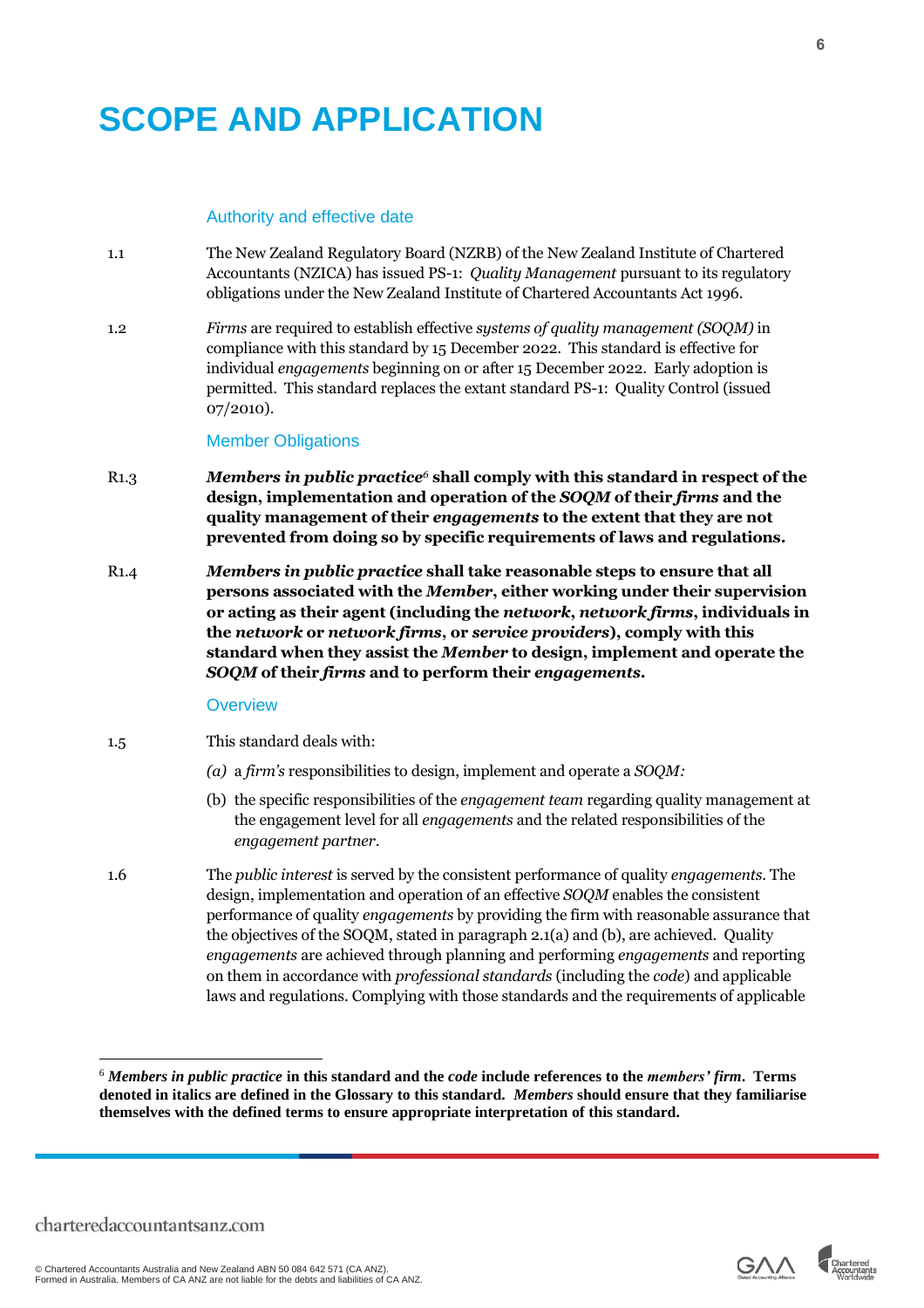law or regulation involves *having an inquiring mind* and exercising *professional judgment*.

- 1.7 The requirements of this standard, designated with the letter "R" and denoted in **boldtype**, impose obligations. These requirements are preceded or followed by application material designated with the letter "A" and in normal type, that provides context, explanations, and other guidance relating to matters relevant to the *SOQM*.
- 1.8 Terms that have been defined for the purposes of this standard are defined in the Glossary to this standard and denoted in the body of this standard in *italics*
- 1.9 This standard should be read in conjunction with the *code* and other NZICA *professional standards* and any laws and regulations that may apply to the provision of *professional services*. All references to the *code* and NZICA *professional standards* and laws and regulations are references to the *code* and those NZICA *professional standards* and laws and regulations as amended from time to time.

**Important Note: Firms that perform assurance and related services engagements**

- R1.10 *Each part of a firm* **that performs** *assurance* **and** *related services<sup>7</sup> engagements* **shall comply with the applicable quality management standards<sup>8</sup> approved by the NZAuASB in respect of each** *assurance* **and**  *related services engagement* **and not this standard.**
- R1.11 *Firms* **shall comply with this standard in all instances that paragraph R1.10 does not apply.**
- 1.12A Both PES 3: Quality Management for Firms that Perform Audits and Reviews of Financial Statements, and Other Assurance Engagements or Related Services Engagements (PES 3) issued by the NZAuASB and this standard (paragraph R3.1) require the *firm* to design, implement and operate a *SOQM* that provides the *firm* with *reasonable assurance* that its activities comply with *professional standards* (including the *code*) and laws and regulations, and its *engagement reports* are appropriate in the circumstances.

However, each standard takes a different approach to assist *firms* to achieve this overarching requirement.

PES 3 prescribes in detail the *SOQM* that the *firm's* assurance practice (i.e., that part of a *firm* that performs *assurance* and *related services engagements*) is required to put in place. This system is intended to be robust enough to ensure that large and complex assurance practices appropriately manage their quality obligations. Smaller, less complex assurance practices are expected to scale down that system to fit the size and circumstances of that practice.

In contrast, this Standard takes a different approach for non-assurance practices ((i.e. that part of a *firm* that does not perform *assurance* and *related services engagements*). It



 $<sup>7</sup>$  i.e. services to perform agreed upon procedures or other non-assurance work that may ordinarily be performed by</sup> an assurance practitioner as prescribed by the XRB or NZAuASB. To date, the XRB and NZAuASB have not added any other non-assurance services to their standard setting mandate

<sup>8</sup> See XRB Au1, Application of Auditing and Assurance Standards. For example, Professional and Ethical Standard 3: *Quality Management for Firms that Perform Audits and Reviews of Financial Statements, and Other Assurance Engagements or Related Services Engagements;* Professional and Ethical Standard 4: *Quality Engagement Reviews;* ISA (NZ) 220 *Quality Control for an Audit of Financial Statements*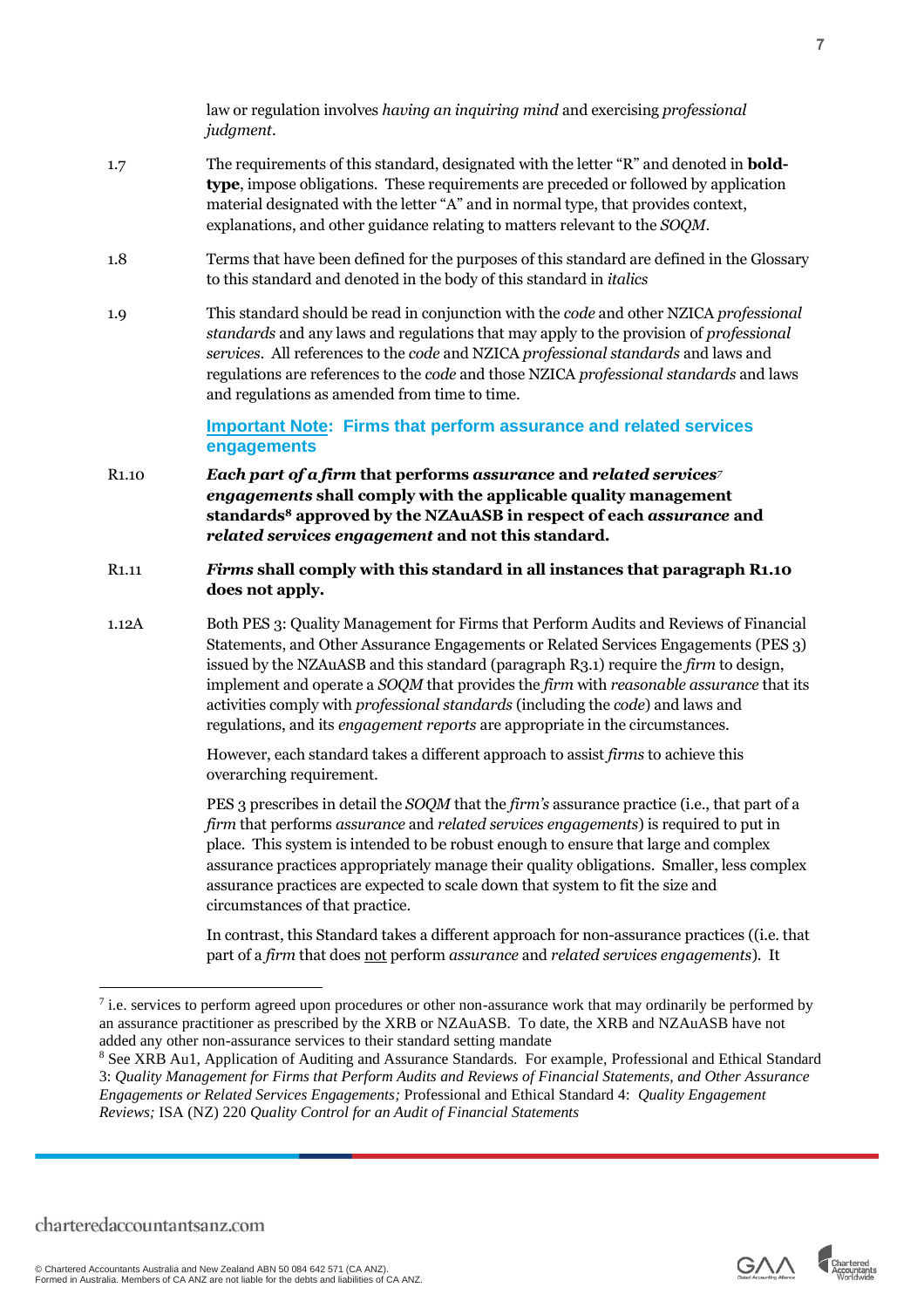prescribes policies and procedures, a *monitoring and remediation* process and documentation requirements that are required to be included in a non-assurance practice's *SOQM*. However, it does not otherwise prescribe how the *firm* should design, implement, and operate an effective *SOQM*.

The requirements of this Standard are grouped using the same *SOQM* components used in PES 3 and are designed to ensure that less complex non-assurance practices are able to readily design, implement and operate a *SOQM* that should achieve the overarching requirement in paragraph 3.1. However, all *firms* are required to consider whether they need to add additional policies and procedures (and by extension additional components) to their *SOQM* in order to ensure that they achieve the overarching requirement – see paragraph R3.4.

Practically, this means that:

- Multi-service *firms* with an assurance practice might choose to extend the *SOQM* that they design, implement, and operate to comply with PES 3 to the rest of the *firm* with suitable modification to ensure that it is appropriate to those other *professional services*.
- More complex *firms* that do not have an assurance practice might determine, after appropriate consideration of the nature and circumstances of *firm* and its *engagements*, that they need to include the formal risk assessment process and/or formal root cause analysis specified in PES 3<sup>9</sup> (suitably modified) in their *SOQM* in order to ensure that their *SOQM* is effective.
- Less complex *firms* (in particular, sole practitioners) that do not have an assurance practice might determine, after appropriate consideration of the nature and circumstances of the *firm* and its' *engagements*, that an *SOQM* that addresses all the relevant requirements of this standard will be effective.

For the avoidance of doubt, non-assurance practices that choose to comply with PES 3 will be considered to be complying with all relevant requirements of this standard as required by paragraph R1.13 below.

#### **Important Note: Applying and complying with relevant requirements**

- R1.13 **The** *firm* **shall comply with each requirement of this Standard unless, in the nature and circumstances of the** *firm***, the requirement is not relevant to the services provided or to the individual** *engagement* **undertaken by the** *firm***.**
- 1.13A This Standard does not call for compliance with requirements that are not relevant, for example, in the circumstances of a sole practitioner with no *staff*. Requirements in this Standard such as those for policies and procedures for the assignment of appropriate *personnel* to the *engagement team*, for review responsibilities, and for the annual communication of the results of monitoring to *engagement partners* within the *firm* are not relevant in the absence of *staff*. This Standard describes responsibilities for several different roles and functions within the *firm*, including overall leadership responsibility and *monitoring and remediation*. In the case of small *firms* it may be necessary for one person to perform more than one of these roles and functions. In some cases, such as when an *engagement quality review* is undertaken, it may be necessary or appropriate to use the services of a *service provider*.

 $9$  e.g. paragraphs  $23 - 27$  and  $41 - 42$  of PES 3

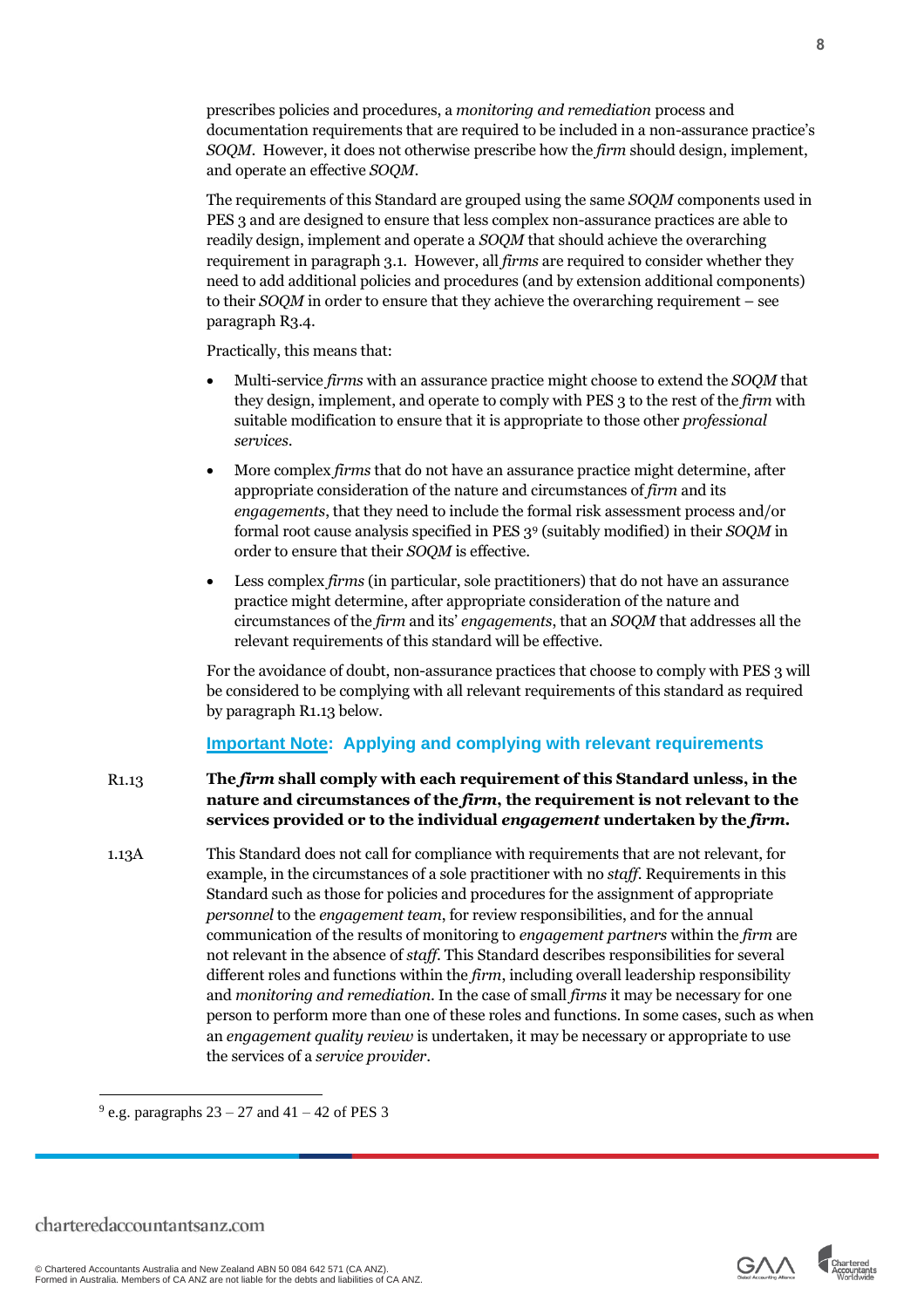#### **Other**

#### R1.14 **In complying with this standard,** *members in public practice* **shall be guided not merely by the words but also by the spirit of this standard and the** *code***.**

1.15 In this standard, unless otherwise specified, words in the singular include the plural and vice versa, words of one gender include other genders, and words referring to persons include companies or organisations, whether incorporated or not.

**9**

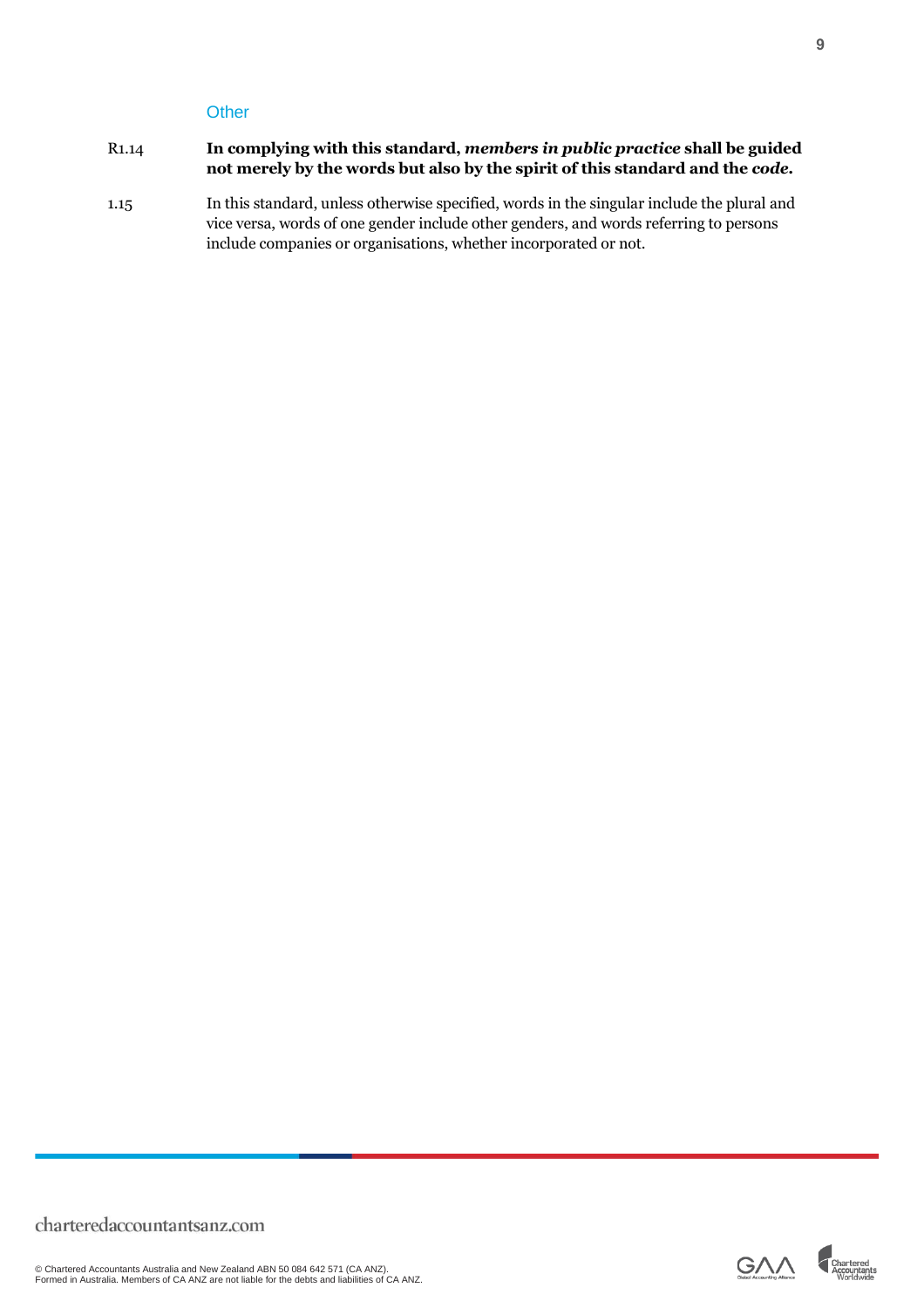# <span id="page-9-0"></span>**PART 1 - Quality management for firms**

<span id="page-9-1"></span>

| 2.1               | The objective of the firm in Part 1 is to design, implement and operate a SOQM that will<br>provide the <i>firm</i> with reasonable <i>assurance</i> that:                                                                                                |
|-------------------|-----------------------------------------------------------------------------------------------------------------------------------------------------------------------------------------------------------------------------------------------------------|
|                   | The firm and its personnel comply with professional standards (including the code)<br>a)<br>and applicable laws and regulations and conduct engagements in accordance with<br>such standards and requirements; and                                        |
|                   | <i>Engagement reports</i> issued by the <i>firm</i> or <i>engagement partners</i> are appropriate in<br>b)<br>the circumstances.                                                                                                                          |
| 2.2               | Part 2 provides the specific responsibilities of the <i>engagement partner</i> and the<br>engagement team regarding quality management at the engagement level for all<br>engagements.                                                                    |
|                   | The firm's responsibilities for a system of quality management<br><b>Overview</b>                                                                                                                                                                         |
| $R_{3.1}$         | The firm shall design, implement and operate an effective SOQM. In doing<br>so, the firm shall exercise professional judgment, taking into account the<br>nature and circumstances of the firm and its engagements.                                       |
| 3.1A1             | A SOQM will be effective if it provides the firm with reasonable assurance that:                                                                                                                                                                          |
|                   | The firm and its personnel fulfill their responsibilities in accordance with<br>a)<br>professional standards (including the code) and applicable laws and regulations, and<br>conduct engagements in accordance with such standards and requirements; and |
|                   | b) <i>Engagement reports</i> issued by the <i>firm</i> or <i>engagement partners</i> are appropriate in<br>the circumstances.                                                                                                                             |
| 3.1A2             | A SOQM operates in a continual and iterative manner and is responsive to changes in the<br>nature and circumstances of the <i>firm</i> and its <i>engagements</i> . It also does not operate in a<br>linear manner (i.e. it is a continuous system).      |
|                   | <b>Risk Based Approach</b>                                                                                                                                                                                                                                |
| 3.1A <sub>3</sub> | The firm should apply a risk-based approach in designing, implementing and operating<br>its SOQM in an interconnected and coordinated manner such that the firm proactively<br>manages the quality of <i>engagements</i> performed by the <i>firm</i> .   |
|                   | Required policies and procedures                                                                                                                                                                                                                          |
| R <sub>3.2</sub>  | The firm shall include policies and procedures in its SOQM that address<br>each of the following components:                                                                                                                                              |
|                   | (a) Governance and leadership.                                                                                                                                                                                                                            |
|                   | (b) Professional standards (including the code).                                                                                                                                                                                                          |
|                   | (c) Acceptance and continuance of client relationships and specific<br>engagements.                                                                                                                                                                       |

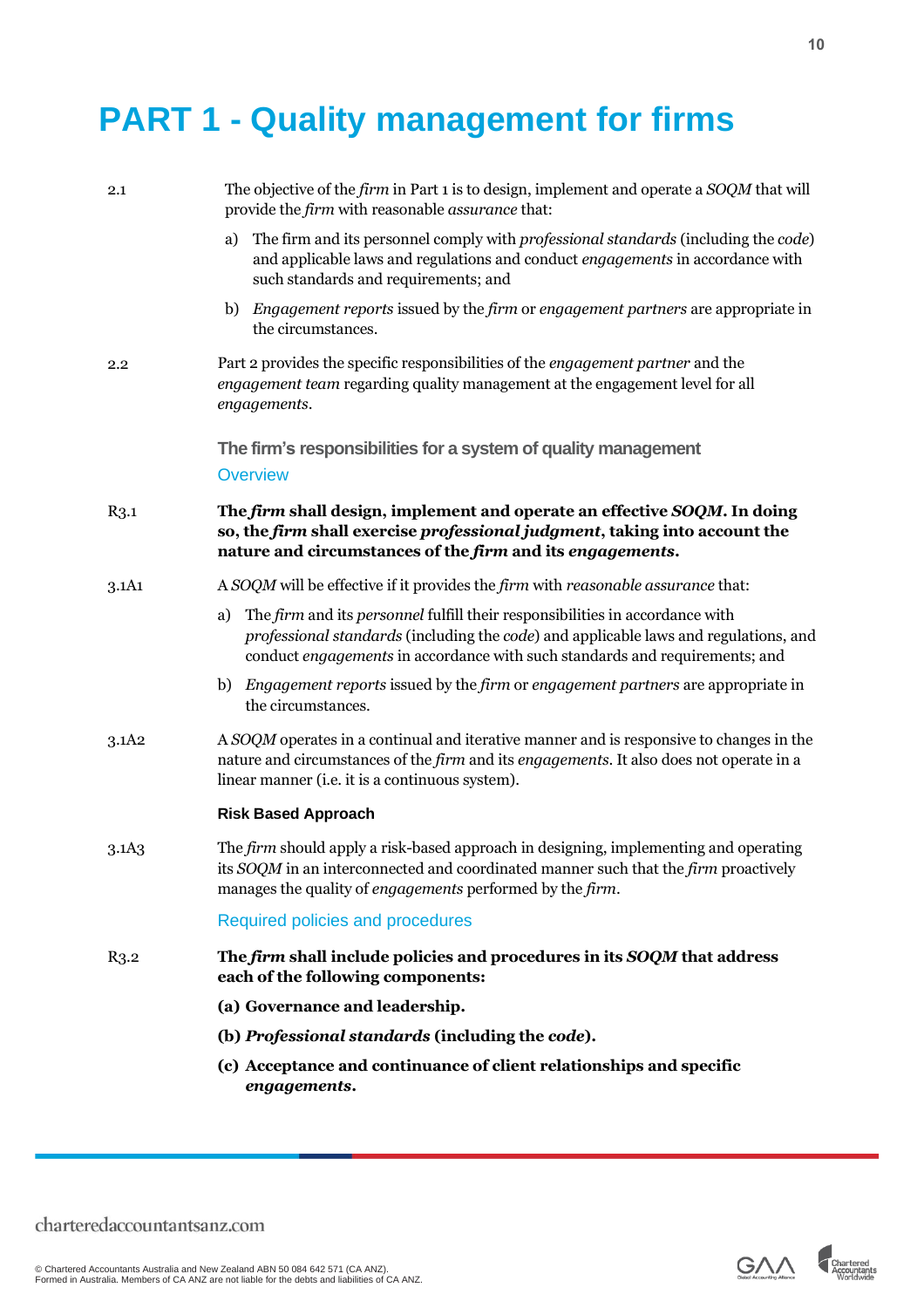|                  | (d) Resources.                                                                                                                                                                                                                                                                                                                                                                                                                                                                                                                                                                                                                                                                                                                             |
|------------------|--------------------------------------------------------------------------------------------------------------------------------------------------------------------------------------------------------------------------------------------------------------------------------------------------------------------------------------------------------------------------------------------------------------------------------------------------------------------------------------------------------------------------------------------------------------------------------------------------------------------------------------------------------------------------------------------------------------------------------------------|
|                  | (e) Engagement performance.                                                                                                                                                                                                                                                                                                                                                                                                                                                                                                                                                                                                                                                                                                                |
|                  | (f) Information and communication.                                                                                                                                                                                                                                                                                                                                                                                                                                                                                                                                                                                                                                                                                                         |
|                  | (g) Monitoring and remediation.                                                                                                                                                                                                                                                                                                                                                                                                                                                                                                                                                                                                                                                                                                            |
| 3.2A             | The required policies and procedures in respect to these components are specified<br>further:                                                                                                                                                                                                                                                                                                                                                                                                                                                                                                                                                                                                                                              |
|                  | At the firm level - Part $1$ – paragraphs R4.1 – 10.10A2<br>$\bullet$                                                                                                                                                                                                                                                                                                                                                                                                                                                                                                                                                                                                                                                                      |
|                  | For individual engagements - Part $2$ – paragraphs R14.1 – R18.8                                                                                                                                                                                                                                                                                                                                                                                                                                                                                                                                                                                                                                                                           |
| R3.3             | The quality management policies and procedures shall be documented and<br>communicated to the firm's personnel in a manner that provides reasonable<br>assurance that the policies and procedures are understood and<br>implemented.                                                                                                                                                                                                                                                                                                                                                                                                                                                                                                       |
| 3.3A1            | Documentation of the <i>SOQM</i> and associated policies and procedures is specified further:                                                                                                                                                                                                                                                                                                                                                                                                                                                                                                                                                                                                                                              |
|                  | At the firm level - Part $1$ – paragraphs R11.1 – R11.4<br>$\bullet$                                                                                                                                                                                                                                                                                                                                                                                                                                                                                                                                                                                                                                                                       |
|                  | For individual engagements - Part $2$ – paragraphs R20.1 – 20.1A<br>$\bullet$                                                                                                                                                                                                                                                                                                                                                                                                                                                                                                                                                                                                                                                              |
| 3.3A2            | In general, communication of quality management policies and procedures to firm<br>personnel includes a description of the quality management policies and procedures and<br>the objectives they are designed to achieve, and the message that each individual has a<br>personal responsibility for quality and is expected to comply with these policies and<br>procedures. The form and content of communication should be explicit to provide<br>personnel with a ready source of information concerning those policies and procedures<br>applicable to them. Encouraging firm personnel to communicate their views or concerns<br>on quality management matters recognises the importance of obtaining feedback on the<br>firm's SOQM. |
| 3.3A3            | Documentation and communication of policies and procedures for less complex firms<br>may be less formal and extensive than for more complex firms.                                                                                                                                                                                                                                                                                                                                                                                                                                                                                                                                                                                         |
|                  | Additional policies and procedures                                                                                                                                                                                                                                                                                                                                                                                                                                                                                                                                                                                                                                                                                                         |
| R <sub>3.4</sub> | The requirements in this Standard are designed to enable the firm to<br>achieve the overarching requirement stated in paragraph R3.1. However,<br>because circumstances vary widely and all such circumstances cannot be<br>anticipated, the firm shall consider whether there are particular matters or<br>circumstances that require the $f\bar{\imath}r m$ to establish and maintain policies and<br>procedures in addition to those required by this Standard to meet the<br>overarching requirement stated in paragraph R3.1.                                                                                                                                                                                                         |
| 3.4A             | All <i>firms</i> should take a risk-based approach to designing, implementing and<br>operating their SOQM. More complex firms might include a formal risk assessment<br>process <sup>10</sup> in their SOQM in order to identify any additional policies and procedures<br>needed to meet the requirement in paragraph R3.4.                                                                                                                                                                                                                                                                                                                                                                                                               |



 $^{10}$ e.g. paragraphs 23 – 27 of PES 3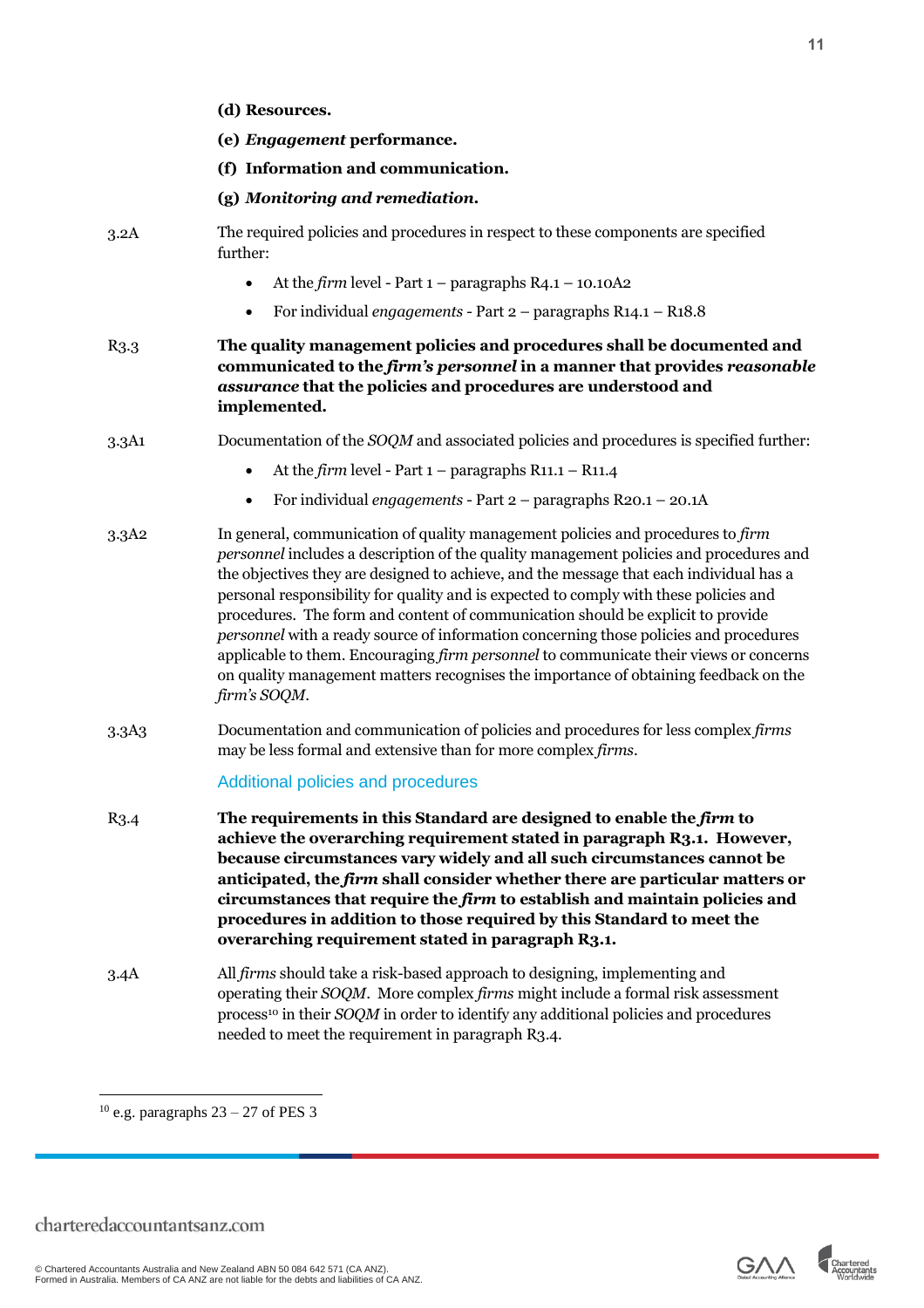#### Allocation of responsibilities within the firm

R3.5 **The** *firm's* **chief executive officer (or equivalent) or, if appropriate, the**  *firm's* **managing board of** *Principals* **(or equivalent) shall assume ultimate responsibility and accountability for the** *firm's SOQM* **and evaluate its effectiveness on an annual basis.** R3.6 **The** *firm* **shall establish and maintain policies and procedures such that any person or persons assigned operational responsibility for the** *firm's SOQM* **by the individual(s) assigned ultimate responsibility and accountability for the** *SOQM* **has sufficient and appropriate experience and ability, and the necessary authority, to assume that responsibility and has a direct line of communication with that individual.** 3.6A Sufficient and appropriate experience and ability enables the person or persons responsible for the *firm's SOQM* to identify and understand quality management issues and to develop appropriate policies and procedures. Necessary authority enables the person or persons to implement those policies and procedures. R3.7 *Personnel* **within the** *firm* **responsible for designing, implementing and operating the** *firm's SOQM* **shall have an understanding of the entire text of this Standard, including its application material, to understand and to apply its requirements properly.** Networks and service providers R3.8 **The** *firm* **shall always remain responsible for its** *SOQM***, including**  *professional judgments* **made in the design, implementation and operation of the** *SOQM***. The** *firm* **shall not allow compliance with**  *network* **requirements or use of** *network services* **or** *service providers* **to contravene the requirements of this Standard.** 3.8A When the *firm* belongs to a *network*, the *network* might: (a) Establish requirements regarding the *firm's SOQM*, including requirements for the *firm* to implement or use resources or services designed or otherwise provided by or through the *network* (i.e. network requirements); (b) Provide services (including performing monitoring activities) or resources (including information on discrepancies across the *network*) that the *firm* might use to implement or use in the design, implementation or operation of the *firm's SOQM* (i.e., network services). Similarly, the *firm* might seek services (including performing monitoring activities) or resources from a *service provider* that the *firm* might use to implement or use in the design, implementation or operation of the *firm's SOQM* (i.e. service provider services). Where these circumstances occur, in order to satisfy paragraph R3.8, the *firm* should (amongst other things): • Gain an understanding of the network requirements and network services or service provider services;

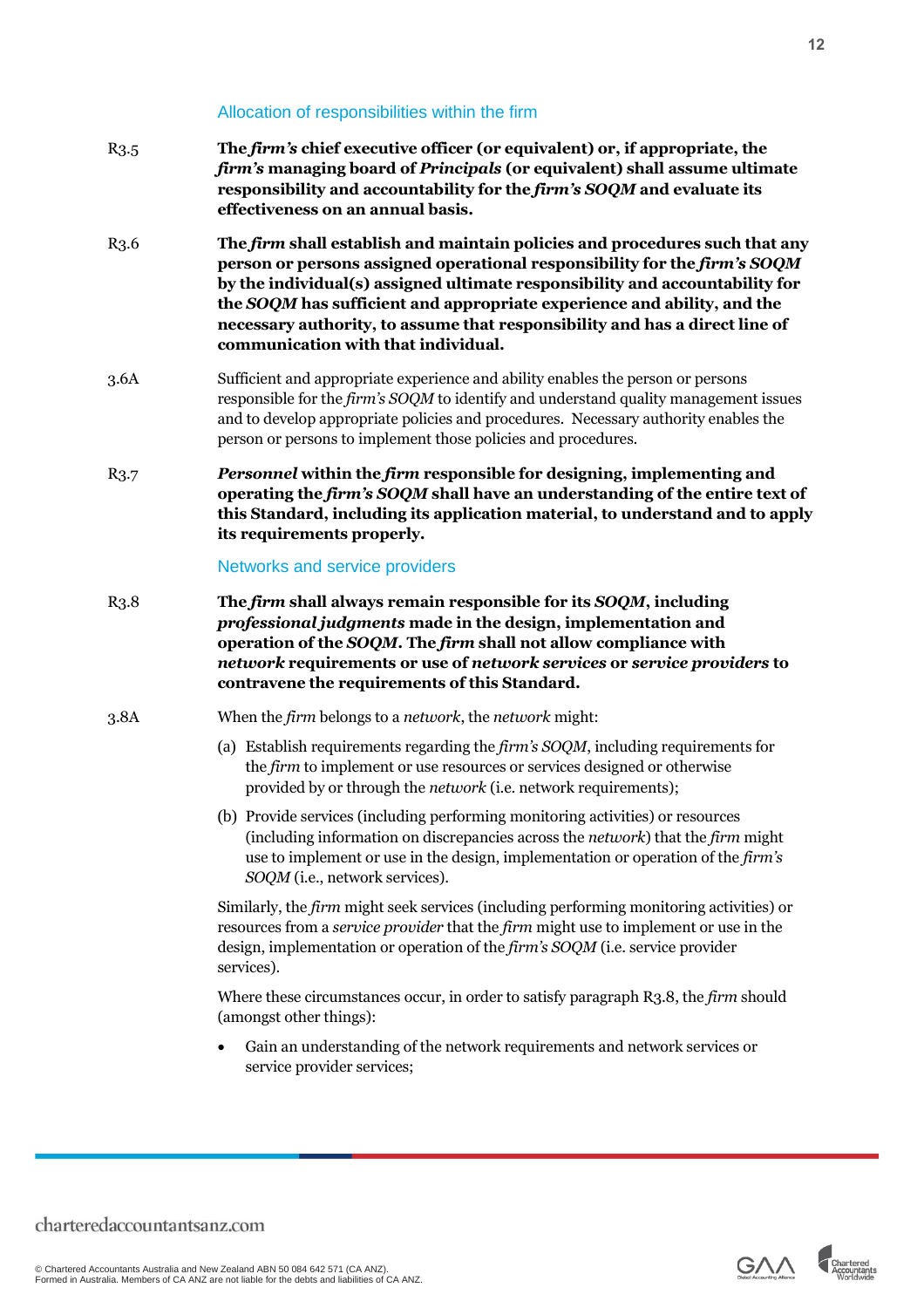- Determine how the network requirements or network services or service provider services are relevant to, and should be taken into account in, the *firm's SOQM*;
- Evaluate whether and, if so, how the network requirements or network services or service provider services need to be adapted or supplemented by the *firm* to be appropriate for use in its *SOQM*; and
- Communicate with the *network* or *service providers* relevant information about the adaptations and supplements it has made.

<span id="page-12-0"></span>**Governance and leadership**

R4.1 **The** *firm* **shall establish and maintain policies and procedures designed to promote an internal culture that requires ethical behaviour and recognises that quality is essential in performing** *engagements***.**

**Such policies and procedures shall address:** 

- **(a) The** *firm's* **commitment to quality which recognises and reinforces:** 
	- **(i) The** *firm's* **role in serving the** *public interest* **by consistently performing quality** *engagements***;**
	- **(ii) The importance of professional ethics, values and attitudes;**
	- **(iii) The responsibility of all** *personnel* **for quality relating to the performance of** *engagements* **or activities within the** *SOQM***, and their expected behaviour; and**
	- **(iv) The importance of quality in the** *firm's* **strategic decisions and actions, including the** *firm's* **financial and operational priorities.**
- **(b) Leadership is responsible and accountable for quality.**
- **(c) Leadership demonstrates a commitment to quality through their actions and behaviors.**
- **(d) The organisational structure and assignment of roles, responsibilities and authority is appropriate to enable the design, implementation and operation of the** *firm's SOQM***.**
- **(e) Resource needs, including financial resources, are planned for and resources are obtained, allocated or assigned in a manner that is consistent with the** *firm's* **commitment to quality.**
- 4.1A1 The *firm's* leadership and the examples it sets significantly influence the internal culture of the *firm*. The promotion of ethical behaviour and a quality-oriented internal culture depends on clear, consistent and frequent actions and messages from all levels of the *firm's* management that emphasise the *firm's* quality management policies and procedures, and the requirement to:
	- a) Perform work that complies with *professional standards* (including the *code*) and applicable laws and regulations; and
	- b) Issue *engagement reports* that are appropriate in the circumstances.

Such actions and messages encourage a culture that recognises and rewards ethical behaviour and high-quality work. These actions and messages may be communicated by, but are not limited to, training seminars, meetings, formal or informal dialogue, mission

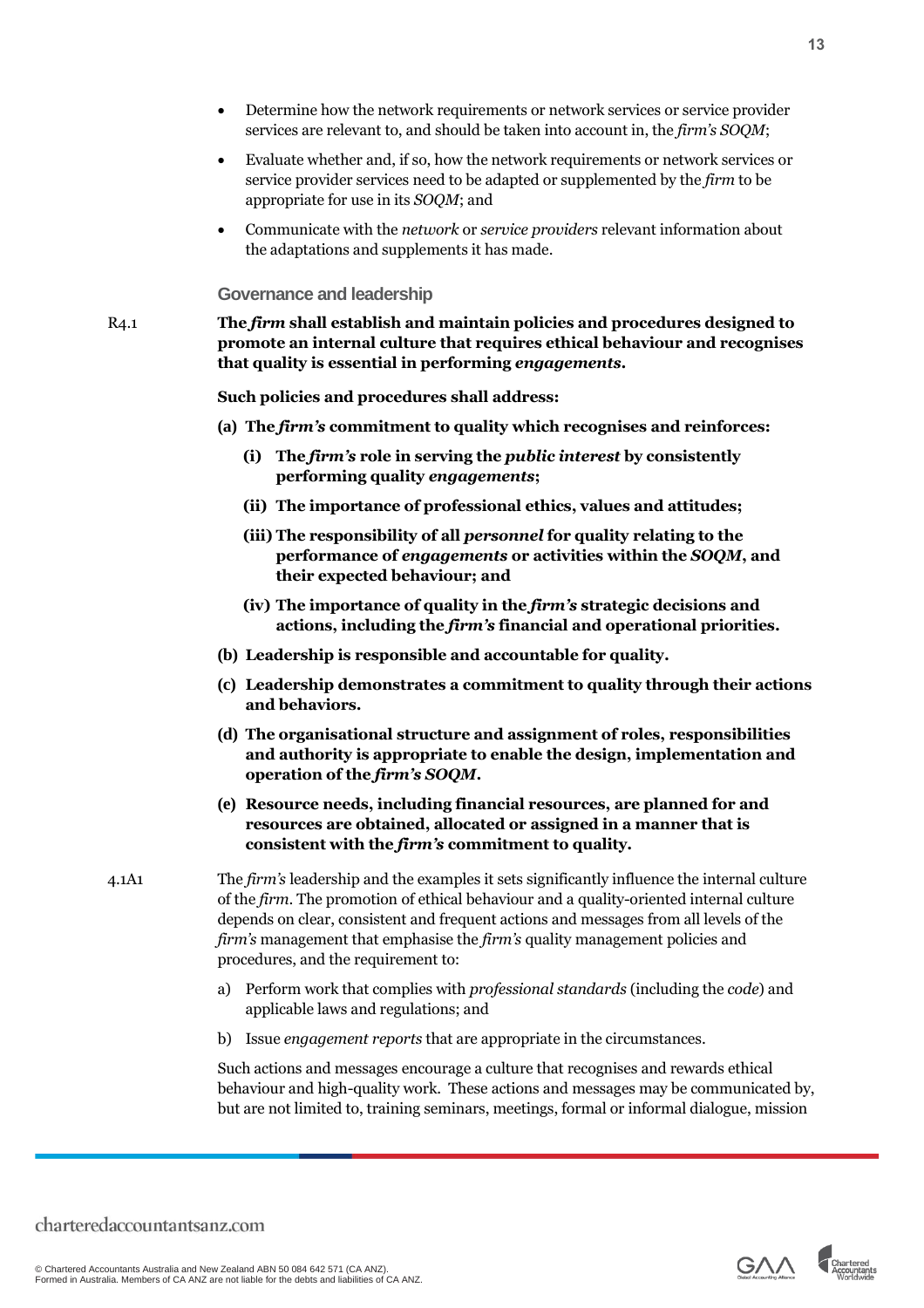|                   | statements, newsletters, or briefing memoranda. They may be incorporated in the <i>firm's</i><br>internal documentation and training materials, and in Principal and staff appraisal<br>procedures such that they will support and reinforce the firm's view on the importance of<br>ethical behaviour and quality and how, practically, it is to be achieved.                                                                                                    |
|-------------------|-------------------------------------------------------------------------------------------------------------------------------------------------------------------------------------------------------------------------------------------------------------------------------------------------------------------------------------------------------------------------------------------------------------------------------------------------------------------|
| 4.1A2             | Professional standards (including the code) establish the principles of professional<br>ethics, and are further addressed in the professional standards (including the code)<br>component of this Standard. Professional values and attitudes may include:                                                                                                                                                                                                        |
|                   | Professional manner, for example, timeliness, courteousness, respect, accountability,<br>$\bullet$<br>responsiveness, and dependability.                                                                                                                                                                                                                                                                                                                          |
|                   | A commitment to teamwork.<br>٠                                                                                                                                                                                                                                                                                                                                                                                                                                    |
|                   | Maintaining an open mind to new ideas or different perspectives in the professional<br>٠<br>environment.                                                                                                                                                                                                                                                                                                                                                          |
|                   | Pursuit of excellence.<br>$\bullet$                                                                                                                                                                                                                                                                                                                                                                                                                               |
|                   | A commitment to continual improvement (e.g., setting expectations beyond the<br>$\bullet$<br>minimum requirements and placing a focus on continual learning).                                                                                                                                                                                                                                                                                                     |
|                   | Social responsibility.                                                                                                                                                                                                                                                                                                                                                                                                                                            |
| 4.1A <sub>3</sub> | Of particular importance in promoting an internal culture based on professional<br>behaviour and quality is the need for the firm's leadership to recognise that the firm's<br>business strategy (including financial and operational priorities) is subject to the<br>overriding requirement for the firm to achieve quality in all the engagements that the<br>firm performs. Promoting such an internal culture includes:                                      |
|                   | Establishment of policies and procedures that address performance evaluation,<br>a)<br>compensation, and promotion (including incentive systems) with regard to its<br>personnel, in order to demonstrate the firm's overriding commitment to ethical<br>behaviour and quality;                                                                                                                                                                                   |
|                   | Assignment of management responsibilities so that commercial considerations do<br>b)<br>not override the quality of work performed; and                                                                                                                                                                                                                                                                                                                           |
|                   | Provision of sufficient resources for the development, documentation and support of<br>$\mathbf{c}$<br>its quality management policies and procedures.                                                                                                                                                                                                                                                                                                            |
|                   | Professional standards (including the code)                                                                                                                                                                                                                                                                                                                                                                                                                       |
| R <sub>5.1</sub>  | The firm shall establish and maintain policies and procedures designed to<br>provide it with reasonable assurance that the firm, its personnel and<br>others, including the network, network firms, or service providers, as<br>appropriate, comply with <i>professional standards</i> (including the <i>code</i> ).                                                                                                                                              |
| 5.1A              | The code sets out the standards of behaviour and approach to professional activities<br>expected by Members in meeting their responsibility to act in the public interest.<br>This includes compliance with all laws and regulations. Other professional standards<br>usually expand on the application of the code to particular service(s) or situation(s)<br>and prescribe other additional professional requirements for those service(s) or<br>situation(s). |
| R <sub>5.2</sub>  | Where the firm has engagements subject to independence requirements,<br>the policies and procedures the firm establishes and maintains to comply                                                                                                                                                                                                                                                                                                                  |

<span id="page-13-0"></span>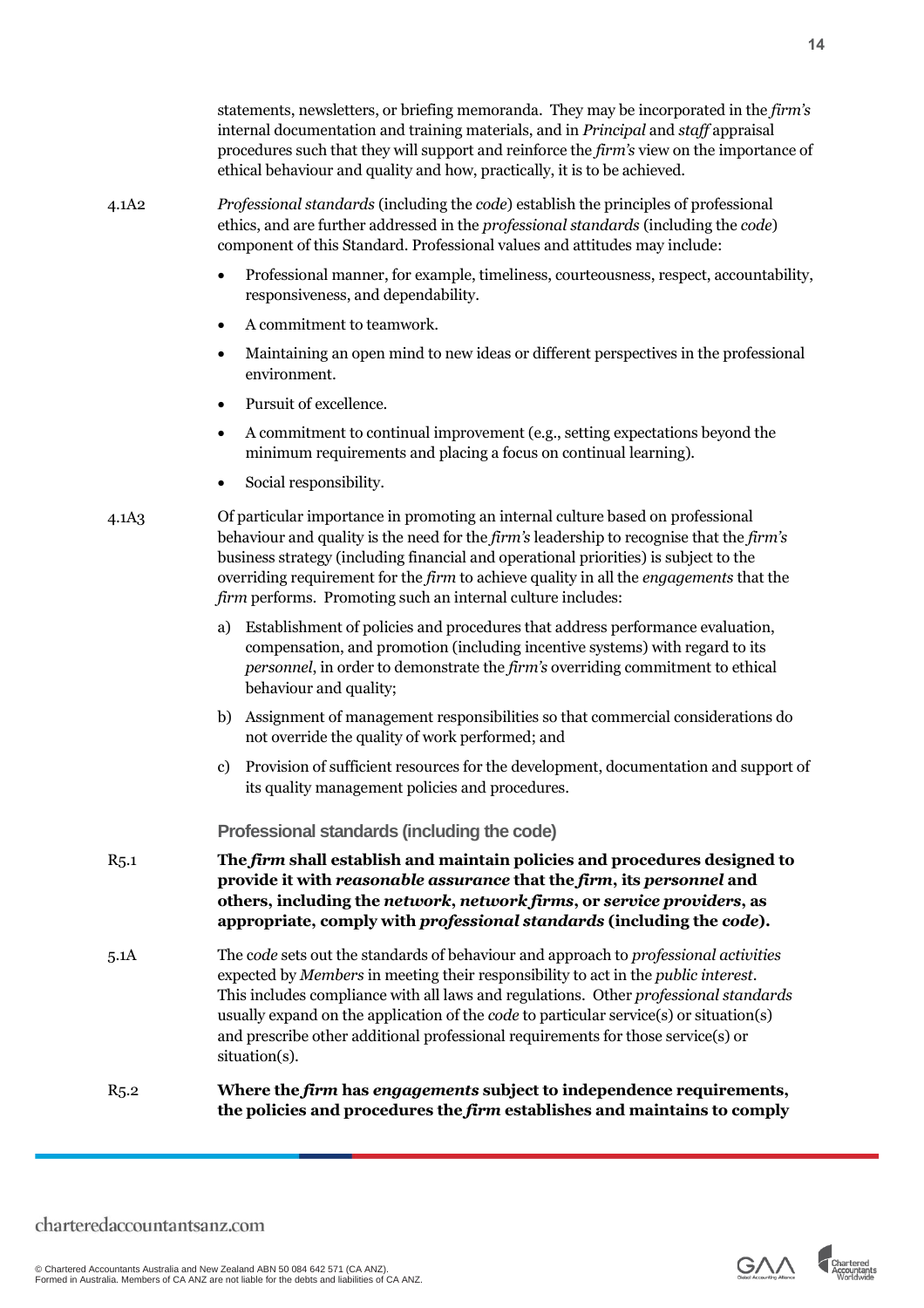**with paragraph R5.1 shall include policies and procedures that enable the**  *firm* **to:** 

- **a) identify and communicate its independence requirements to its**  *personnel* **and, where applicable, others subject to them; and**
- **b) identify (including prompt notification of possible breaches) and evaluate circumstances and relationships that create threats to independence, and to take appropriate action in accordance with** *professional standards* **(including the** *code***).**

<span id="page-14-0"></span>**Acceptance and continuance of client relationships and specific engagements**

- R6.1 **The** *firm* **shall establish and maintain policies and procedures for the acceptance and continuance of client relationships and specific**  *engagements***, designed to provide the** *firm* **with** *reasonable assurance* **that it will:**
	- **a) only undertake or continue relationships and** *engagements* **where the**  *firm***:** 
		- **(i) is competent to perform the** *engagement* **and has the capabilities, including time and resources, to do so;**
		- **(ii) can comply with relevant** *professional standards* **(including the**  *code***) and laws and regulations; and**
		- **(iii) has considered the integrity and other ethical values of the client and does not have information that would lead it to conclude that the client lacks integrity or other ethical values.**
	- **b) Ensure that the financial priorities of the** *firm* **do not lead to inappropriate judgements about whether to accept or continue a client relationship or specific** *engagements***.**
- 6.1A1 Subject to situations where a firm has no choice in accepting or retaining a client, for example a statutory mandate, an evaluation of prospective clients and a review of existing clients should be conducted to ensure that the firm is able to meet its professional obligations while serving the clients' needs. The evaluation of existing and prospective clients should be performed by *personnel* who have the appropriate professional skills and competence required in the circumstances.
- 6.1A2 Consideration of whether the *firm* has the competence, capabilities and resources to undertake a new *engagement* from a new or an existing client involves reviewing the specific requirements of the *engagement* (including whether the *firm* will have access to persons and information necessary to perform the *engagement*) the existing *Principal* and *staff* profiles at all relevant levels and other resources available, including whether:
	- *Firm personnel* have knowledge of relevant industries or subject matters;
	- *Firm personnel* have experience with relevant regulatory or reporting requirements, or the ability to gain the necessary skills and knowledge effectively;
	- The *firm* has sufficient *personnel* with the necessary capabilities competence and time;

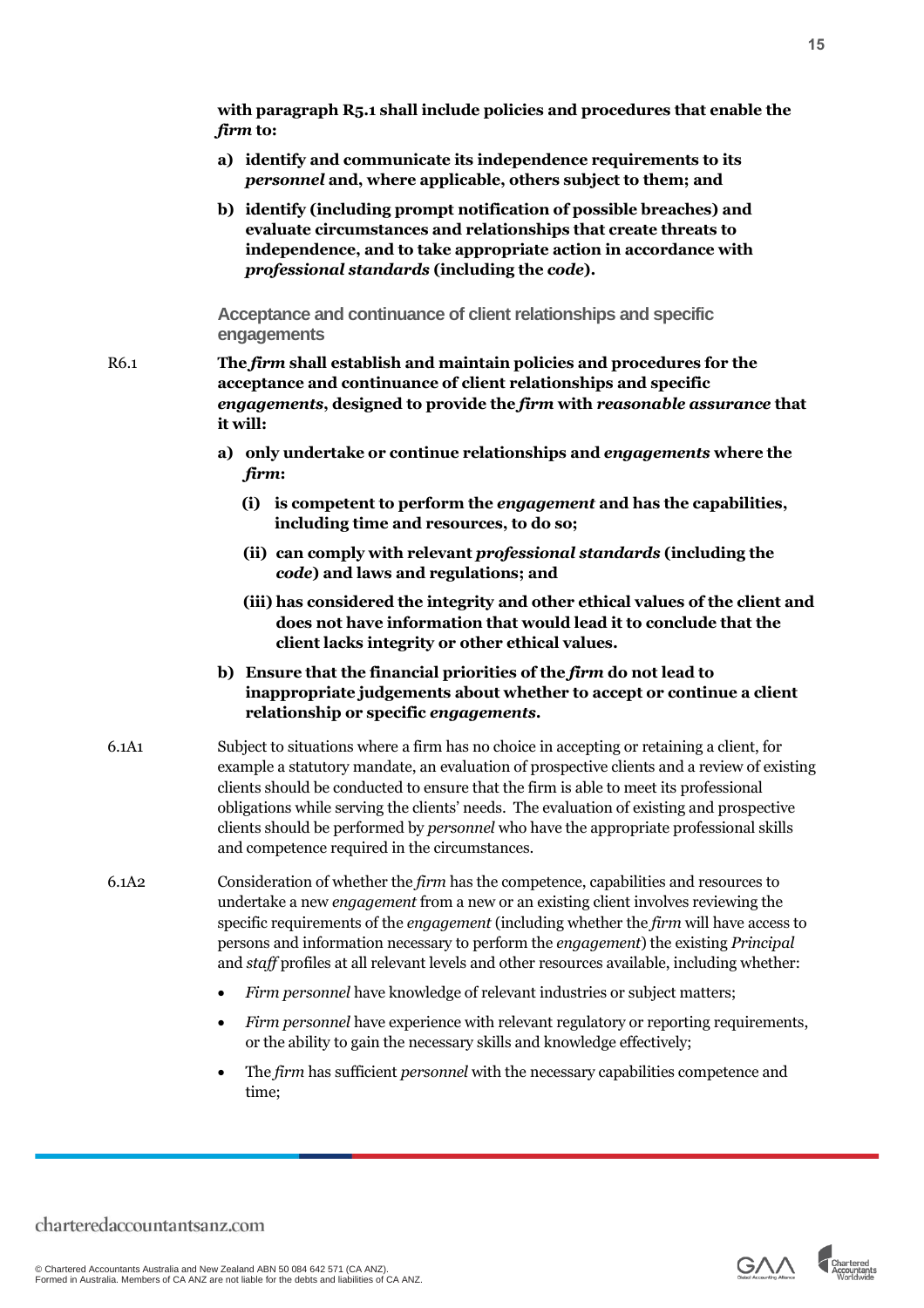- The *firm* has sufficient other resources including intellectual, IT and *service provider* resources;
- Subject matter experts and other appropriate *service providers* are available, if needed;
- Individuals meeting the criteria and eligibility requirements to perform *engagement quality review* are available, where applicable; and
- The *firm* is able to complete the *engagement* within the reporting deadline.
- 6.1A3 With regard to the integrity of a client, matters to consider include, for example:
	- The identity and business reputation of the client's principal owners, key management, and those charged with its governance.
	- The nature of the client's operations, including its business practices.
	- Information concerning the attitude of the client's principal owners, key management and those charged with its governance towards such matters as aggressive interpretation of accounting standards or laws and regulations.
	- Whether the client is aggressively concerned with maintaining the *firm's* fees as low as possible.
	- Indications of an inappropriate limitation in the scope of work.
	- Indications that the client might be involved in money laundering or other criminal activities.
	- The reasons for the proposed appointment of the *firm* and non-reappointment of the previous *firm*.
	- The identity and business reputation of related parties.
	- The extent of knowledge a *firm* will have regarding the integrity of a client will generally grow within the context of an ongoing relationship with that client.
- 6.1A4 Sources of information on such matters obtained by the *firm* may include the following:
	- Communications with existing or previous providers of *professional services* to the client in accordance with *professional standards* (including the *code*), and discussions with other third parties.
	- Enquiry of other *firm personnel* or third parties such as bankers, legal counsel and industry bodies or peers.
	- Background searches of relevant databases.
- 6.1A5 Information that is obtained during the *firm's* acceptance and continuance process may often also be relevant to the *engagement team* when planning and performing the *engagement*. Part 2 requires the *engagement partner* to take into account information obtained in the acceptance and continuance process in planning and performing the *engagement*.

#### R6.2 **Acceptance and continuance policies and procedures shall require:**

**a) the** *firm* **to obtain such information as it considers necessary in the circumstances before accepting an** *engagement* **with a new client, when** 

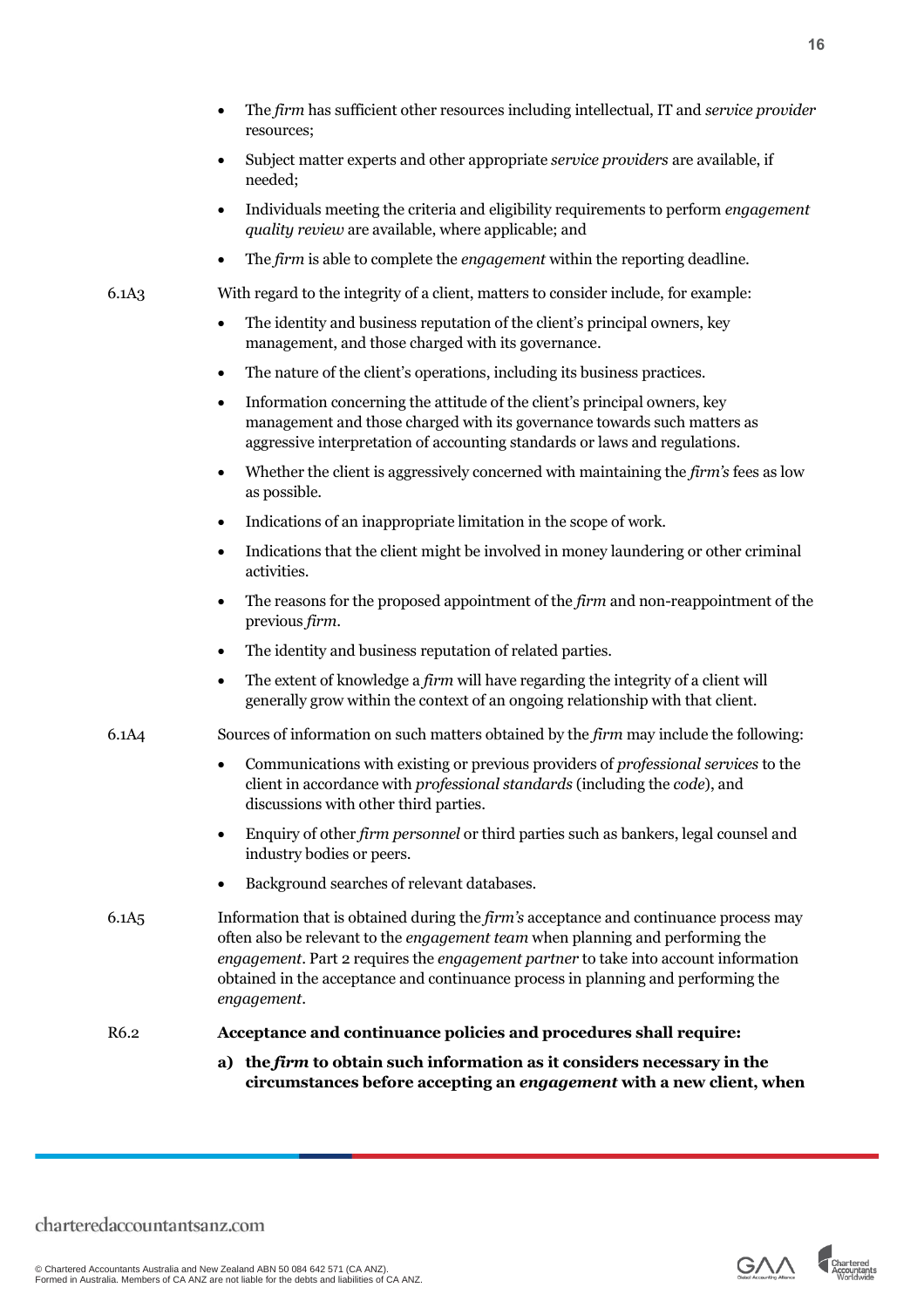**deciding whether to continue an existing** *engagement***, and when considering acceptance of a new** *engagement* **with an existing client.** 

- **b) if a potential conflict of interest is identified in accepting an** *engagement* **from a new or an existing client, the** *firm* **to determine whether it is appropriate to accept the** *engagement***.**
- **c) if issues have been identified, and the** *firm* **decides to accept or continue the client relationship or a specific** *engagement***, the** *firm* **to document how the issues were resolved to ensure compliance with** *professional standards* **(including the** *code***) and laws and regulations.**
- 6.2A Deciding whether to continue a client relationship includes consideration of significant matters that have arisen during the current or previous *engagements*, and their implications for continuing the relationship. For example, a client may have been found to be uncooperative or may have started to expand its business operations into an area where the *firm* does not possess the necessary expertise.

R6.3 **The** *firm* **shall establish and maintain policies and procedures on continuing an** *engagement* **and the client relationship, addressing the circumstances where the** *firm* **obtains information that would have caused it to decline the**  *engagement* **had that information been available earlier. Such policies and procedures shall include consideration of:**

- **a) the professional and legal responsibilities that apply to the circumstances (including responding to non-compliance with laws and regulations requirements in the** *code***11); and**
- **b) the possibility of withdrawing from the** *engagement* **or from both the**  *engagement* **and the client relationship.**

6.3A Policies and procedures on withdrawal from an *engagement* or from both the *engagement* and the client relationship address issues that include the following:

- Discussing with the appropriate level of the client's management and those charged with its governance the appropriate action that the *firm* might take based on the relevant facts and circumstances.
- If the *firm* determines that it is appropriate to withdraw, discussing with the appropriate level of the client's management and those charged with its governance withdrawal from the *engagement* or from both the *engagement* and the client relationship, and the reasons for the withdrawal.
- Considering whether there is a professional, legal or regulatory requirement for the *firm* to remain in place, or for the *firm* to report the withdrawal from the *engagement*, or from both the *engagement* and the client relationship, together with the reasons for the withdrawal, to regulatory authorities.
- Documenting significant issues, consultations, conclusions and the basis for the conclusions





<sup>11</sup> Sections 260 and 360 of the *code*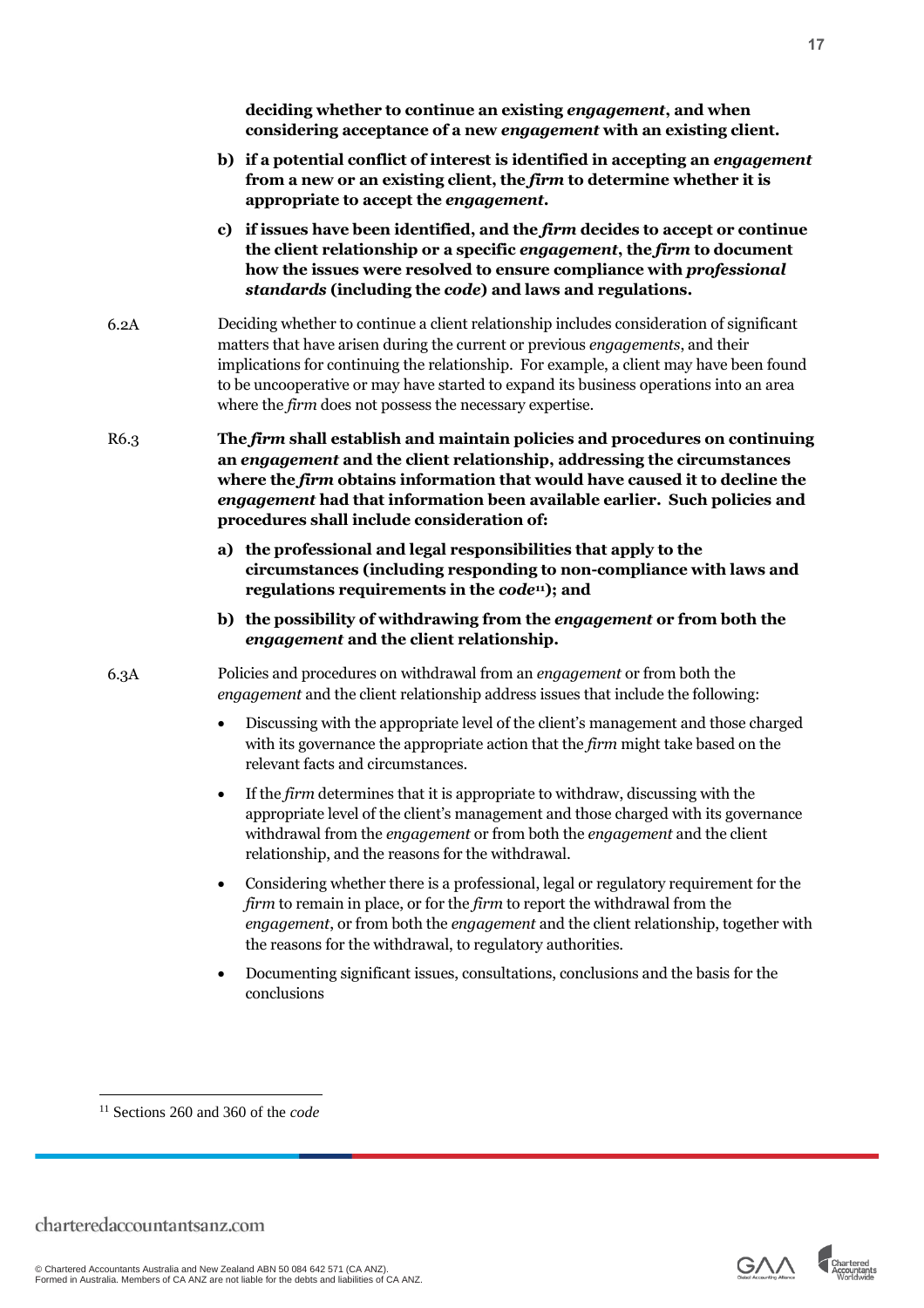### <span id="page-17-0"></span>**Resources**

R7.1 **The** *firm* **shall establish and maintain policies and procedures designed to provide it with** *reasonable assurance* **that it has sufficient and appropriate resources for use in the** *firm's SOQM* **and in performance of** *engagements***. Such policies and procedures shall ensure:**

#### **Human resources**

- **a) sufficient** *personnel* **and, where required, other individuals (including the** *network***,** *network firms***, or** *service providers***) are employed with the competence, capabilities, and commitment to ethical principles necessary to:**
	- **(i) perform** *engagements* **or activities within the** *SOQM* **in accordance with** *professional standards* **(including the** *code***) and laws and regulations; and**
	- **(ii) enable the** *firm* **or** *engagement partners* **to issue** *engagement reports* **that are appropriate in the circumstances.**
- **b) appropriate** *personnel***, or other individuals, where required are assigned to each** *engagement* **or activities within the** *SOQM***.**

#### **Technological resources**

**c) appropriate technological resources are obtained or developed, implemented, maintained, and used.**

#### **Intellectual resources**

d) **appropriate intellectual resources are obtained or developed, implemented, maintained, and used, that are consistent with**  *professional standards* **(including the** *code***) and applicable laws and regulations, where applicable.**

#### **Service providers**

- e) **human, technological or intellectual resources from** *service providers* **are appropriate, taking into account the other resources deployed in (a), (b), and (c) in this paragraph.**
- 7.1A1 Resources for the purposes of the resources component include:
	- Human resources,
	- Technological resources,
	- Intellectual resources, and
	- *Service providers*.

Financial resources are also relevant to the *SOQM* because they are necessary for obtaining, developing and maintaining the *firm's* human resources, technological resources and intellectual resources. Given that the management and allocation of financial resources is strongly influenced by leadership, the policies and procedures in governance and leadership, such as those that address financial and operational priorities, address financial resources.

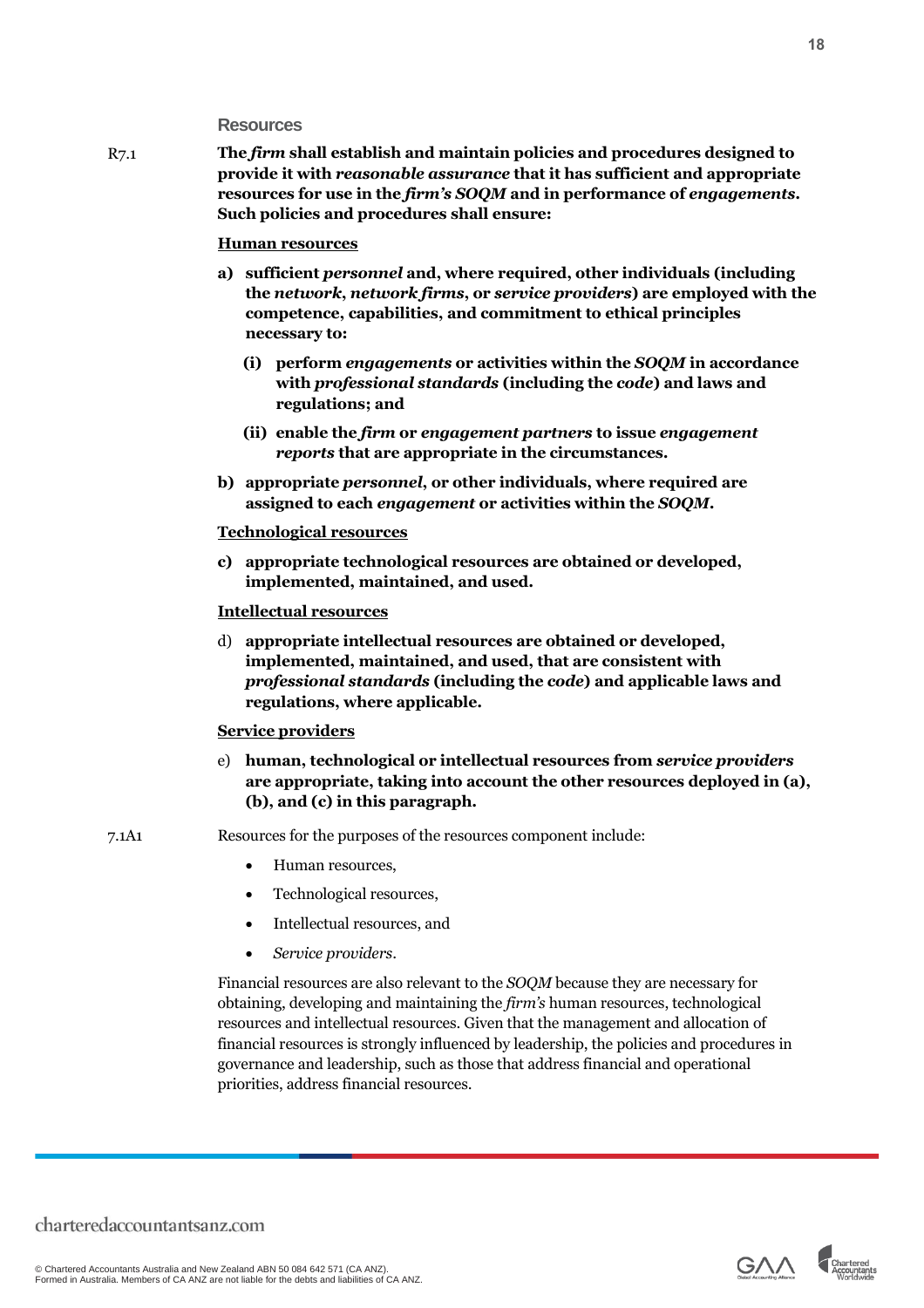7.1A2 Resources may be internal to the *firm*, or may be obtained externally from the *firm's network*, another *network firm* or *service provider*. Resources may be used in performing activities within the *firm's SOQM*, or in the performance of *engagements* as part of operating the *SOQM*. Part 2 addresses the responsibility of the *engagement partner* regarding *engagement* resources.

#### Human resources

- 7.2A1 *Personnel* issues relevant to the *firm's* policies and procedures related to human resources include, for example:
	- Recruitment.
	- Performance evaluation.
	- Capabilities, including time to perform assignments.
	- Competence.
	- Career development.
	- Promotion.
	- Compensation.
	- The estimation of *personnel* needs.

Effective recruitment processes and procedures help the *firm* select individuals of integrity who have the capacity to develop the competence and capabilities necessary to perform the *firm's* work and possess the appropriate characteristics to enable them to perform competently.

- 7.2A2 Competence is the ability of the individual to perform a role and goes beyond knowledge of principles, standards, concepts, facts, and procedures; it is the integration and application of technical competence, professional skills, and professional ethics, values and attitudes. Competence can be developed through a variety of methods, including the following:
	- Professional education.
	- Continuing professional development, including training.
	- Work experience.
	- Coaching, by more experienced *staff*, for example, other members of the *engagement team*.
	- Independence education for *personnel* who are required to be independent.
- 7.2A3 The continuing competence of the *firm's personnel* depends to a significant extent on an appropriate level of continuing professional development so that *personnel* maintain their knowledge and capabilities. Effective policies and procedures emphasise the need for continuing training for all levels of *firm personnel*, and provide the necessary training resources and assistance to enable *personnel* to develop and maintain the required competence and capabilities.
- 7.2A4 Performance evaluation, compensation and promotion procedures give due recognition and reward to the development and maintenance of competence and commitment to



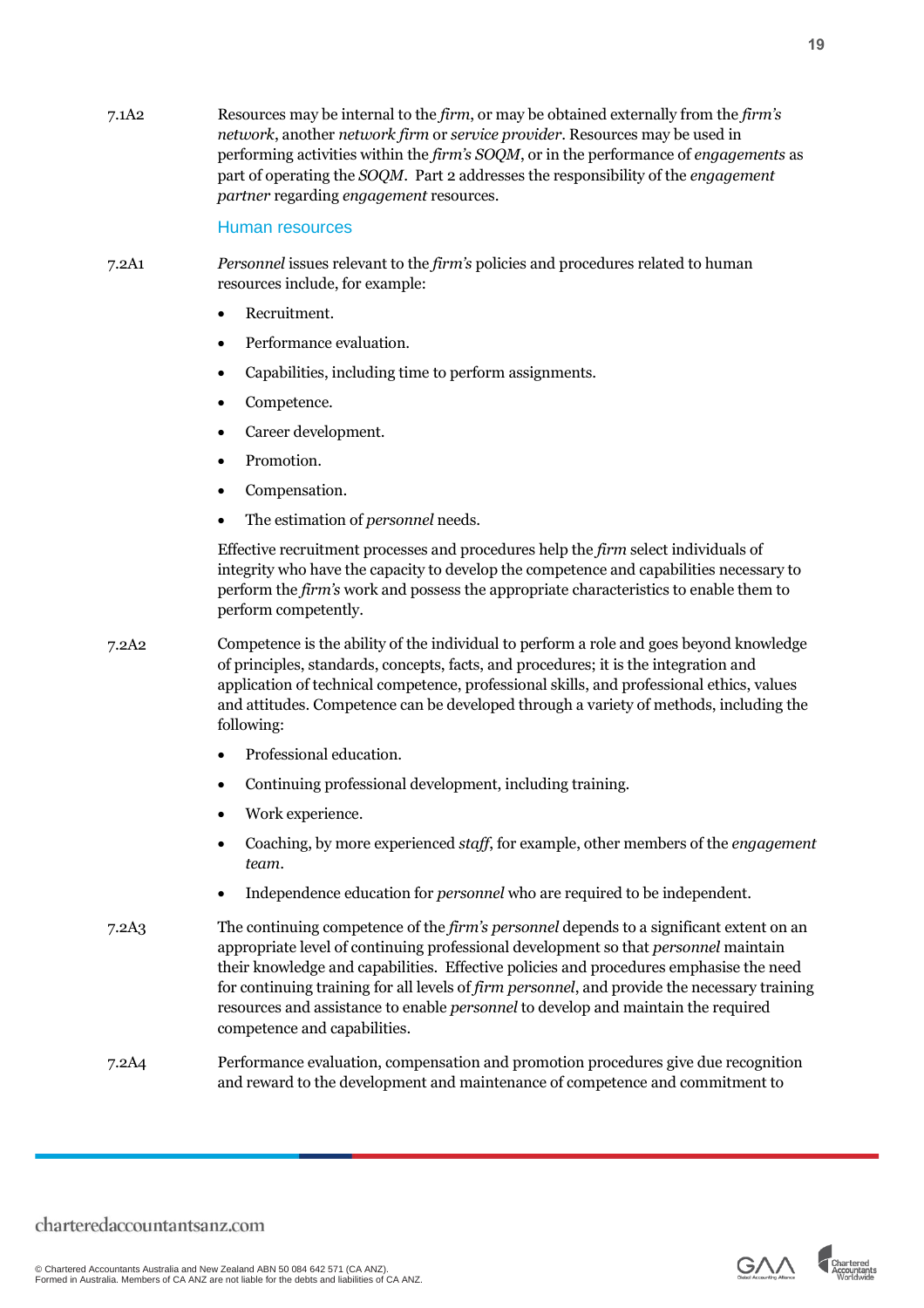| ethical principles. Steps a <i>firm</i> may take in developing and maintaining competence and<br>commitment to ethical principles include: |
|--------------------------------------------------------------------------------------------------------------------------------------------|
| Making <i>personnel</i> aware of the <i>firm's</i> expectations regarding performance and<br>ethical principles;                           |

- Providing *personnel* with evaluation of, and counselling on, performance, progress and career development; and
- Helping *personnel* understand that advancement to positions of greater responsibility depends, among other things, upon performance quality and adherence to ethical principles, and that failure to comply with the *firm's* policies and procedures may result in disciplinary action.
- 7.2A5 The nature and circumstances of the *firm* will influence the structure of the *firm's* performance evaluation process. Less complex *firms* may employ less formal methods of evaluating the performance of their *personnel*.

#### **Assignment of engagement teams**

- R7.3 **The** *firm* **shall assign responsibility for each** *engagement* **to an** *engagement partner* **and shall establish and maintain policies and procedures requiring that:**
	- **a) the identity and role of the** *engagement partner* **are communicated to key members of client management and those charged with governance;**
	- **b) the** *engagement partner* **has the appropriate competence, capabilities, time and authority to perform the role;**
	- **c) the** *engagement partner* **has the time to be sufficiently and appropriately involved throughout the** *engagement***; and**
	- **d) the responsibilities of the** *engagement partner* **are clearly defined and communicated to that** *engagement partner***.**
- 7.3A1 Policies and procedures may include systems to monitor the workload and availability of *engagement partners* so as to enable these individuals to have sufficient time to adequately discharge their responsibilities.
- 7.3A2 Part 2 addresses the *engagement partner's* responsibilities in respect to the assignment of individuals to individual *engagements*.
- R7.4 **The** *firm* **shall also establish and maintain policies and procedures to assign appropriate** *personnel* **and, where required, other individuals (including the**  *network***,** *network firms***, or** *service providers***) with the necessary competence, capabilities and time to:**
	- **a) perform** *engagements* **in accordance with** *professional standards* **including the** *code***) and applicable laws and regulations; and**
	- **b) enable the** *firm* **or** *engagement partners* **to issue** *engagement reports* **that are appropriate in the circumstances.**
- 7.4A The *firm's* assignment of *engagement teams* and the determination of the level of supervision required, include, for example, consideration of the *engagement team's*:

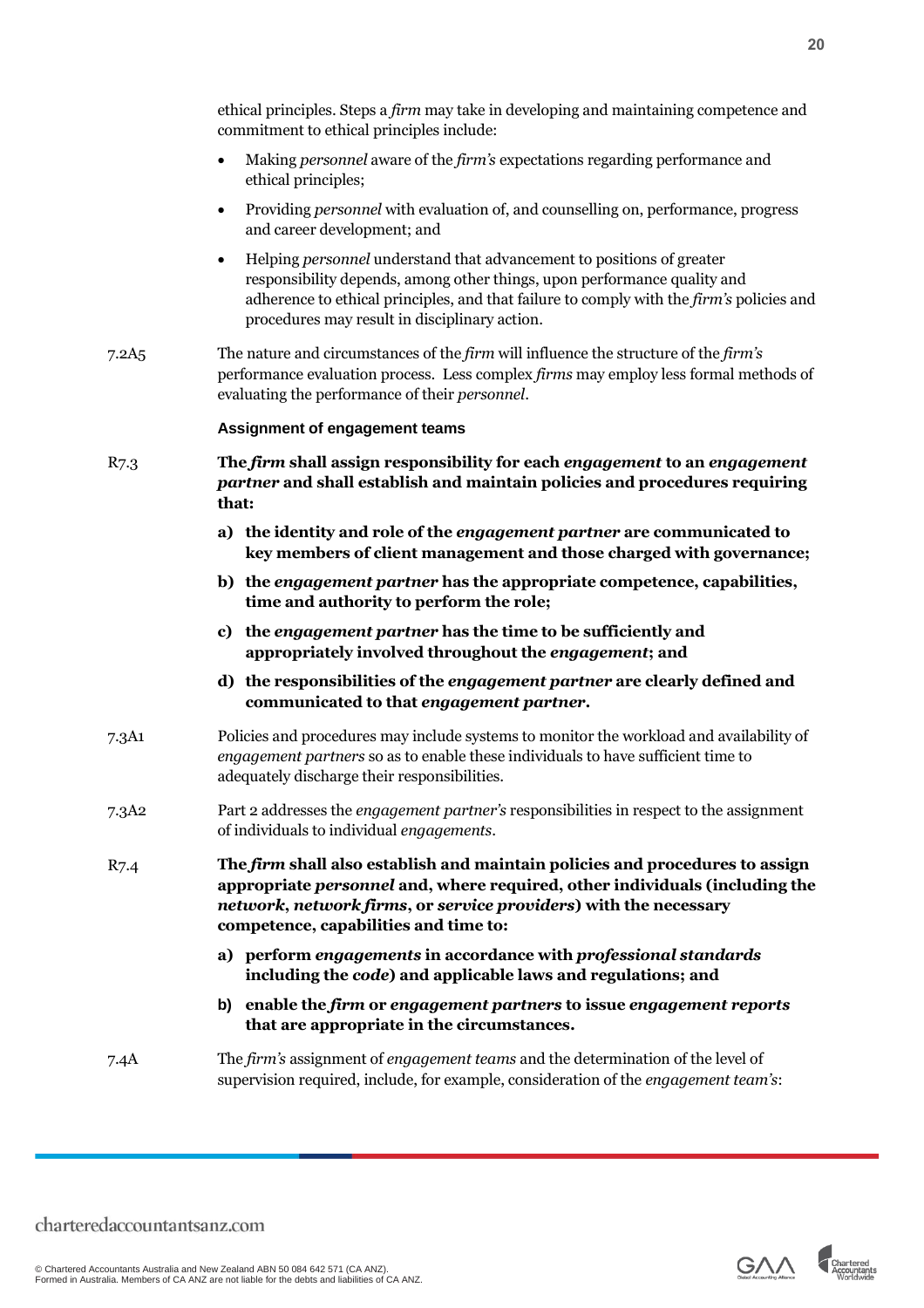- Understanding of, and practical experience with, *engagements* of a similar nature and complexity through appropriate training and participation;
- Understanding of *professional standards* (including the *code*) and applicable laws and regulations;
- Technical knowledge and expertise, including knowledge of relevant information technology;
- Knowledge of relevant industries in which the clients operate;
- Ability to *have an inquiring mind* and apply *professional judgement*; and
- Understanding of the *firm's* quality management policies and procedures.

#### **Assignment to SOQM activities**

R7.5 *Personnel* **and, where required, other individuals (including the** *network***,**  *network firms***, or** *service providers***) assigned to perform activities within the** *SOQM* **shall have appropriate competence and capabilities, including sufficient time, to perform such activities.**

#### Technology resources

- 7.6A1 Technological resources, which are typically IT applications, form part of the *firm's* IT environment. The *firm's* IT environment also includes the supporting IT infrastructure and the IT processes and human resources involved in those processes:
	- An IT application is a program or a set of programs that is designed to perform a specific function directly for the user or, in some cases, for another application program.
	- The IT infrastructure is comprised of the IT network, operating systems, and databases and their related hardware and software.
	- The IT processes are the *firm's* processes to manage access to the IT environment, manage program changes or changes to the IT environment and manage IT operations, which includes monitoring the IT environment.
- 7.6A2 A technological resource may serve multiple purposes within the *firm* and some of the purposes may be unrelated to the *SOQM*. Technological resources that are relevant for the purposes of this Standard are:
	- Technological resources that are directly used in designing, implementing or operating the *firm's SOQM*;
	- Technological resources that are used directly by *engagement teams* in the performance of *engagements*; and
	- Technological resources that are essential to enabling the effective operation of the above, such as, in relation to an IT application, the IT infrastructure and IT processes supporting the IT application.
- 7.6A3 The *firm* may consider the following matters in obtaining, developing, implementing and maintaining an IT application:
	- The data inputs are complete and appropriate;



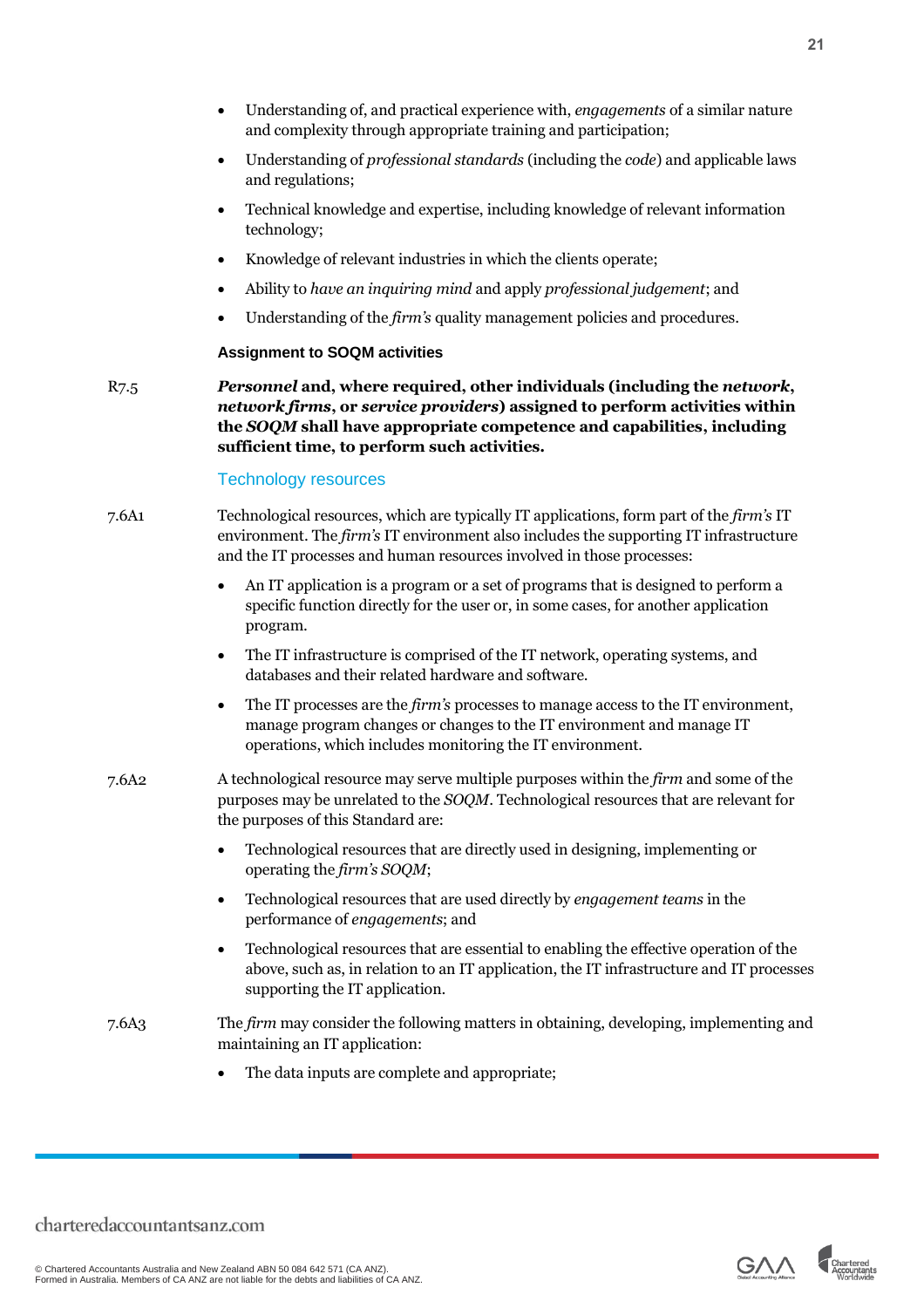• The IT application operates as designed and achieves the purpose for which it is intended;

• Confidentiality of the data is preserved;

- The outputs of the IT application achieve the purpose for which they will be used;
- The general IT controls necessary to support the IT application's continued operation as designed are appropriate;
- The need for specialised skills to utilise the IT application effectively, including the training of individuals who will use the IT application; and
- The need to develop procedures that set out how the IT application operates.

#### Intellectual resources

7.7A1 Intellectual resources include the information the *firm* uses to enable the operation of the *SOQM* and promote consistency in the performance of *engagements*.

#### **Examples** of intellectual resources:

Written policies or procedures, a methodology, industry or subject matter-specific guides, accounting guides, standardised documentation or access to information sources (e.g., subscriptions to websites that provide in-depth information about entities or other information that is typically used in the performance of *engagements*).

7.7A2 Intellectual resources may be made available through technological resources, for example, the *firm's* methodology may be embedded in the IT application that facilitates the planning and performance of the *engagement*.

#### Use of technological and intellectual resources

- 7.8A The *firm* may establish policies or procedures regarding the use of the *firm's* technological and intellectual resources. Such policies or procedures may:
	- Require the use of certain IT applications or intellectual resources in the performance of *engagements*, or relating to other aspects of the *engagement*, such as in archiving the *engagement* file.
	- Specify the qualifications or experience that individuals need to use the resource, including the need for an expert or training.
	- Specify the responsibilities of the *engagement partner* regarding the use of technological and intellectual resources.
	- Set out how the technological or intellectual resources are to be used, including how individuals should interact with an IT application or how the intellectual resource should be applied, and the availability of support or assistance in using the technological or intellectual resource.

#### Service providers

7.9A1 In some circumstances, the *firm* may use resources that are provided by a *service provider*.

**Examples** of resources from a *service provider*:



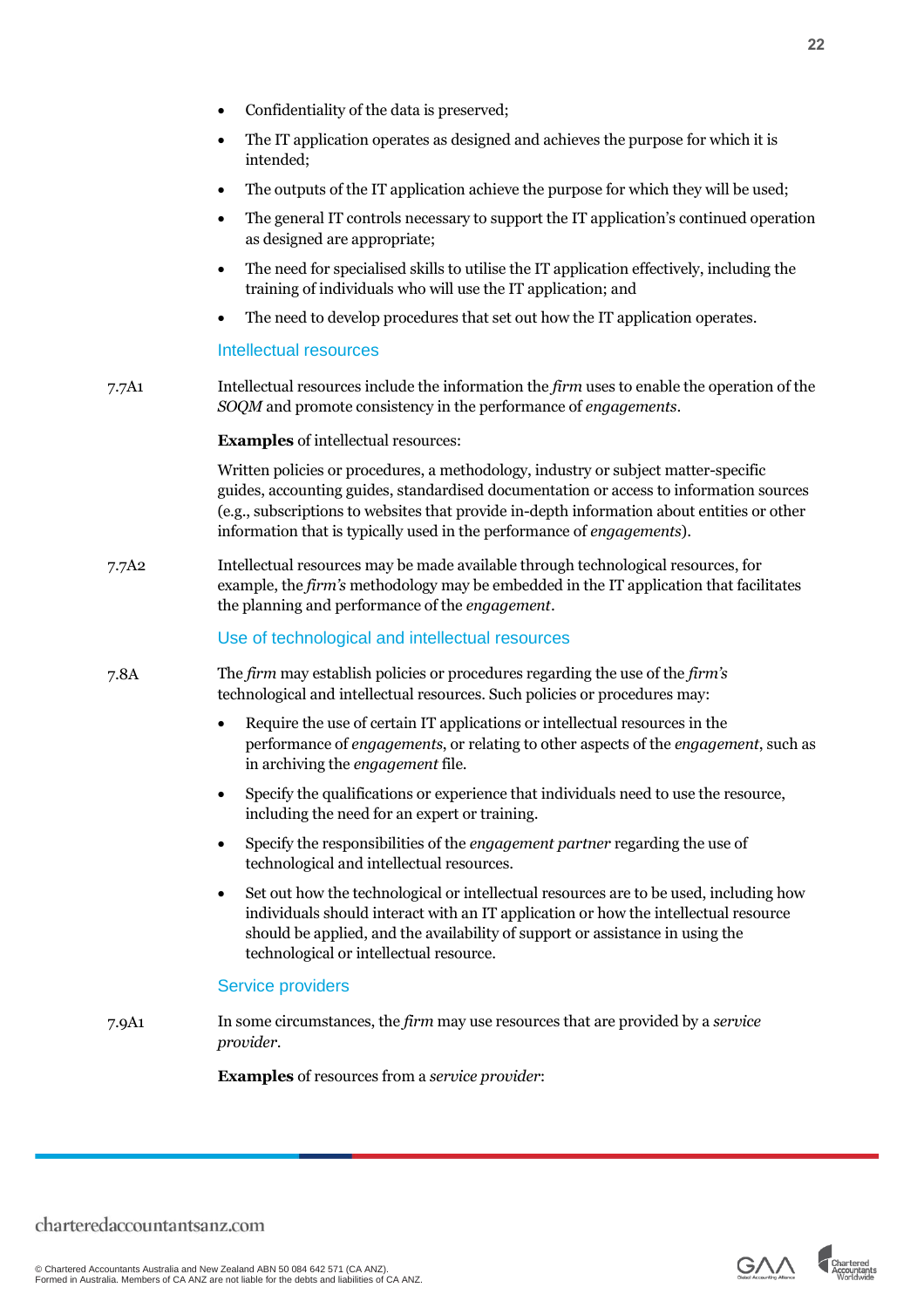- Individuals engaged to perform the *firm's* monitoring activities or *engagement*  quality *reviews*, or to provide consultation on technical matters.
- A commercial IT application used to perform *engagements*.
- Individuals performing procedures on the *firm's engagements* from other *firms* not within the *firm's network*.
- An external subject matter expert used by the *firm* to assist the *engagement team* to perform the *engagement*.

7.9A2 The *firm* may establish policies or procedures regarding the use of *service providers*. Such policies or procedures may include:

- The information to be obtained and the matters to be considered in determining whether a resource from a *service provider* is appropriate.
- How the use of the service should be communicated to clients and their consent to its use obtained.
- How the *firm* will monitor and manage the receipt of the service including what documentation the *firm* should be put in place to support the service and how it will ensure on-going compliance with *professional standards* (including the *code*) and laws and regulations.
- Specify what performance measures might be used to evaluate whether to renew or terminate the service.
- Specify what contingency plans the *firm* has in place if the service is terminated without notice.

7.9A3 In determining whether a resource from a *service provider* is appropriate for use in the *firm's SOQM* or in the performance of *engagements*, the *firm* may obtain information about the *service provider* and the resource they provide from a number of sources. Matters the *firm* may consider include:

- The nature and scope of the resources, and the conditions of the service including:
	- o Whether the service is consistent with the *firm's* obligations to comply with *professional standards* (including the *code*) and laws and regulations including:
		- whether the *service provider* has a conflict of interest with the *firm* or its' clients;
		- whether the *service provider* demonstrates professional competence and due care; and
		- how the *service provider* addresses confidentiality/privacy;
	- o in relation to technological and intellectual resources, how often updates will be provided or in relation to human resources, how often continuing professional development will be undertaken, including whether the update/training will reflect changes to *professional standards* (including the *code*) and laws and regulations; and
	- o any limitations on the use of the service.

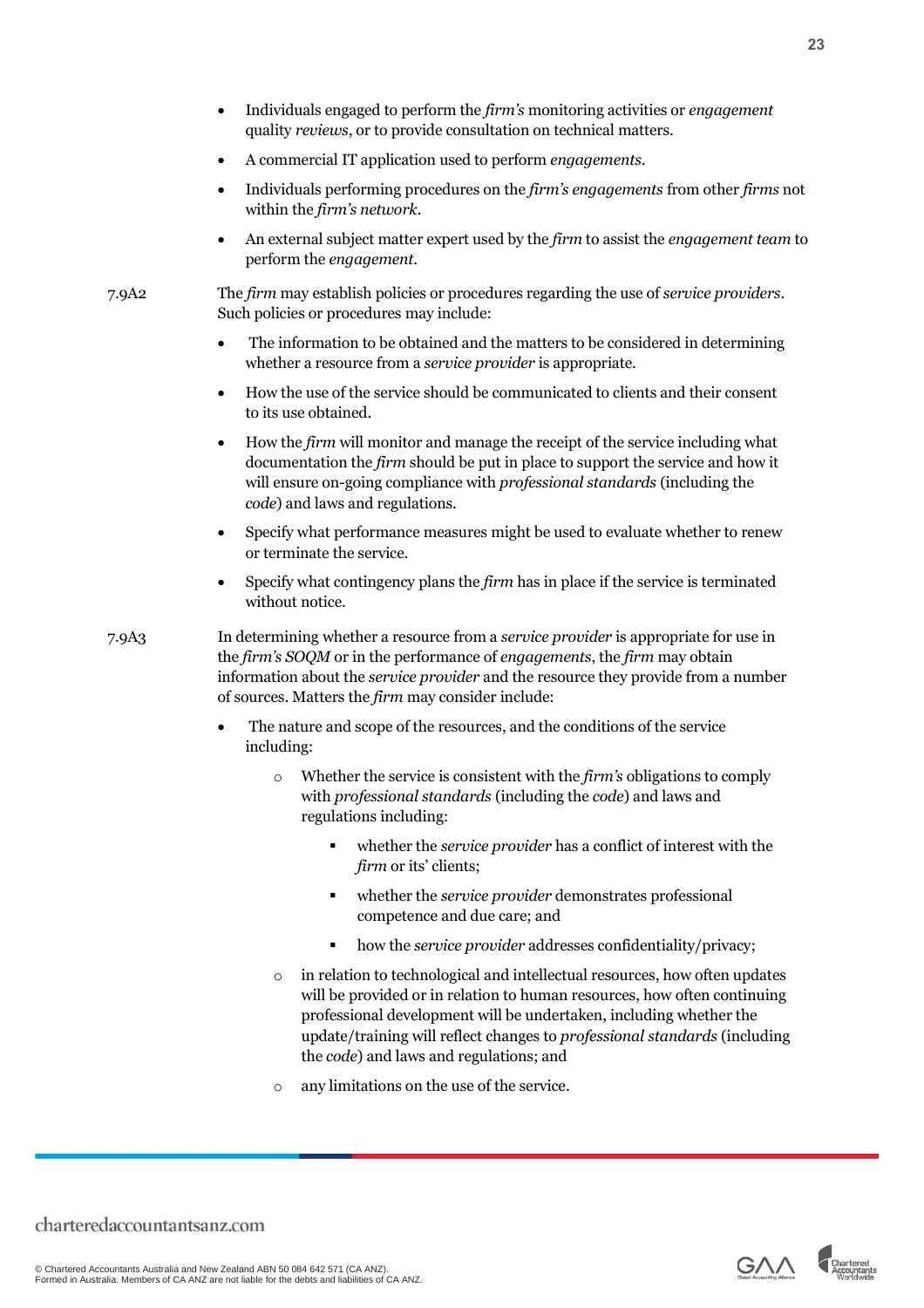- How the resource will be used by the *firm* and whether it is suitable for that purpose.
- The extent of customisation of the resource for the *firm*.
- The actions the *firm* might need to take for the service to operate including any information needed or new infrastructure that might be required.
- The impact on other *firm* activities and arrangements.
- The *firm's* previous use of the *service provider*.
- The *service provider's* experience in the industry and reputation in the market including its' integrity.

#### <span id="page-23-0"></span>**Engagement performance**

Consistency, supervision, and review

- R8.1 **The** *firm* **shall establish and maintain policies and procedures designed to provide it with** *reasonable assurance* **that** *engagements* **are performed in accordance with** *professional standards* **(including the** *code***) and applicable laws and regulations, and that the** *firm* **or the** *engagement partner* **issues**  *engagement reports* **that are appropriate in the circumstances. Such policies and procedures shall include, for both the** *firm* **and individual**  *engagement teams***:** 
	- **a) matters relevant to promoting consistency in the quality of** *engagement* **performance including the need to** *have an inquiring mind* **and to exercise** *professional judgement***;**
	- **b) supervision responsibilities; and**
	- c) **review responsibilities.**

#### **Consistency**

- 8.1A1 The *firm* promotes consistency in the quality of *engagement* performance through its policies and procedures. This is often accomplished through written or electronic manuals, software tools or other forms of standardised documentation, and industry or subject matter-specific guidance materials. Matters addressed may include:
	- How *engagement teams* are briefed on the *engagement* to obtain an understanding of the objectives of their work.
	- Processes for complying with applicable *professional standards* (including the *code*) and laws and regulations.
	- Processes of *engagement* supervision, *staff* training and coaching (including appropriate oversight of other individuals sourced from the *network*, *network firms*, or *service providers*, if required).
	- Methods of reviewing the work performed, the significant judgements made and the form of *engagement report(s)* being issued.
	- Appropriate documentation of the work performed and of the timing and extent of the review.



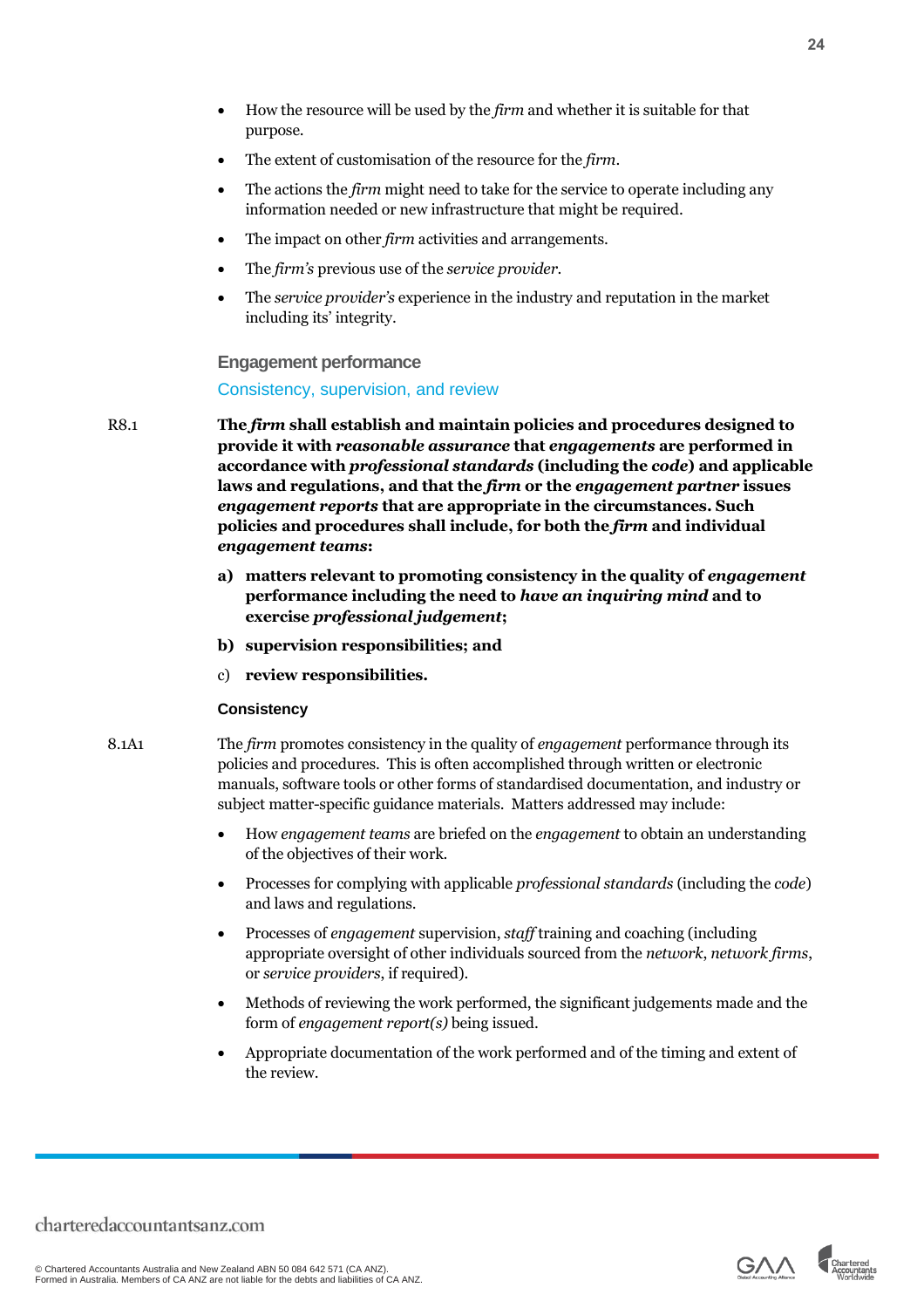8.1A2 Appropriate teamwork and training assist less experienced members of the *engagement team* to clearly understand the objectives of the assigned work.

#### **Supervision**

- 8.1A3 *Engagement* supervision includes the following:
	- Tracking the progress of the *engagement*;
	- Considering the competence and capabilities of individual members of the *engagement team*, whether they have sufficient time to carry out their work, whether they understand their instructions and whether the work is being carried out in accordance with the planned approach to the *engagement*;
	- Addressing significant matters arising during the *engagement*, considering their significance and modifying the planned approach appropriately; and
	- Identifying matters for consultation or consideration by more experienced *engagement team* members during the *engagement*.

#### **Review**

- 8.1A4 A review consists of consideration of whether:
	- The work has been performed in accordance with *professional standards* (including the *code*) and applicable laws and regulations;
	- Significant matters have been raised for further consideration;
	- Appropriate consultations have taken place and the resulting conclusions have been documented and implemented;
	- There is a need to revise the nature, timing and extent of work performed;
	- The work performed supports the conclusions reached and is appropriately documented;
	- The work performed is sufficient and appropriate to support the *engagement report(s)*; and
	- The objectives of the *engagement* procedures have been achieved.
- R8.2 **The** *firm's* **review responsibility policies and procedures shall be determined on the basis that work of less experienced team members is reviewed by more experienced** *engagement team* **members.**

**Engagement team's responsibilities for consistency, supervision, and review**

8.3A Part 2 addresses the *engagement team's* responsibilities in respect to the consistency, supervision and review of individual *engagements*.

#### **Consultation**

- R8.4 **The** *firm* **shall establish and maintain policies and procedures designed to provide it with** *reasonable assurance* **that:**
	- **a) appropriate consultation takes place on difficult or contentious matters;**

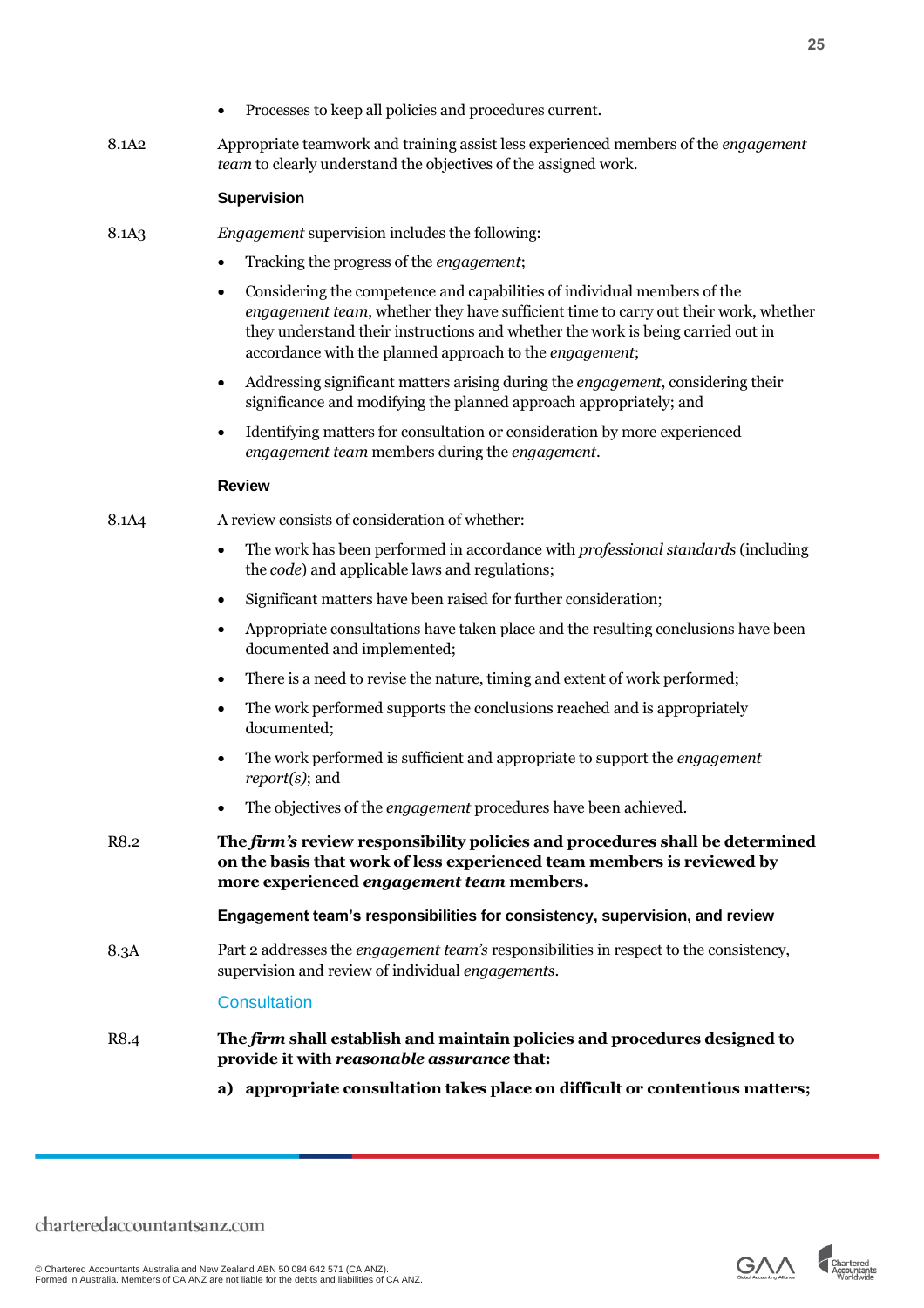|                   |           | b) sufficient resources are available to enable appropriate consultation to<br>take place;                                                                                                                                                                                                                                                                                                                                                                                          |
|-------------------|-----------|-------------------------------------------------------------------------------------------------------------------------------------------------------------------------------------------------------------------------------------------------------------------------------------------------------------------------------------------------------------------------------------------------------------------------------------------------------------------------------------|
|                   |           | c) the nature and scope of such consultations are documented; and                                                                                                                                                                                                                                                                                                                                                                                                                   |
|                   | d)        | conclusions resulting from consultations are documented and<br>implemented.                                                                                                                                                                                                                                                                                                                                                                                                         |
| 8.4A1             |           | Consultation includes discussion at the appropriate professional level with individuals<br>within or outside the <i>firm</i> who have specialised expertise.                                                                                                                                                                                                                                                                                                                        |
| 8.4A <sub>2</sub> |           | Consultation uses appropriate research resources as well as the collective experience and<br>technical expertise of the <i>firm</i> . Consultation helps to promote quality and improves the<br>application of professional judgement. Appropriate recognition of consultation in the<br>firm's policies and procedures helps to promote a culture in which consultation is<br>recognised as a strength and encourages personnel to consult on difficult or contentious<br>matters. |
| 8.4A <sub>3</sub> |           | Effective consultation on significant technical, ethical or other matters within the firm, or<br>where applicable, outside the firm can be achieved when those consulted:                                                                                                                                                                                                                                                                                                           |
|                   | $\bullet$ | Are given all the relevant facts that will enable them to provide informed advice; and                                                                                                                                                                                                                                                                                                                                                                                              |
|                   |           | Have appropriate knowledge, seniority and experience,                                                                                                                                                                                                                                                                                                                                                                                                                               |
|                   |           | and when conclusions resulting from consultations are appropriately documented and<br>implemented.                                                                                                                                                                                                                                                                                                                                                                                  |
| 8.4A4             |           | Documentation of consultations with other professionals that involve difficult or<br>contentious matters that is sufficiently complete and detailed contributes to an<br>understanding of:                                                                                                                                                                                                                                                                                          |
|                   | $\bullet$ | The issue on which consultation was sought; and                                                                                                                                                                                                                                                                                                                                                                                                                                     |
|                   | $\bullet$ | The results of the consultation, including any decisions taken, the basis for those<br>decisions and how they were implemented.                                                                                                                                                                                                                                                                                                                                                     |
| 8.4A <sub>5</sub> |           | A firm needing to consult externally, for example a firm without appropriate internal<br>resources, may take advantage of advisory services provided by:                                                                                                                                                                                                                                                                                                                            |
|                   |           | Other firms;                                                                                                                                                                                                                                                                                                                                                                                                                                                                        |
|                   |           | Professional and regulatory bodies; or                                                                                                                                                                                                                                                                                                                                                                                                                                              |
|                   |           | Commercial organisations that provide relevant quality management services.                                                                                                                                                                                                                                                                                                                                                                                                         |
|                   |           | Before contracting for such services, consideration of the competence and capabilities of<br>the service provider helps the firm to determine whether the service provider is suitably<br>qualified for that purpose.                                                                                                                                                                                                                                                               |
| 8.4A6             |           | Part 2 addresses the <i>engagement team's</i> responsibilities in respect to consultation on<br>individual engagements.                                                                                                                                                                                                                                                                                                                                                             |
|                   |           | <b>High-risk engagements</b>                                                                                                                                                                                                                                                                                                                                                                                                                                                        |
| R8.5              |           | The firm shall consider whether it should establish and maintain policies or<br>procedures that address engagement quality reviews for high-risk<br>engagements.                                                                                                                                                                                                                                                                                                                    |



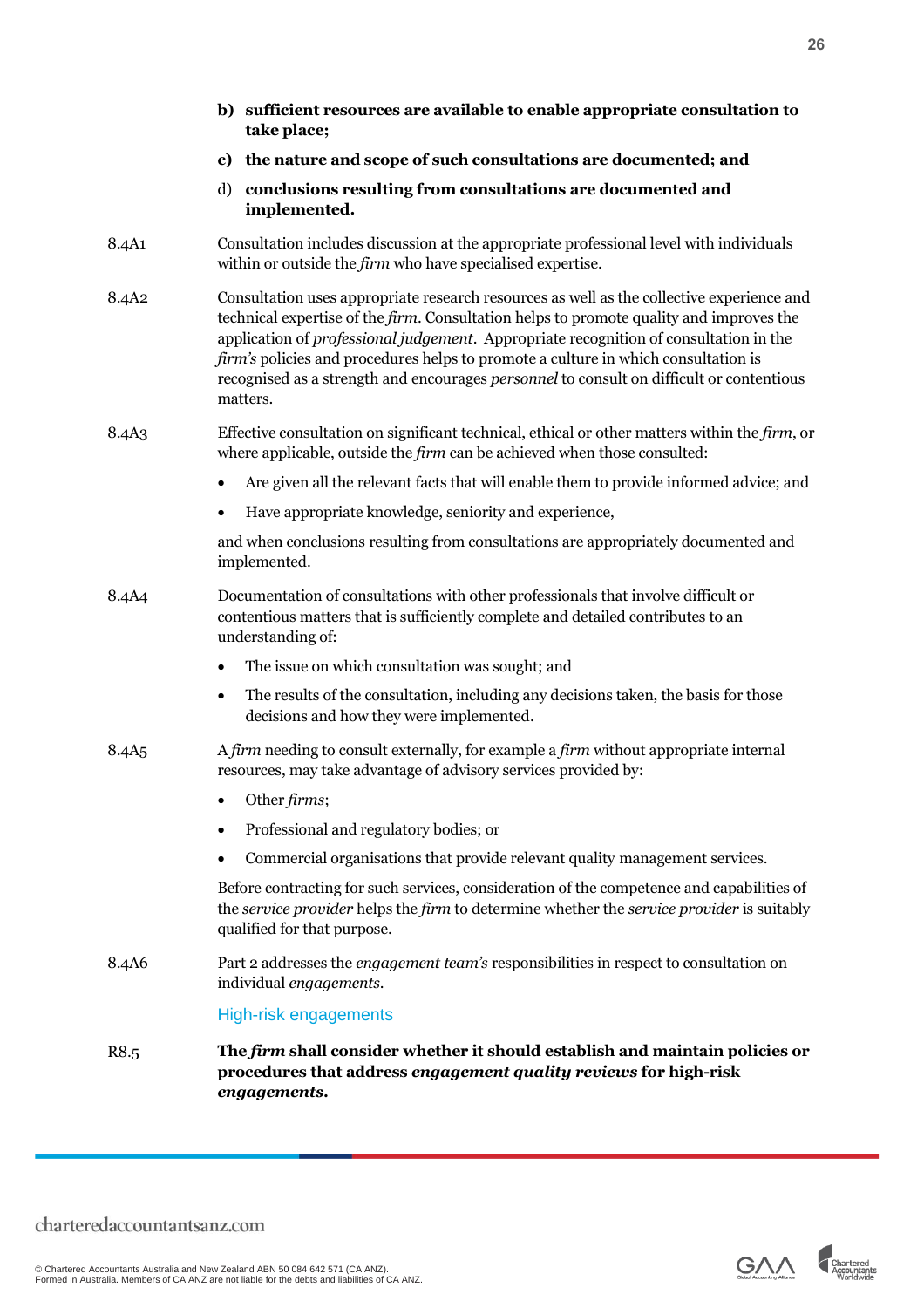| 8.5A              | The firm might determine that certain high-risk engagements require an engagement<br>quality review that will involve an engagement quality reviewer providing an objective<br>evaluation of the significant judgements made by the engagement team and the<br>conclusions reached thereon before the <i>engagement report</i> ( $s$ ) is issued. Criteria that the<br>firm might choose to use to determine which engagements are subject to an engagement<br>quality review might be based on, for example: |
|-------------------|---------------------------------------------------------------------------------------------------------------------------------------------------------------------------------------------------------------------------------------------------------------------------------------------------------------------------------------------------------------------------------------------------------------------------------------------------------------------------------------------------------------|
|                   | The nature the <i>engagement</i> including the extent to which it might be subject to<br>$\bullet$<br>regulatory scrutiny; involve a matter that the firm has limited experience in and/or<br>involves a matter of <i>public interest</i> ;                                                                                                                                                                                                                                                                   |
|                   | The identification of complexity or unusual circumstances or risks with an<br>$\bullet$<br>engagement or class of engagement;                                                                                                                                                                                                                                                                                                                                                                                 |
|                   | The size of the client and the number of stakeholders;<br>$\bullet$                                                                                                                                                                                                                                                                                                                                                                                                                                           |
|                   | The engagement report(s) will be made public;<br>٠                                                                                                                                                                                                                                                                                                                                                                                                                                                            |
|                   | Whether laws and regulations require such a review.<br>$\bullet$                                                                                                                                                                                                                                                                                                                                                                                                                                              |
| R8.6              | Where the firm determines that it should establish and maintain policies<br>and procedures for engagement quality reviews, such policies and<br>procedures shall:                                                                                                                                                                                                                                                                                                                                             |
|                   | a) Set-out the criteria against which engagements will be evaluated to<br>determine whether an engagement quality review should be performed;                                                                                                                                                                                                                                                                                                                                                                 |
|                   | b) Require an engagement quality reviewer to perform a review of all<br>engagements meeting the criteria determined in (a) above;                                                                                                                                                                                                                                                                                                                                                                             |
|                   | Set out the appointment and eligibility criteria of the engagement<br>c)<br>quality reviewer (including qualifications and that the engagement<br>quality reviewer is objective) and the engagement quality reviewer's<br>responsibilities related to the performance and documentation of the<br>review (including dealing with and resolving differences of opinion); and                                                                                                                                   |
|                   | Require the engagement report(s) not be issued until completion of the<br>d)<br>engagement quality review.                                                                                                                                                                                                                                                                                                                                                                                                    |
| 8.6A1             | The firm may base the policies and procedures it develops to comply with paragraph<br>R8.6 on PES 4: Engagement Quality Reviews issued by the External Reporting Board.                                                                                                                                                                                                                                                                                                                                       |
| 8.6A <sub>2</sub> | Part 2 addresses the engagement partner's responsibilities in respect to engagement<br>quality reviews on individual engagements.                                                                                                                                                                                                                                                                                                                                                                             |
|                   | Differences of opinion                                                                                                                                                                                                                                                                                                                                                                                                                                                                                        |
| R8.7              | The firm shall establish and maintain policies and procedures for dealing<br>with and resolving differences of opinion within the engagement team, with<br>those consulted and, where applicable, between the engagement partner<br>and the engagement quality reviewer.                                                                                                                                                                                                                                      |
| 8.7A1             | Effective procedures encourage identification of differences of opinion at an early stage,                                                                                                                                                                                                                                                                                                                                                                                                                    |

provide clear guidelines as to the successive steps to be taken thereafter, and require documentation regarding the resolution of the differences and the implementation of the conclusions reached.

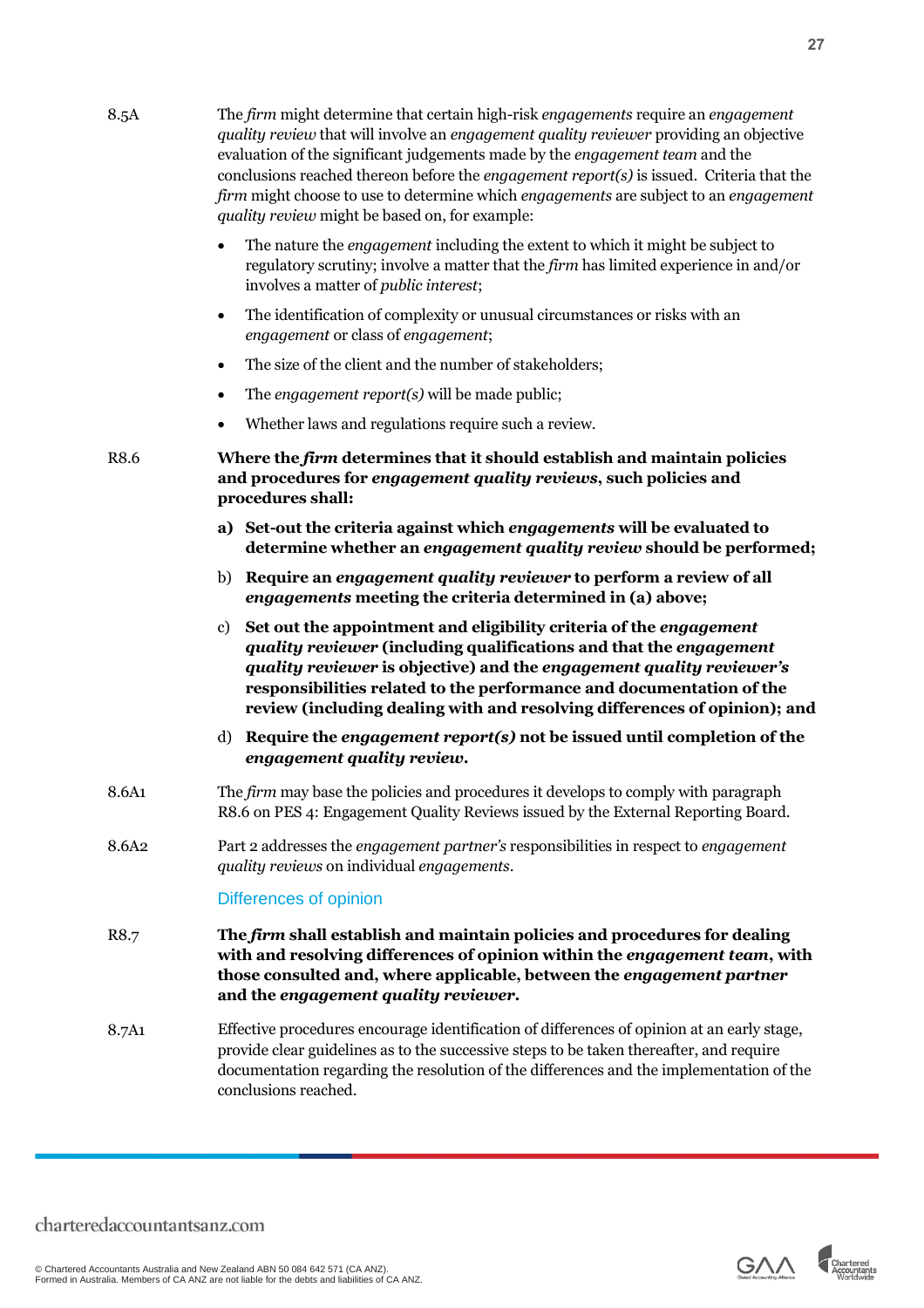| 8.7A <sub>2</sub>  | Procedures to resolve such differences may include consulting with another Member or<br>firm, or a professional or regulatory body.                                                                                                                                                                                                                                                                                                                                              |
|--------------------|----------------------------------------------------------------------------------------------------------------------------------------------------------------------------------------------------------------------------------------------------------------------------------------------------------------------------------------------------------------------------------------------------------------------------------------------------------------------------------|
| R8.8               | Such policies and procedures shall require that:                                                                                                                                                                                                                                                                                                                                                                                                                                 |
|                    | a) conclusions reached be documented and implemented; and                                                                                                                                                                                                                                                                                                                                                                                                                        |
|                    | where an engagement report(s) is required the engagement report(s)<br>b)<br>not be issued until the matter is resolved.                                                                                                                                                                                                                                                                                                                                                          |
|                    | <b>Engagement documentation</b>                                                                                                                                                                                                                                                                                                                                                                                                                                                  |
| 8.9A               | Part 2 addresses the <i>engagement team's</i> responsibilities in respect to documentation of<br>individual engagements.                                                                                                                                                                                                                                                                                                                                                         |
|                    | <b>Assembly of files</b>                                                                                                                                                                                                                                                                                                                                                                                                                                                         |
| R8.10              | The firm shall establish and maintain policies and procedures for<br>engagement teams to complete the assembly of final engagement files on a<br>timely basis after the engagement reports have been finalised.                                                                                                                                                                                                                                                                  |
| 8.10A1             | Law or regulation may prescribe the time limits by which the assembly of final<br>engagement files for specific types of engagement is to be completed. Where no such<br>time limits are prescribed in law or regulation, paragraph R8.10 requires the firm to<br>establish time limits that reflect the need to complete the assembly of final engagement<br>files on a timely basis                                                                                            |
| 8.10A <sub>2</sub> | Where two or more different <i>engagement reports</i> are issued in respect of the same<br>subject matter of an entity, the firm's policies and procedures relating to time limits for<br>the assembly of final <i>engagement</i> files address each <i>engagement report</i> as if it were for a<br>separate engagement.                                                                                                                                                        |
|                    | Confidentiality etc. of engagement documentation                                                                                                                                                                                                                                                                                                                                                                                                                                 |
| R8.11              | The firm shall establish and maintain policies and procedures designed to<br>maintain the confidentiality, safe custody, integrity, accessibility and<br>retrievability of engagement documentation.                                                                                                                                                                                                                                                                             |
| 8.11A1             | Professional standards (including the code) establish an obligation for the firm's<br>personnel to maintain confidentiality of information contained in engagement<br>documentation. Specific laws or regulations may impose additional obligations on the<br>firm's personnel to maintain client confidentiality, particularly where data of a personal<br>nature are concerned.                                                                                                |
| 8.11A <sub>2</sub> | Whether engagement documentation is in paper, electronic or other media, the integrity,<br>accessibility or retrievability of the underlying data may be compromised if the<br>documentation could be altered, added to or deleted without the firm's knowledge, or if it<br>could be permanently lost or damaged. Accordingly, controls that the firm designs and<br>implements to avoid unauthorised alteration or loss of engagement documentation may<br>include those that: |
|                    | Enable the determination of when and by whom engagement documentation was<br>٠<br>created, changed or reviewed;                                                                                                                                                                                                                                                                                                                                                                  |

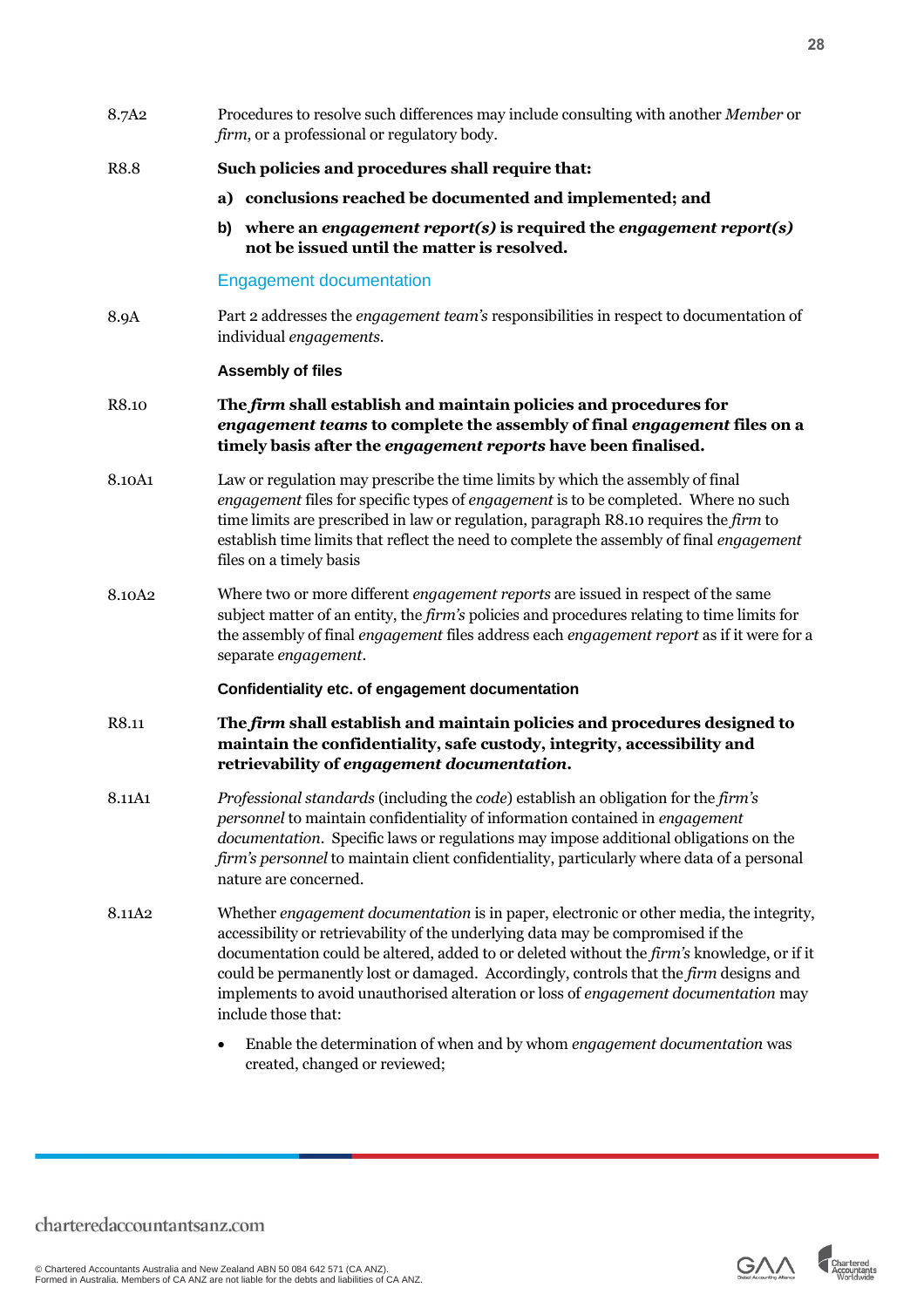- Protect the integrity of the information at all stages of the *engagement*, especially when the information is shared within the *engagement team* or transmitted to other parties via the Internet;
- Prevent unauthorised changes to the *engagement documentation*; and
- Allow access to the *engagement documentation* by the *engagement team* and other authorised parties as necessary to properly discharge their responsibilities.

8.11A3 Controls that the *firm* designs and implements to maintain the confidentiality, safe custody, integrity, accessibility and retrievability of *engagement documentation* may include the following:

- The use of a password among *engagement team* members to restrict access to electronic *engagement documentation* to authorised users.
- Appropriate back-up routines for electronic *engagement documentation* at appropriate stages during the *engagement*.
- Procedures for properly distributing *engagement documentation* to the team members at the start of the *engagement*, processing it during the *engagement*, and collating it at the end of the *engagement*.
- Procedures for restricting access to, and enabling proper distribution and confidential storage of, hardcopy *engagement documentation*.
- 8.11A4 For practical reasons, original paper documentation may be electronically scanned for inclusion in *engagement* files. In such cases, the procedures designed to maintain the integrity, accessibility, and retrievability of the documentation may include requiring the *engagement teams* to:
	- Generate scanned copies that reflect the entire content of the original paper documentation, including manual signatures, cross-references and annotations;
	- Integrate the scanned copies into the *engagement* files, including indexing and signing off on the scanned copies as necessary; and
	- Enable the scanned copies to be retrieved and printed as necessary.

There may be legal, regulatory or other reasons for a *firm* to retain original paper documentation that has been scanned.

#### **Retention of engagement documentation**

- R8.12 **The** *firm* **shall establish and maintain policies and procedures for the retention of** *engagement documentation* **for a period sufficient to meet the needs of the** *firm* **or as required by law or regulation.**
- 8.12A1 The needs of the *firm* for retention of *engagement documentation*, and the period of such retention, will vary with the nature of the *engagement* and the *firm's* circumstances, for example, whether the *engagement documentation* is needed to provide a record of matters of continuing significance to future *engagements*. The retention period may also depend on other factors, such as whether local law or regulation prescribes specific retention periods for certain types of *engagements*, or whether there are generally accepted retention periods in the jurisdiction in the absence of specific laws and regulations.



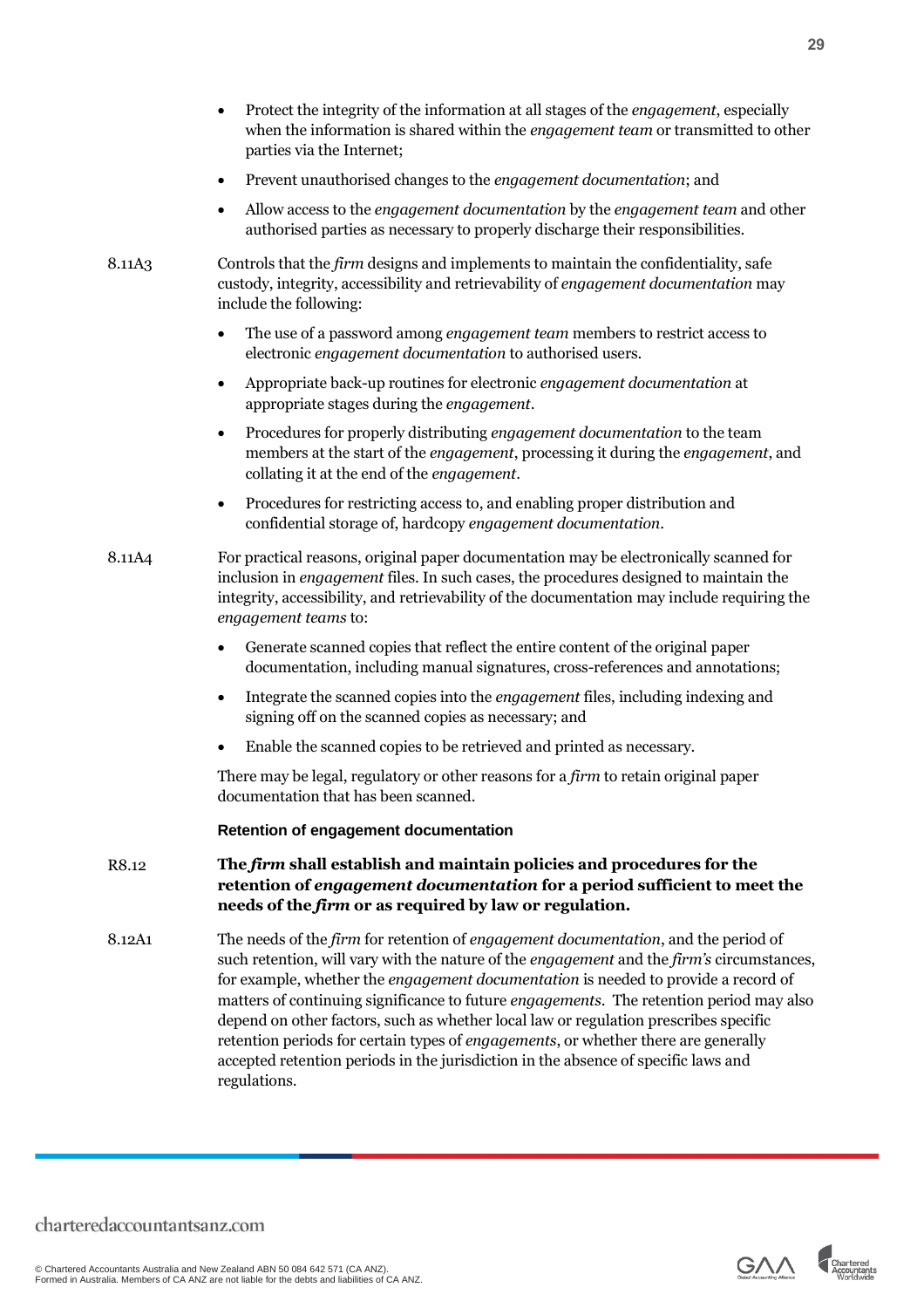<span id="page-29-0"></span>

|                   | those that enable the requirements of paragraph R8.12 to be met during the retention<br>period, for example to:                                                                                                                                                                                                                                                                                                                                                                                   |
|-------------------|---------------------------------------------------------------------------------------------------------------------------------------------------------------------------------------------------------------------------------------------------------------------------------------------------------------------------------------------------------------------------------------------------------------------------------------------------------------------------------------------------|
|                   | Enable the retrieval of, and access to, the engagement documentation during the<br>retention period, particularly in the case of electronic documentation since the<br>underlying technology may be upgraded or changed over time;                                                                                                                                                                                                                                                                |
|                   | Provide, where necessary, a record of changes made to engagement documentation<br>$\bullet$<br>after the <i>engagement</i> files have been completed; and                                                                                                                                                                                                                                                                                                                                         |
|                   | Enable authorised external parties to access and review specific engagement<br>documentation for quality management or other purposes.                                                                                                                                                                                                                                                                                                                                                            |
|                   | Information and communication                                                                                                                                                                                                                                                                                                                                                                                                                                                                     |
| <b>R9.1</b>       | The firm shall establish and maintain policies and procedures that address<br>obtaining, generating or using information regarding the SOQM, and<br>communicating information within the firm and to external parties on a<br>timely basis to enable the design, implementation and operation of the<br>SOQM. Such policies and procedures shall address:                                                                                                                                         |
|                   | (a) The information system identifies, captures, processes and maintains<br>relevant and reliable information that supports the SOQM, whether<br>from internal or external sources.                                                                                                                                                                                                                                                                                                               |
|                   | (b) The culture of the firm recognises and reinforces the responsibility of<br>personnel to exchange information with the firm and with one another.                                                                                                                                                                                                                                                                                                                                              |
|                   | (c) Relevant and reliable information is exchanged throughout the firm and<br>with engagement teams to enable all the parties to understand and<br>comply with their SOQM and engagement quality obligations.                                                                                                                                                                                                                                                                                     |
|                   | (d) Relevant and reliable information is communicated to external parties,<br>including the firm's network, service providers, and other external<br>parties as required by professional standards (including the code) or<br>laws and regulation.                                                                                                                                                                                                                                                |
| 9.1A1             | Obtaining, generating or communicating information is generally an ongoing process<br>that involves all <i>personnel</i> and encompasses the dissemination of information within the<br>firm and externally. Information and communication is pervasive to all components of<br>the SOQM.                                                                                                                                                                                                         |
|                   | The firm's information system                                                                                                                                                                                                                                                                                                                                                                                                                                                                     |
| 9.1A2             | Reliable and relevant information includes information that is accurate, complete, timely<br>and valid to enable the proper functioning of the <i>firm's SOQM</i> and to support decisions<br>regarding the SOQM.                                                                                                                                                                                                                                                                                 |
| 9.1A <sub>3</sub> | The information system may include the use of manual or IT elements, which affect the<br>manner in which information is identified, captured, processed, maintained and<br>communicated. The procedures to identify, capture, process, maintain and communicate<br>information may be enforced through IT applications, and in some cases may be<br>embedded within the <i>firm's</i> responses for other components. In addition, digital records<br>may replace or supplement physical records. |

8.12A2 Procedures that the *firm* adopts for retention of *engagement documentation* include

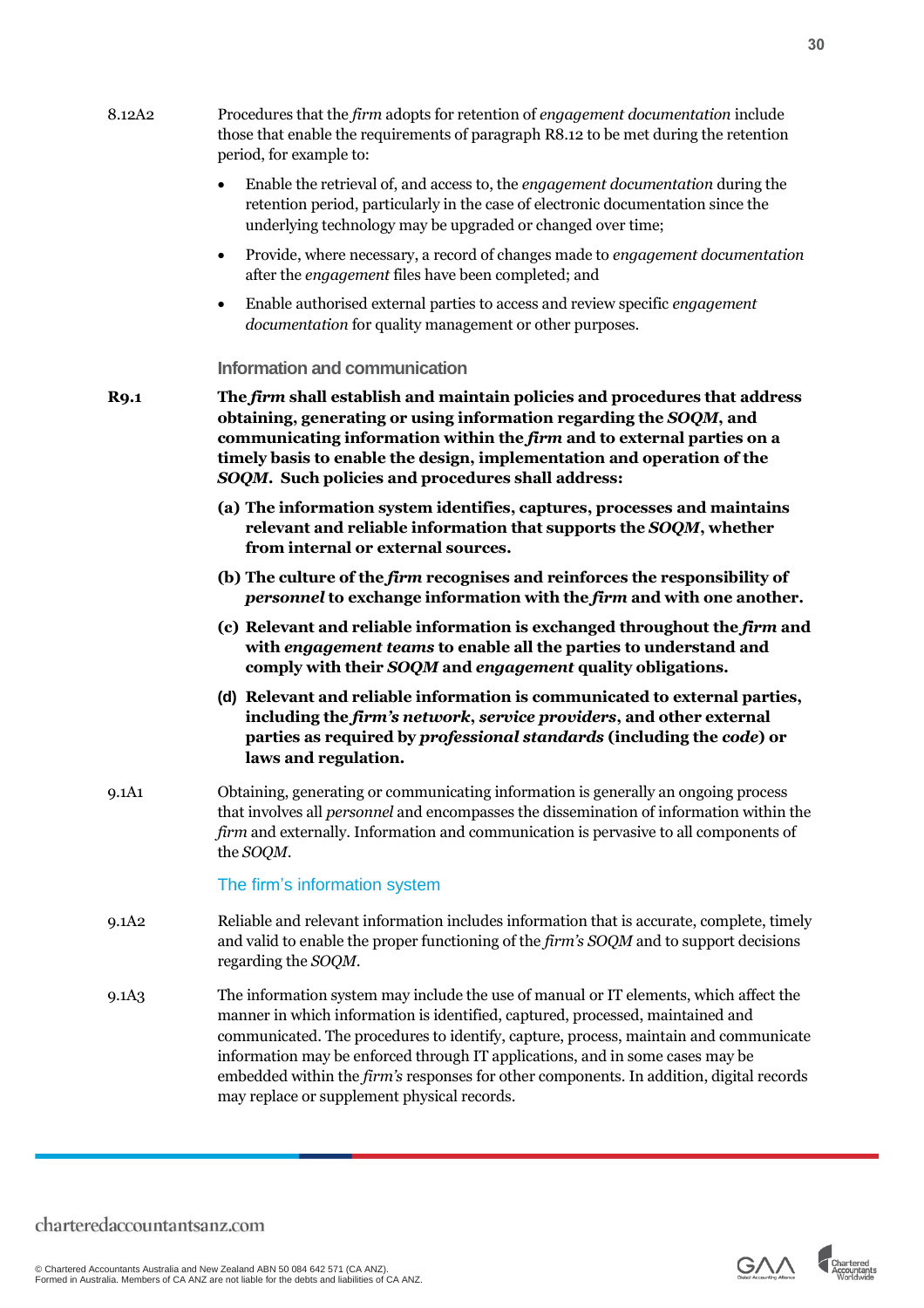Scalability **example** to demonstrate how the information system may be designed in a less complex *firm*:

Less complex *firms* with fewer *personnel* and direct involvement of leadership may not need rigorous policies and procedures that specify how information should be identified, captured, processed and maintained.

Communication within the firm

9.1A4 The *firm* may recognise and reinforce the responsibility of *personnel* and *engagement teams* to exchange information with the *firm* and with one another by establishing communication channels to facilitate communication across the *firm*.

**Examples** of communication among the *firm*, *personnel* and *engagement teams*:

- The *firm* communicates the responsibility for implementing the *firm's* policies and procedures to *personnel* and *engagement teams.*
- The *firm* communicates changes to the *SOQM* to *personnel* and *engagement teams*, to the extent that the changes are relevant to their responsibilities and enables *personnel* and *engagement teams* to take prompt and appropriate action in accordance with their responsibilities.
- The *firm* communicates information that is obtained during the *firm's* acceptance and continuance process that is relevant to *engagement teams* in planning and performing *engagements.*
- *Engagement teams* communicate to the *firm* information about:
	- o The client that is obtained during the performance of an *engagement* that may have caused the *firm* to decline the client relationship or specific *engagement* had that information been known prior to accepting or continuing the client relationship or specific *engagement*.
	- o The operation of the *firm's* policies and procedures (e.g., concerns about the *firm's* processes for assigning *personnel* to *engagements*), which in some cases, may indicate a deficiency in the *firm's SOQM*.
- *Engagement teams* communicate information to the *engagement quality reviewer* or individuals providing consultation.

Communication with external parties

9.1 A5 In addition to the *firm* communicating information to or within the *firm's network* or to a *service provider*, the *firm* may need to obtain information from the *network*, a *network firm* or a *service provider* that supports the *firm* in the design, implementation and operation of its *SOQM*.

**Example** of information obtained by the *firm* from within the *firm's network*:

The *firm* obtains information from the *network* or other *network firms* about clients of other *network firms*, where there are independence requirements that affect the *firm*.

9.1A6 **Examples** of when law, regulation or *professional standards* (including the *code*) may require the *firm* to communicate information to external parties:

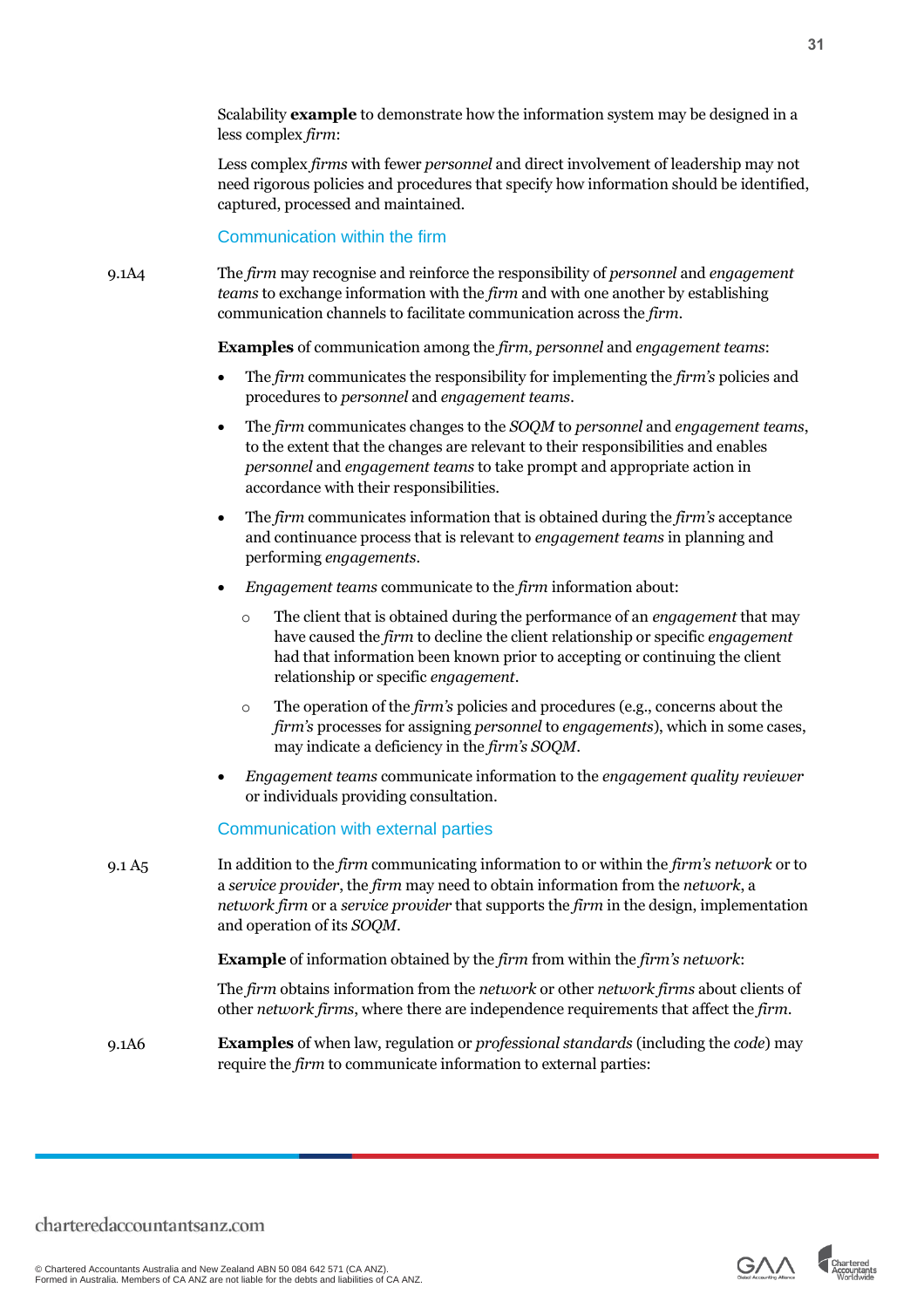<span id="page-31-0"></span>

|                                  | The firm becomes aware of non-compliance with laws and regulations by a client,<br>and the code requires the firm to report the non-compliance with laws and<br>regulations to an appropriate authority outside the client entity, or to consider<br>whether such reporting is an appropriate action in the circumstances.                |
|----------------------------------|-------------------------------------------------------------------------------------------------------------------------------------------------------------------------------------------------------------------------------------------------------------------------------------------------------------------------------------------|
|                                  | Securities law or regulation requires the <i>firm</i> to communicate certain matters to<br>$\bullet$<br>those charged with governance.                                                                                                                                                                                                    |
| 9.1A7                            | In some cases, law or regulation may preclude the firm from communicating information<br>related to its SOQM externally.                                                                                                                                                                                                                  |
|                                  | <b>Examples</b> of when the <i>firm</i> may be precluded from communicating information<br>externally:                                                                                                                                                                                                                                    |
|                                  | Privacy or secrecy law or regulation prohibits disclosure of certain information.                                                                                                                                                                                                                                                         |
|                                  | Law, regulation or relevant professional standards (including the code) include<br>$\bullet$<br>provisions addressing the duty of confidentiality.                                                                                                                                                                                        |
|                                  | <b>Monitoring and remediation</b>                                                                                                                                                                                                                                                                                                         |
|                                  | Monitoring and remediating the firm's quality management policies and<br>procedures                                                                                                                                                                                                                                                       |
| R <sub>10.1</sub>                | The firm shall establish a monitoring and remediation process designed to<br>provide it with reasonable assurance that the policies and procedures<br>relating to the SOQM are relevant, adequate, and operating effectively. This<br>process shall:                                                                                      |
|                                  | a) include an ongoing consideration and evaluation of the firm's SOQM<br>including, on a cyclical basis determined by the firm, inspection of at<br>least one completed engagement across the range of services provided<br>for each engagement partner;                                                                                  |
|                                  | b) require that appropriate remedial actions be taken in respect to<br>identified deficiencies.                                                                                                                                                                                                                                           |
| R <sub>10.2</sub>                | The firm shall establish and maintain policies or procedures that:                                                                                                                                                                                                                                                                        |
|                                  | a) Require the individuals performing the monitoring activities to have<br>the competence and capabilities, including sufficient time, to perform<br>the monitoring activities effectively; and                                                                                                                                           |
|                                  | b) Address the objectivity of the individuals performing the monitoring<br>activities including prohibiting the engagement team members or the<br>engagement quality reviewer (if any) of an engagement from<br>performing any inspection of that engagement.                                                                             |
| R <sub>10.2</sub> A <sub>1</sub> | In some circumstances, for example, in the case of a less complex firm, there may not<br>be <i>personnel</i> who have the competence, capabilities, time or objectivity to perform<br>the monitoring activities. In these circumstances, the firm may use network services<br>or a service provider to perform the monitoring activities. |
| 10.2A <sub>2</sub>               | The purpose of monitoring compliance with quality management policies and<br>procedures is to provide an evaluation of:                                                                                                                                                                                                                   |

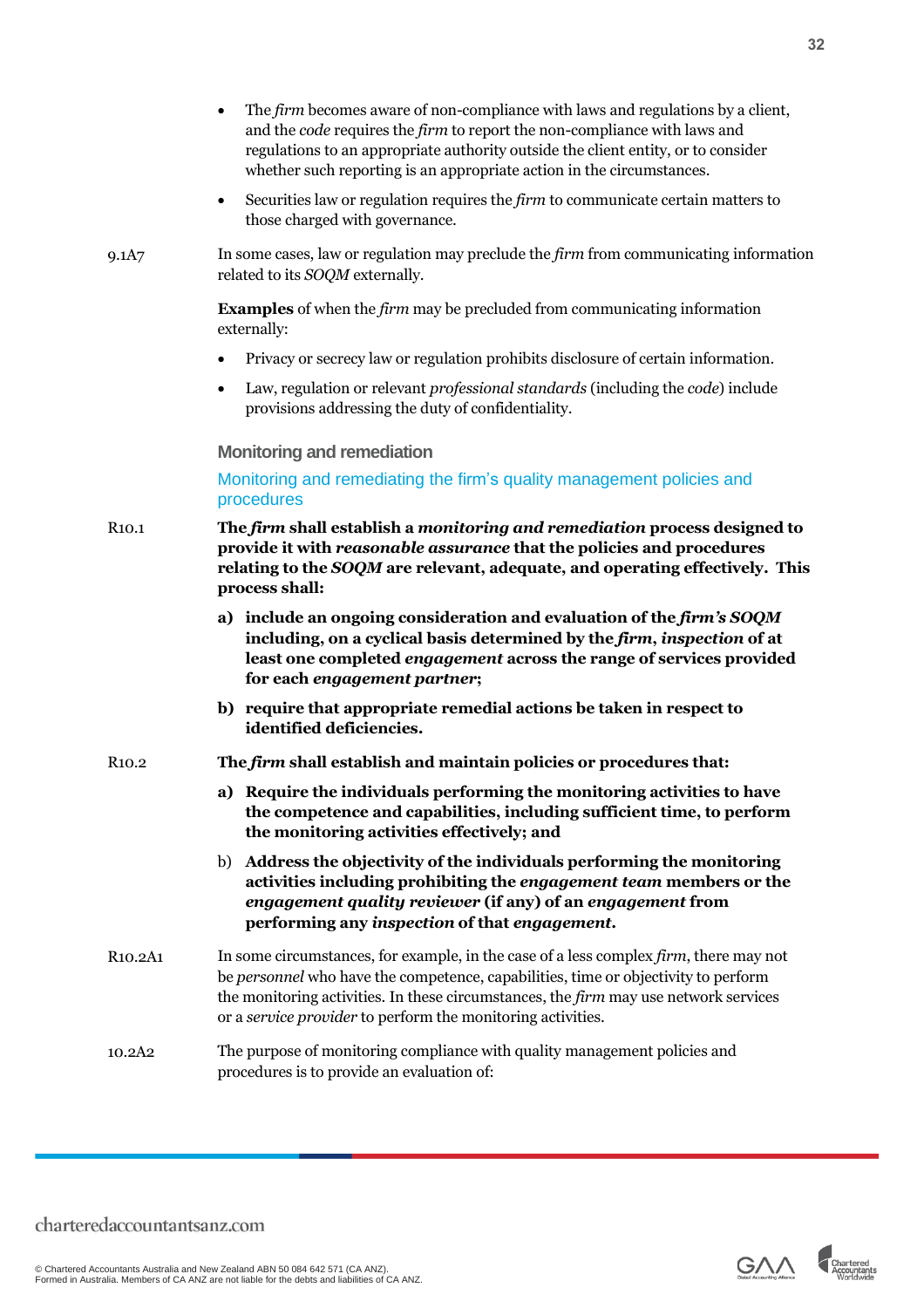- Adherence to *professional standards* (including the *code*) and applicable laws and regulations;
- Whether the *SOQM* has been appropriately designed and effectively implemented; and
- Whether the *firm's* quality management policies and procedures have been appropriately applied, so that *engagement reports* that are issued by the *firm* or *engagement partners* are appropriate in the circumstances.
- 10.2A3 The *firm's* monitoring activities may comprise a combination of ongoing monitoring activities and periodic monitoring activities. Ongoing monitoring activities are generally routine activities, built into the *firm's* processes and performed on a realtime basis, reacting to changing conditions and might include an *engagement quality review*. Periodic monitoring activities are conducted at certain intervals by the *firm*. In most cases, ongoing monitoring activities provide information about the *SOQM* in a timelier manner.
- 10.2A4 Ongoing consideration and evaluation of the *SOQM* include matters such as the following:
	- Analysis of:
		- o New developments in *professional standards* (including the *code*) and applicable laws and regulations, and how they are reflected in the *firm's* policies and procedures where appropriate.
		- o Written confirmation of compliance with policies and procedures on independence (if required).
		- o Continuing professional development, including training.
		- o Decisions related to acceptance and continuance of client relationships and specific *engagements*.
		- o The results of previous monitoring activities, whether previous monitoring activities continue to be relevant in evaluating the *SOQM* and whether remedial actions to address previously identified deficiencies were effective.
		- o Other relevant information, including complaints and allegations about failures to perform work in accordance with *professional standards* (including the *code*) and laws and regulations or non-compliance with the *firm's* quality management policies and procedures, information from *external inspections*, the *firm's network*, *service providers*, professional bodies and regulatory authorities.
	- Determination of remedial actions to be taken and improvements to be made in the system, including the provision of feedback into the *firm's* policies and procedures relating to education and training.
	- Communication to appropriate *firm personnel* of weaknesses identified in the *SOQM*, in the level of understanding of the *SOQM*, or compliance with it.
	- Follow-up by appropriate *firm personnel* so that necessary modifications are promptly made to the quality management policies and procedures.



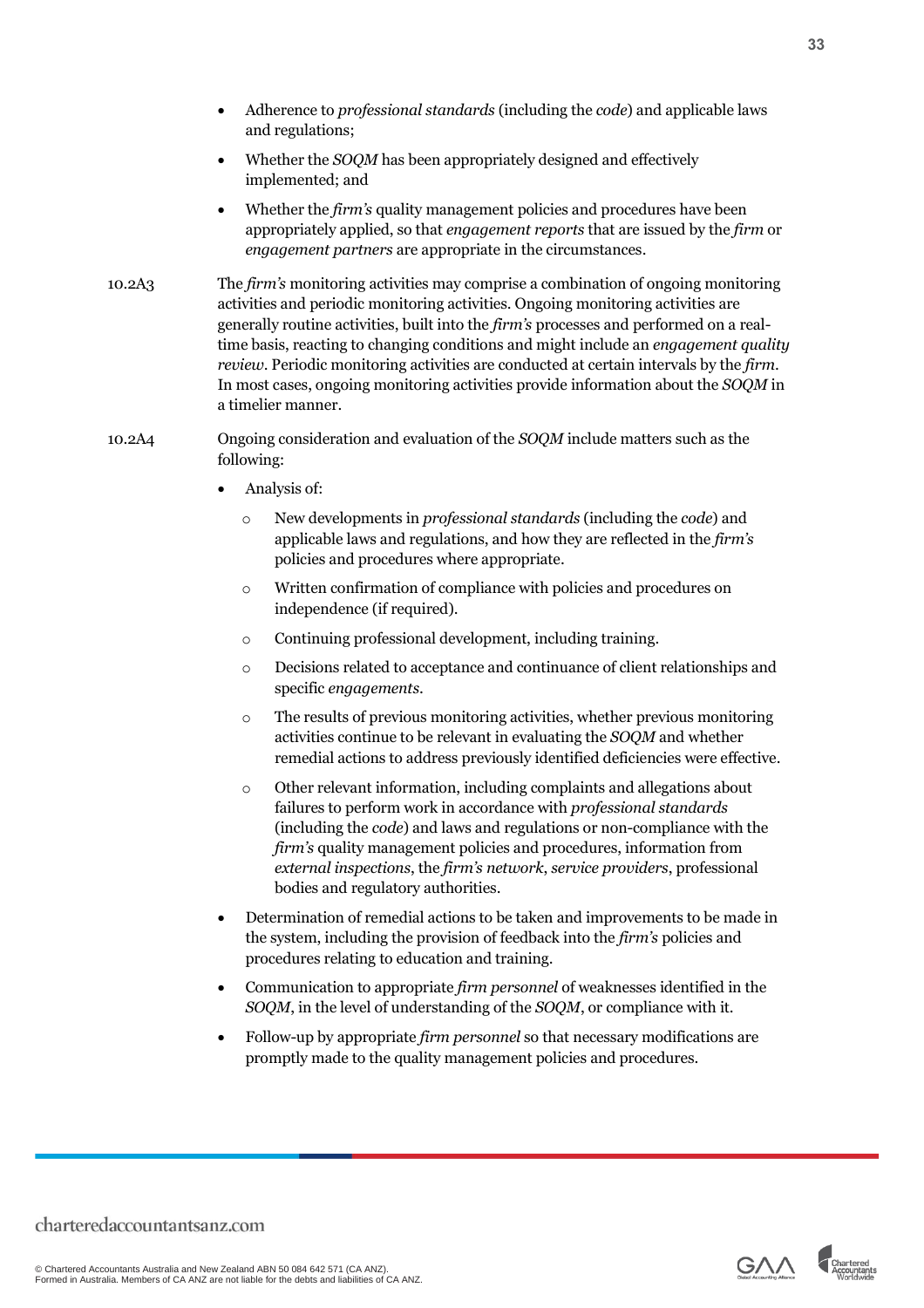| 10.2A <sub>5</sub> | <i>Inspection cycle policies and procedures may, for example, specify a cycle that spans</i><br>three years. The manner in which the <i>inspection</i> cycle is organised, including the timing<br>of selection of individual <i>engagements</i> , depends on many factors, such as the following:                                                                                                                                                                                                                                                                                                                          |
|--------------------|-----------------------------------------------------------------------------------------------------------------------------------------------------------------------------------------------------------------------------------------------------------------------------------------------------------------------------------------------------------------------------------------------------------------------------------------------------------------------------------------------------------------------------------------------------------------------------------------------------------------------------|
|                    | The size of the <i>firm</i> .                                                                                                                                                                                                                                                                                                                                                                                                                                                                                                                                                                                               |
|                    | The number and geographical location of offices.<br>٠                                                                                                                                                                                                                                                                                                                                                                                                                                                                                                                                                                       |
|                    | The results of previous monitoring procedures.<br>$\bullet$                                                                                                                                                                                                                                                                                                                                                                                                                                                                                                                                                                 |
|                    | The degree of authority both <i>personnel</i> and offices have (for example, whether<br>$\bullet$<br>individual offices are authorised to conduct their own inspections or whether only<br>the head office may conduct them).                                                                                                                                                                                                                                                                                                                                                                                               |
|                    | The nature and complexity of the <i>firm's</i> practice and organisation.<br>$\bullet$                                                                                                                                                                                                                                                                                                                                                                                                                                                                                                                                      |
|                    | The risks associated with the <i>firm's</i> clients and specific <i>engagements</i> .                                                                                                                                                                                                                                                                                                                                                                                                                                                                                                                                       |
| 10.2A6             | The inspection process includes the selection of individual engagements, some of which<br>may be selected without prior notification to the engagement team. In determining the<br>scope of the <i>inspections</i> , the <i>firm</i> may take into account the scope or conclusions of an<br>independent external inspection programme. However, an independent external<br>inspection programme does not act as a substitute for the firm's own internal monitoring<br>programme.                                                                                                                                          |
| 10.2A7             | In the case of small firms, monitoring procedures may need to be performed by<br>individuals who are responsible for design and implementation of the <i>firm's</i> quality<br>management policies and procedures, or who may be involved in performing the<br>engagement quality review. A firm with a limited number of persons may choose to use<br>a service provider or another firm to carry out engagement inspections and other<br>monitoring procedures. Alternatively, the <i>firm</i> may establish arrangements to share<br>resources with other appropriate organisations to facilitate monitoring activities. |
|                    | Evaluating, communicating and remedying identified deficiencies                                                                                                                                                                                                                                                                                                                                                                                                                                                                                                                                                             |
| R <sub>10.3</sub>  | The firm shall evaluate the effect of deficiencies noted as a result of the<br>monitoring and remediation process and determine whether they are<br>either:                                                                                                                                                                                                                                                                                                                                                                                                                                                                 |
|                    | a) instances that do not necessarily indicate that the firm's SOQM is<br>insufficient to provide it with reasonable assurance that it complies with<br>professional standards (including the code) and applicable laws and<br>regulations, and that the engagement reports issued by the firm or<br>engagement partners are appropriate in the circumstances; or                                                                                                                                                                                                                                                            |
|                    | systemic, repetitive or other significant deficiencies that require prompt<br>b)<br>appropriate remedial action.                                                                                                                                                                                                                                                                                                                                                                                                                                                                                                            |
| 10.3A              | All <i>firms</i> should identify the underlying circumstance(s) that caused the deficiencies in<br>order to ensure that appropriate remedial actions are taken. More complex <i>firms</i> might<br>need to undertake a formal root cause analysis <sup>12</sup> in order to properly identify those<br>underlying circumstances.                                                                                                                                                                                                                                                                                            |
|                    |                                                                                                                                                                                                                                                                                                                                                                                                                                                                                                                                                                                                                             |





 $^{12}$ e.g. paragraphs 41 – 42 of PES 3  $\,$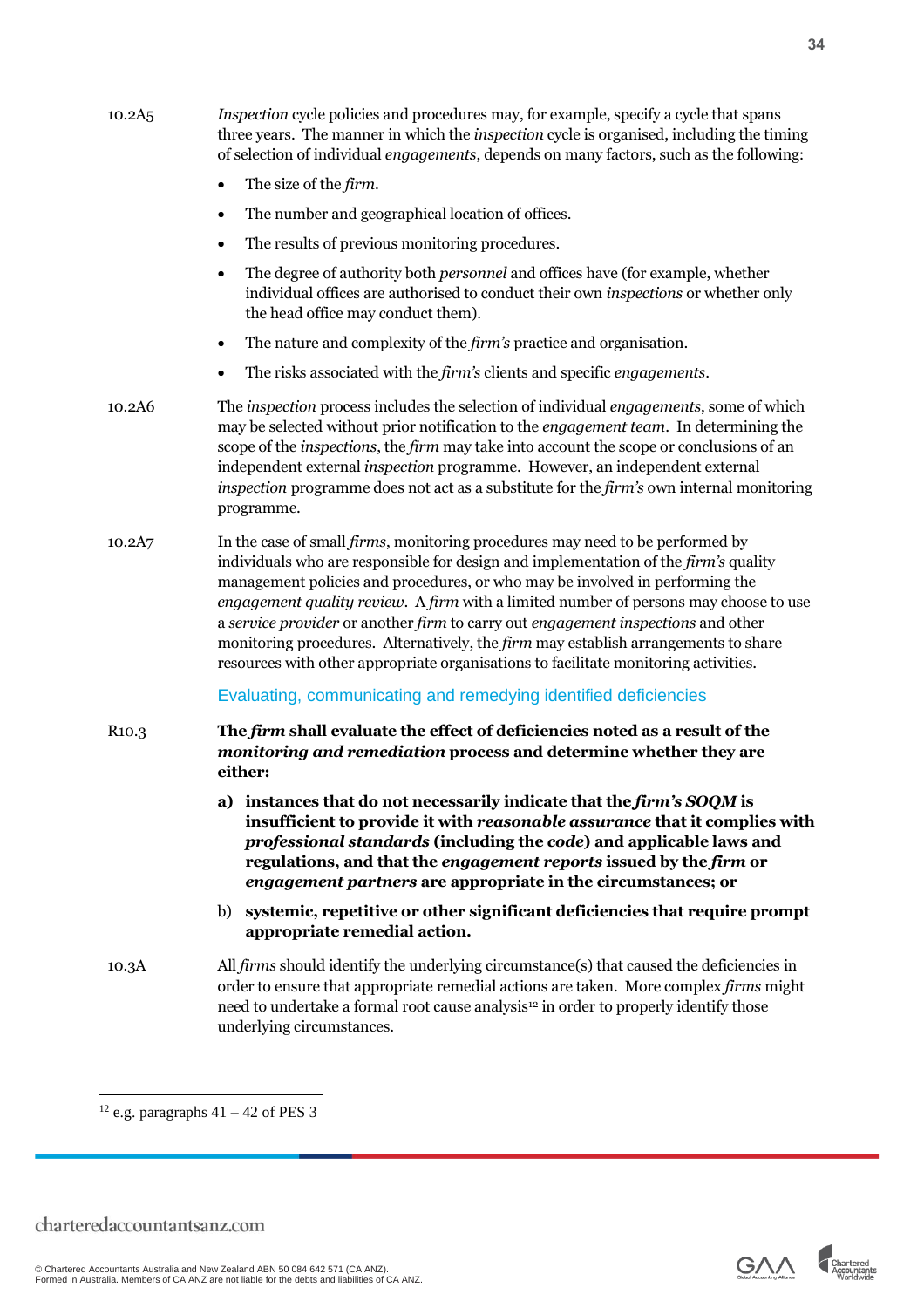| R <sub>10.4</sub>  | The firm shall communicate to relevant engagement partners and other<br>appropriate personnel deficiencies noted as a result of the monitoring and<br>remediation process and recommendations for appropriate remedial<br>action.                                                                                                                                                                                                                                                                                                     |
|--------------------|---------------------------------------------------------------------------------------------------------------------------------------------------------------------------------------------------------------------------------------------------------------------------------------------------------------------------------------------------------------------------------------------------------------------------------------------------------------------------------------------------------------------------------------|
| R <sub>10</sub> .5 | Recommendations for appropriate remedial actions for deficiencies noted<br>shall include one or more of the following:                                                                                                                                                                                                                                                                                                                                                                                                                |
|                    | a) taking appropriate remedial action in relation to an individual<br>engagement or member of personnel;                                                                                                                                                                                                                                                                                                                                                                                                                              |
|                    | b) the communication of the findings to those responsible for training and<br>professional development;                                                                                                                                                                                                                                                                                                                                                                                                                               |
|                    | changes to the SOQM (including quality management policies and<br>c)<br>procedures); and                                                                                                                                                                                                                                                                                                                                                                                                                                              |
|                    | disciplinary action against those who fail to comply with the policies and<br>d)<br>procedures of the firm, especially those who do so repeatedly.                                                                                                                                                                                                                                                                                                                                                                                    |
| 10.5A              | In circumstances when the <i>firm</i> determines that the underlying circumstance(s) that<br>caused a deficiency relates to a resource provided by a service provider, the firm may<br>also:                                                                                                                                                                                                                                                                                                                                          |
|                    | Consider whether to continue using the resource provided by the service<br>provider.                                                                                                                                                                                                                                                                                                                                                                                                                                                  |
|                    | Communicate the matter to the service provider.                                                                                                                                                                                                                                                                                                                                                                                                                                                                                       |
|                    | The firm is responsible for addressing the effect of the identified deficiency related to<br>a resource provided by a <i>service provider</i> on the SOQM and taking action to prevent<br>the deficiency from recurring with respect to the firm's SOQM. However, the firm is<br>not ordinarily responsible for remediating the identified deficiency on behalf of the<br>service provider or further investigating the underlying circumstances that caused<br>the identified deficiency at the service provider.                    |
| R <sub>10.6</sub>  | The individual(s) assigned operational responsibility for the monitoring<br>and remediation process shall evaluate whether the remedial actions:                                                                                                                                                                                                                                                                                                                                                                                      |
|                    | • Are appropriately designed to address the identified deficiencies and<br>their related underlying circumstance(s) that caused the deficiencies<br>and determine that they have been implemented; and                                                                                                                                                                                                                                                                                                                                |
|                    | Implemented to address previously identified deficiencies are<br>$\bullet$<br>effective.                                                                                                                                                                                                                                                                                                                                                                                                                                              |
| R <sub>10.7</sub>  | The firm shall establish and maintain policies and procedures to address<br>cases where the results of the monitoring procedures indicate that an<br>engagement report may be inappropriate or that procedures were<br>omitted during the performance of the engagement. Such policies and<br>procedures shall require the firm to determine what further action is<br>appropriate to comply with relevant professional standards (including<br>the code) and laws and regulations and to consider whether to obtain<br>legal advice. |



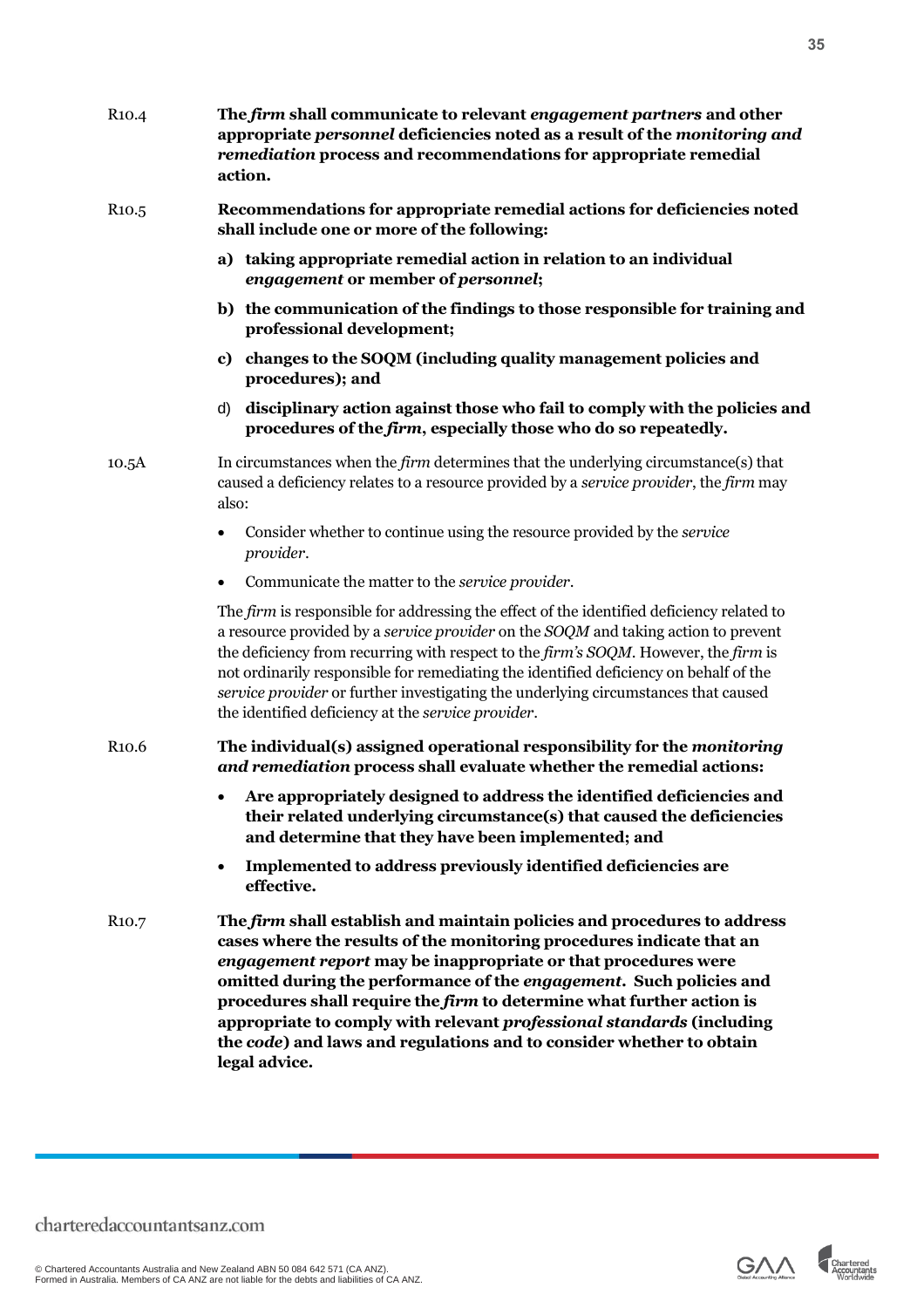| R <sub>10.8</sub>   | The firm shall communicate at least annually the results of the monitoring<br>and remediation of its SOQM to engagement partners and other<br>appropriate individuals within the $firm$ , including the individual( $s$ ) assigned<br>ultimate responsibility and accountability for the SOQM. This<br>communication shall be sufficient to enable the firm and these individuals<br>to take prompt and appropriate action where necessary in accordance with<br>their defined roles and responsibilities. Information communicated shall<br>include the following: |
|---------------------|---------------------------------------------------------------------------------------------------------------------------------------------------------------------------------------------------------------------------------------------------------------------------------------------------------------------------------------------------------------------------------------------------------------------------------------------------------------------------------------------------------------------------------------------------------------------|
|                     | a) A description of the monitoring procedures performed.                                                                                                                                                                                                                                                                                                                                                                                                                                                                                                            |
|                     | b) The conclusions drawn from the monitoring procedures.                                                                                                                                                                                                                                                                                                                                                                                                                                                                                                            |
|                     | c) Where relevant, a description of systemic, repetitive or other significant<br>deficiencies and of the remedial actions taken to resolve or amend those<br>deficiencies.                                                                                                                                                                                                                                                                                                                                                                                          |
|                     | <b>Complaints and allegations</b>                                                                                                                                                                                                                                                                                                                                                                                                                                                                                                                                   |
| R <sub>10.9</sub>   | The firm shall establish and maintain policies and procedures designed to<br>provide it with reasonable assurance that it deals appropriately with:                                                                                                                                                                                                                                                                                                                                                                                                                 |
|                     | complaints and allegations that the work performed by the firm fails to<br>a)<br>comply with <i>professional standards</i> (including the <i>code</i> ) and applicable<br>laws and regulations; and                                                                                                                                                                                                                                                                                                                                                                 |
|                     | b) allegations of non-compliance with the firm's SOQM.                                                                                                                                                                                                                                                                                                                                                                                                                                                                                                              |
|                     | As part of this process, the firm shall establish and maintain clearly defined<br>channels for firm personnel to raise any concerns in a manner that enables<br>them to come forward without fear of reprisals.                                                                                                                                                                                                                                                                                                                                                     |
| 10.9A               | Complaints and allegations (which do not include those that are clearly frivolous) may<br>originate from within or outside the firm. They may be made by firm personnel, clients<br>or other third parties. They may be received by engagement team members or other<br>firm personnel. They may also be made by NZICA in accordance with the NZICA Rules.                                                                                                                                                                                                          |
| R <sub>10.10</sub>  | If during the investigations into complaints and allegations, deficiencies in<br>the design or operation of the firm's quality management policies and<br>procedures or non-compliance with the firm's SOQM by an individual or<br>individuals are identified, the <i>firm</i> shall take appropriate actions as set out<br>in paragraph R10.5.                                                                                                                                                                                                                     |
| 10.10A1             | Policies and procedures established for the investigation of complaints and allegations<br>may include, for example, that the <i>Principal</i> supervising the investigation:                                                                                                                                                                                                                                                                                                                                                                                       |
|                     | Has sufficient and appropriate experience;<br>$\bullet$                                                                                                                                                                                                                                                                                                                                                                                                                                                                                                             |
|                     | Has authority within the <i>firm</i> ; and                                                                                                                                                                                                                                                                                                                                                                                                                                                                                                                          |
|                     | Is otherwise not involved in the <i>engagement</i> .                                                                                                                                                                                                                                                                                                                                                                                                                                                                                                                |
|                     | The <i>Principal</i> supervising the investigation may involve legal counsel as necessary.                                                                                                                                                                                                                                                                                                                                                                                                                                                                          |
| 10.10A <sub>2</sub> | It may not be practicable, in the case of firms with few Principals, for the Principal<br>supervising the investigation not to be involved in the engagement. These small firms                                                                                                                                                                                                                                                                                                                                                                                     |

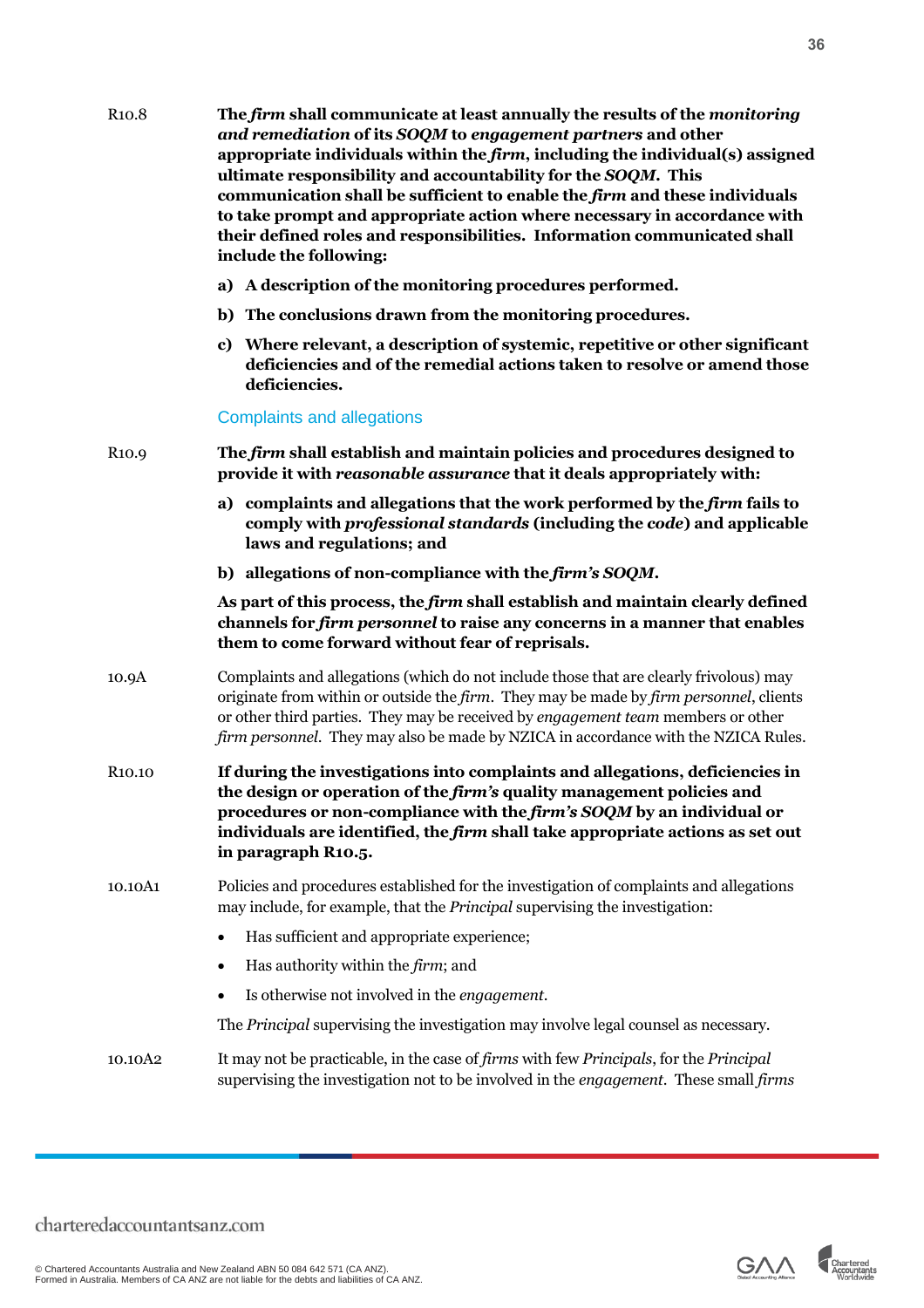<span id="page-36-0"></span>

|                    | and sole practitioners may use the services of a a service provider such as another firm or<br>a lawyer to carry out the investigation into complaints and allegations.                                                                                                                                                                                                                                                                                                                                                                                                                                                                                                                                                                                         |
|--------------------|-----------------------------------------------------------------------------------------------------------------------------------------------------------------------------------------------------------------------------------------------------------------------------------------------------------------------------------------------------------------------------------------------------------------------------------------------------------------------------------------------------------------------------------------------------------------------------------------------------------------------------------------------------------------------------------------------------------------------------------------------------------------|
|                    | Documentation of the system of quality management                                                                                                                                                                                                                                                                                                                                                                                                                                                                                                                                                                                                                                                                                                               |
| R <sub>11</sub> .1 | The firm shall prepare documentation of its SOQM that is sufficient to:                                                                                                                                                                                                                                                                                                                                                                                                                                                                                                                                                                                                                                                                                         |
|                    | (a) Support a consistent understanding of the SOQM by personnel,<br>including an understanding of their roles and responsibilities with<br>respect to the SOQM and the performance of engagements;                                                                                                                                                                                                                                                                                                                                                                                                                                                                                                                                                              |
|                    | (b) Support the consistent implementation and operation of the policies and<br>procedures; and                                                                                                                                                                                                                                                                                                                                                                                                                                                                                                                                                                                                                                                                  |
|                    | (c) Provide evidence of the design, implementation and operation of the<br>policies and procedures, to support the evaluation of the SOQM by the<br>individual(s) assigned ultimate responsibility and accountability for the<br>SOQM.                                                                                                                                                                                                                                                                                                                                                                                                                                                                                                                          |
| 11.1A1             | Documentation provides evidence that the firm complies with this Standard, as well as<br>professional standards (including the code) and laws and regulation. It may also be<br>useful for training personnel and engagement teams, ensuring the retention of<br>organisational knowledge and providing a history of the basis for decisions made by the<br>firm about its SOQM. It is neither necessary nor practicable for the firm to document<br>every matter considered, or judgment made, about its SOQM. Furthermore, compliance<br>with this Standard may be evidenced by the firm through its information and<br>communication component, documents or other written materials, or IT applications<br>that are integral to the components of the SOQM. |
| 11.1A <sub>2</sub> | Documentation may take the form of formal written manuals, checklists and forms, may<br>be informally documented (e.g., e-mail communication or postings on websites), or may<br>be held in IT applications or other digital forms (e.g., in databases). Factors that may<br>affect the firm's judgments about the form, content and extent of documentation,<br>including how often documentation is updated, may include:                                                                                                                                                                                                                                                                                                                                     |
|                    | The complexity of the <i>firm</i> and the number of offices;                                                                                                                                                                                                                                                                                                                                                                                                                                                                                                                                                                                                                                                                                                    |
|                    | The nature and complexity of the firm's practice and organisation;                                                                                                                                                                                                                                                                                                                                                                                                                                                                                                                                                                                                                                                                                              |
|                    | The nature of <i>engagements</i> the <i>firm</i> performs and the nature of the entities for<br>whom engagements are performed;                                                                                                                                                                                                                                                                                                                                                                                                                                                                                                                                                                                                                                 |
|                    | The nature and complexity of the matter being documented, such as whether it<br>$\bullet$<br>relates to an aspect of the SOQM that has changed or an area of greater quality risk,<br>and the complexity of the judgments relating to the matter; and                                                                                                                                                                                                                                                                                                                                                                                                                                                                                                           |
|                    | The frequency and extent of changes in the SOQM.<br>$\bullet$                                                                                                                                                                                                                                                                                                                                                                                                                                                                                                                                                                                                                                                                                                   |
|                    | In a less complex firm, it may not be necessary to have documentation supporting<br>matters communicated because informal communication methods may be effective.<br>Nevertheless, a less complex firm may determine it appropriate to document such<br>communications in order to provide evidence that they occurred.                                                                                                                                                                                                                                                                                                                                                                                                                                         |
| 11.1A <sub>3</sub> | In some instances, an external oversight authority may establish documentation<br>requirements, either formally or informally, for example, as a result of the outcome of<br>external inspection findings. Relevant professional standards (including the code) may                                                                                                                                                                                                                                                                                                                                                                                                                                                                                             |

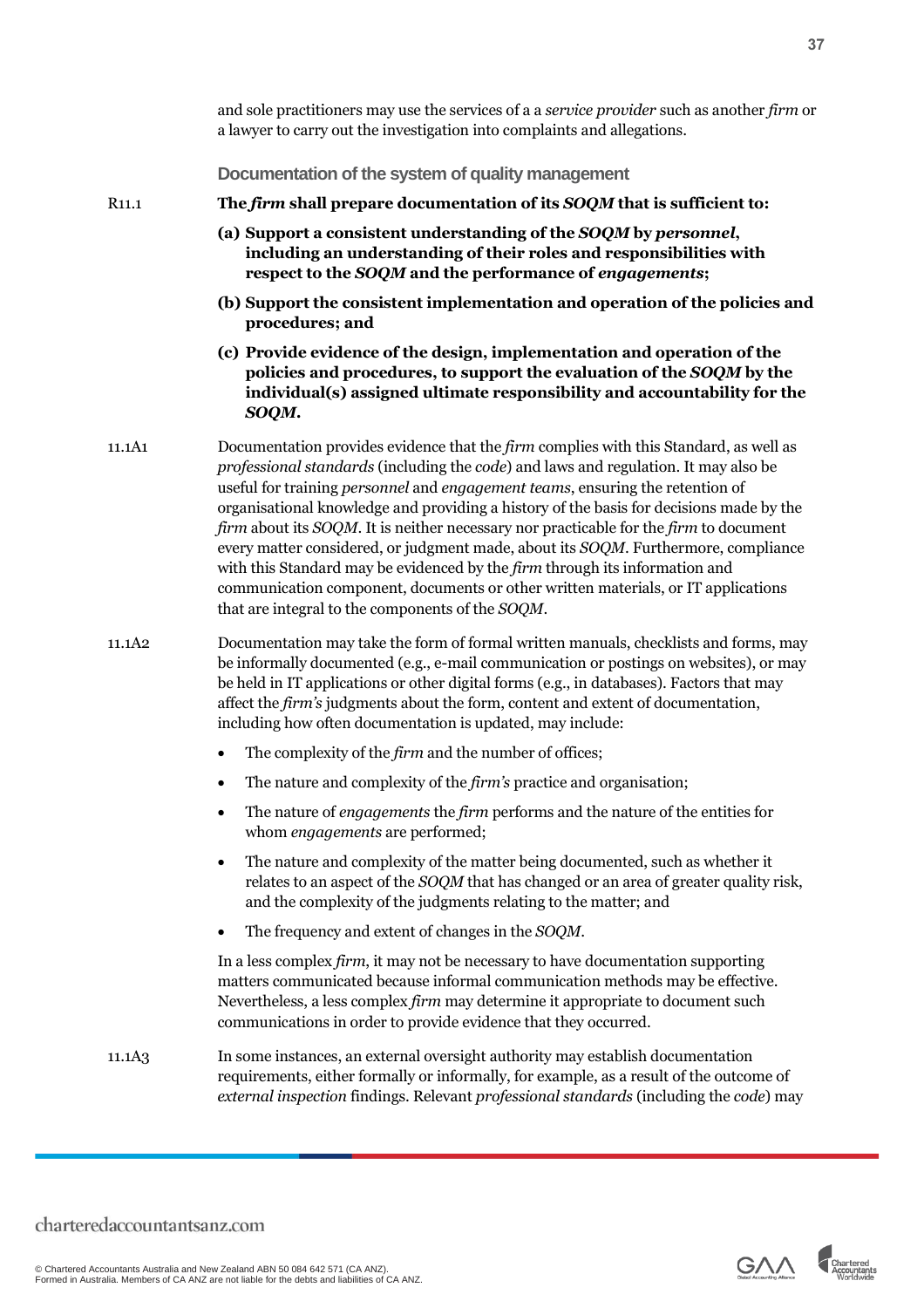|                   | also include specific requirements addressing documentation, for example, the <i>code</i><br>requires documentation of particular matters, including certain situations related to<br>conflicts of interest and non-compliance with laws and regulations.                                                                    |
|-------------------|------------------------------------------------------------------------------------------------------------------------------------------------------------------------------------------------------------------------------------------------------------------------------------------------------------------------------|
| R <sub>11.2</sub> | In preparing documentation, the firm shall include:                                                                                                                                                                                                                                                                          |
|                   | (a) The identification of the individual(s) assigned ultimate responsibility<br>and accountability for the SOQM and operational responsibility for the<br>SOQM;                                                                                                                                                              |
|                   | (b) A description of the policies and procedures;                                                                                                                                                                                                                                                                            |
|                   | (c) Regarding the monitoring and remediation process:                                                                                                                                                                                                                                                                        |
|                   | (i) Evidence of the monitoring activities performed;                                                                                                                                                                                                                                                                         |
|                   | (ii) The evaluation of findings, and identified deficiencies and their<br>related underlying cause(s);                                                                                                                                                                                                                       |
|                   | Remedial actions to address identified deficiencies and the<br>(iii)<br>evaluation of the design and implementation of such remedial<br>actions; and                                                                                                                                                                         |
|                   | (iv)Communications about monitoring and remediation; and                                                                                                                                                                                                                                                                     |
|                   | (d) The basis for the conclusion reached by the individual(s) assigned<br>ultimate responsibility and accountability for the SOQM about the<br>effectiveness of the SOQM                                                                                                                                                     |
| 11.2A             | The documentation may include information provided by the <i>network</i> , other <i>network</i><br>firms, or other structures or organisations within the network or service providers.                                                                                                                                      |
| R <sub>11.3</sub> | The firm shall establish and maintain policies and procedures that require<br>retention of documentation for a period of time sufficient to permit those<br>performing monitoring and remediation procedures to evaluate the firm's<br>compliance with its SOQM, or for a longer period if required by law or<br>regulation. |
| R <sub>11.4</sub> | The firm shall establish and maintain policies and procedures requiring<br>documentation of complaints and allegations and the responses to them.                                                                                                                                                                            |

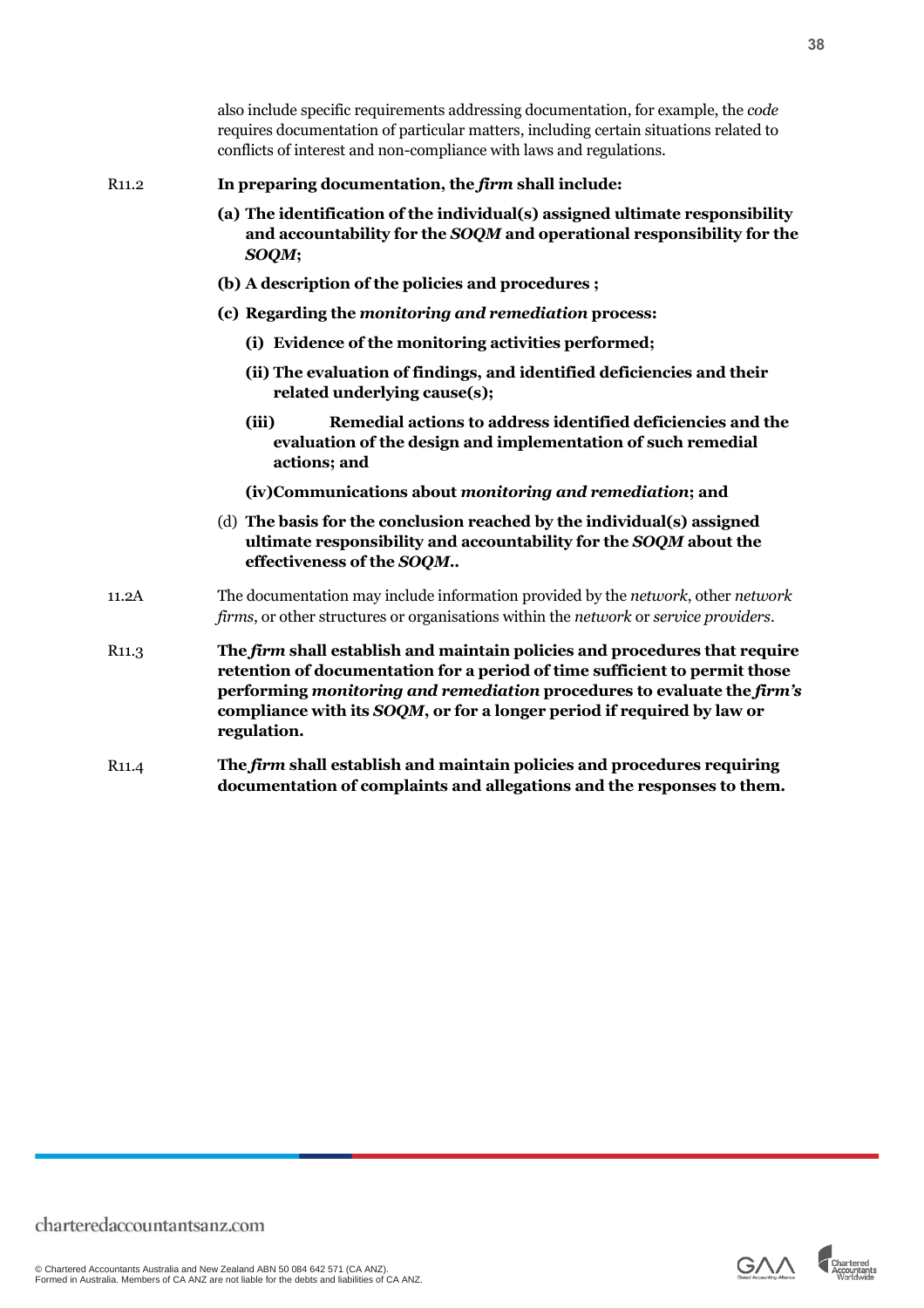### <span id="page-38-0"></span>**PART 2 - Quality management for individual engagements**

<span id="page-38-1"></span>

| 12.1               | The objective of the <i>engagement partner</i> in Part 2 is to manage quality at the engagement<br>level to obtain reasonable assurance that quality has been achieved such that:                                                                                                                                                                                  |
|--------------------|--------------------------------------------------------------------------------------------------------------------------------------------------------------------------------------------------------------------------------------------------------------------------------------------------------------------------------------------------------------------|
|                    | The engagement complies with professional standards (including the code) and<br>a)<br>applicable laws and regulations; and                                                                                                                                                                                                                                         |
|                    | b) Any engagement report issued is appropriate in the circumstances.                                                                                                                                                                                                                                                                                               |
|                    | System of quality management and role of engagement teams                                                                                                                                                                                                                                                                                                          |
| R <sub>1</sub> 3.1 | Within the context of the firm's SOQM, engagement teams shall implement<br>quality management procedures that are applicable to the engagement and<br>provide the firm with relevant information to enable the functioning of the<br>firm's SOQM.                                                                                                                  |
| 13.1A              | Ordinarily, the <i>engagement team</i> may depend on the <i>firm's</i> policies or procedures in<br>complying with the requirements of this Part, unless:                                                                                                                                                                                                          |
|                    | The engagement team's understanding or practical experience indicates that the firm's<br>$\bullet$<br>policies or procedures will not effectively address the nature and circumstances of the<br>engagement; or                                                                                                                                                    |
|                    | Information provided by the <i>firm</i> or other parties, about the effectiveness of such<br>$\bullet$<br>policies or procedures suggests otherwise (e.g., information provided by the firm's<br>monitoring activities, external inspections or other relevant sources, indicates that the<br><i>firm's</i> policies or procedures are not operating effectively). |
|                    | Where these exceptions occur, the <i>engagement partner</i> must take appropriate action as<br>specified by this Part.                                                                                                                                                                                                                                             |
| R <sub>1</sub> 3.2 | All quality management policies and procedures implemented in the<br>performance of individual engagements shall be adequately documented in<br>accordance with paragraphR3.3, and comply with the engagement<br>documentation requirements in paragraphs R8.10, R8.11 and R8.12.                                                                                  |
| R <sub>13.3</sub>  | The engagement partner shall ensure that quality management policies and<br>procedures relevant to the individual engagement are communicated to and<br>understood by the engagement team, in accordance with the requirement in<br>paragraphR3.3.                                                                                                                 |
|                    | Quality management policies and procedures for individual engagements                                                                                                                                                                                                                                                                                              |
| R <sub>1</sub> 3.4 | Quality management policies and procedures for individual engagements<br>shall address each of the following elements:                                                                                                                                                                                                                                             |
|                    | a) Leadership.                                                                                                                                                                                                                                                                                                                                                     |
|                    | b) Professional standards (including the code).                                                                                                                                                                                                                                                                                                                    |



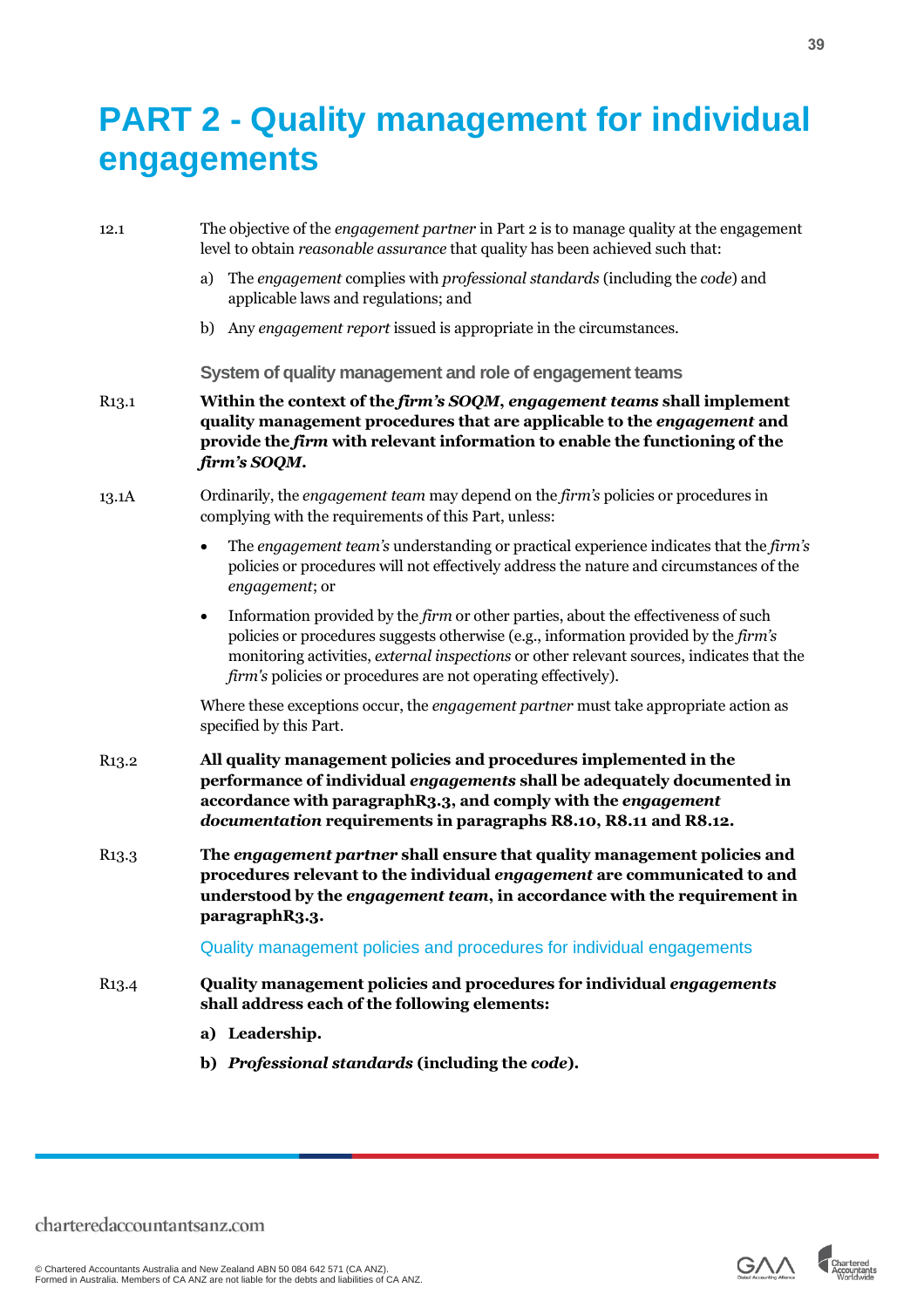- **c) Acceptance and continuance of client relationships and specific**  *engagements***.**
- **d) Resources.**
- **e)** *Engagement* **performance.**
- f) *Monitoring and remediation***.**

#### <span id="page-39-0"></span>**Leadership**

- R14.1 **The** *engagement partner* **shall take overall responsibility for managing and achieving quality on the** *engagement***, including taking responsibility for creating an environment for the** *engagement* **that emphasises the** *firm's* **culture and expected behavior of** *engagement team* **members. In doing so, the**  *engagement partner* **shall be sufficiently and appropriately involved throughout the** *engagement* **such that the** *engagement partner* **has the basis for determining the** *engagement report(s)* **is appropriate in the circumstances.**
- 14.1A1 Part 1 requires the *firm* to establish and maintain policies and procedures that establish an internal culture that promotes ethical behaviour and emphasises the importance of quality.
- 14.1A2 In creating the environment described in paragraph R14.1, the *engagement partner* should take clear, consistent and effective actions - that reflect the *firm's* commitment to quality and establish and communicate the expected behavior of *engagement team* members, including emphasising:
	- a) That all *engagement team* members are responsible for contributing to the management and achievement of quality at the *engagement* level;
	- b) The importance of professional ethics, values and attitudes to the members of the *engagement team*;
	- c) The importance of open and robust communication within the *engagement team*, and supporting the ability of *engagement team* members to raise concerns without fear of reprisal; and
	- d) The importance of each *engagement team* member *having an inquiring mind* throughout the *engagement*.
- 14.1A3 Being sufficiently and appropriately involved throughout the *engagement* when procedures, tasks or actions have been assigned to other members of the *engagement team* may be demonstrated by the *engagement partner* in different ways, including:
	- Informing assignees about the nature of their responsibilities and authority, the scope of the work being assigned and the objectives thereof; and to provide any other necessary instructions and relevant information.
	- Direction and supervision of the assignees.
	- Review of the assignees' work to evaluate the conclusions reached, in addition to the requirements in paragraphs R18.2 and R18.3.

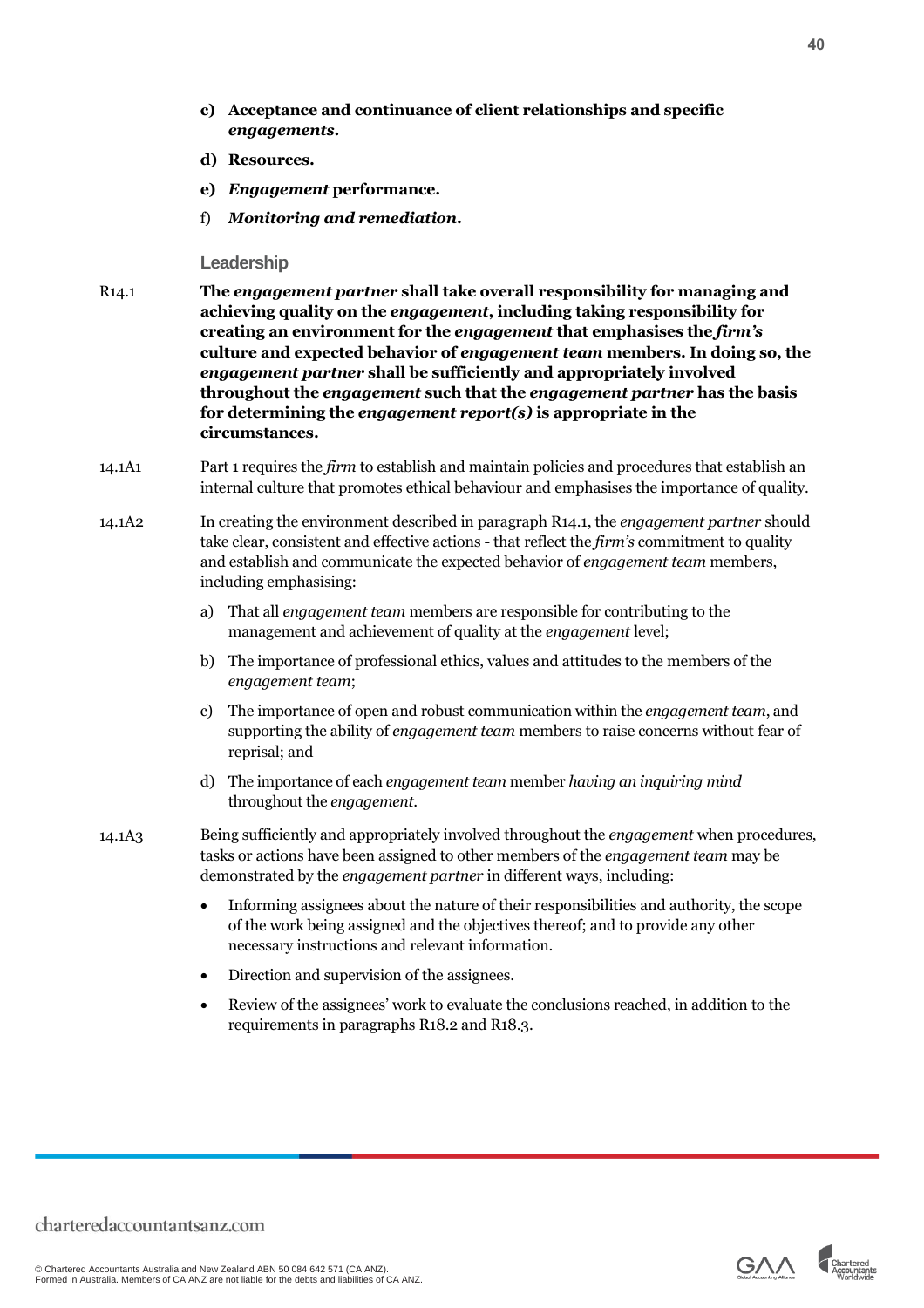|                    | (including the code) and have applied the policies and procedures developed<br>by the firm to comply requirements in paragraph R5.1 as they relate to<br>individual engagements.                                                                                                                                                               |
|--------------------|------------------------------------------------------------------------------------------------------------------------------------------------------------------------------------------------------------------------------------------------------------------------------------------------------------------------------------------------|
| R <sub>15</sub> .3 | Throughout the engagement, the engagement partner shall remain alert,<br>through observation and making enquiries as necessary, for evidence of non-<br>compliance with relevant professional standards (including the code) by<br>members of the engagement team.                                                                             |
| R <sub>15</sub> .4 | If matters come to the engagement partner's attention through the firm's<br>SOQM or otherwise that indicate that members of the engagement team have<br>not complied with relevant professional standards (including the code), the<br>engagement partner, in consultation with others in the firm, shall determine<br>the appropriate action. |
| 15.4A              | Appropriate actions may include, for example:                                                                                                                                                                                                                                                                                                  |
|                    | Following the firm's policies or procedures regarding breaches of relevant professional<br>$\bullet$<br>standards (including the code), including communicating to or consulting with the<br>appropriate individuals so that appropriate action can be taken, including as applicable,<br>disciplinary action(s).                              |
|                    | Communicating with those charged with governance.<br>$\bullet$                                                                                                                                                                                                                                                                                 |
|                    | Communicating with regulatory authorities or professional bodies. In some<br>$\bullet$<br>circumstances, communication with regulatory authorities may be required by law or<br>regulation.                                                                                                                                                    |
|                    | Seeking legal advice.<br>$\bullet$                                                                                                                                                                                                                                                                                                             |
|                    | Withdrawing from the <i>engagement</i> when withdrawal is possible under applicable law<br>$\bullet$<br>or regulation                                                                                                                                                                                                                          |
| R <sub>15</sub> .5 | The engagement partner for an engagement for which independence is<br>required shall form a conclusion on compliance with independence<br>requirements that apply to the engagement. In doing so, the engagement<br>partner shall:                                                                                                             |
|                    | g) obtain relevant information from the firm and, where applicable, network<br><i>firms</i> , to identify and evaluate circumstances and relationships that create<br>threats to independence;                                                                                                                                                 |
|                    | h) evaluate information on identified breaches, if any, of the firm's<br>independence policies and procedures to determine whether they create a<br>threat to independence for the engagement; and                                                                                                                                             |
|                    |                                                                                                                                                                                                                                                                                                                                                |
|                    | daccountantsanz.com                                                                                                                                                                                                                                                                                                                            |

- R15.3 **Throughout the** *engagement***, the** *engagement partner* **shall remain alert, through observation and making enquiries as necessary, for evidence of noncompliance with relevant** *professional standards* **(including the** *code***) by**
- R15.2 **The** *engagement partner* **shall ensure that members of the** *engagement team* **understand the relevant** *professional standards* **(including the** *code***) and consider whether they have complied with those** *professional standards* **(including the** *code***) and have applied the policies and procedures developed**

*professional standards* **(including the** *code***), including those related to objectivity and independence (if required), that are applicable given the** 

R15.1 **The** *engagement partner* **shall have an understanding of the relevant** 

<span id="page-40-0"></span>**Professional standards (including the code)**

**nature and circumstances of the** *engagement***.**

charteredaccountantsan

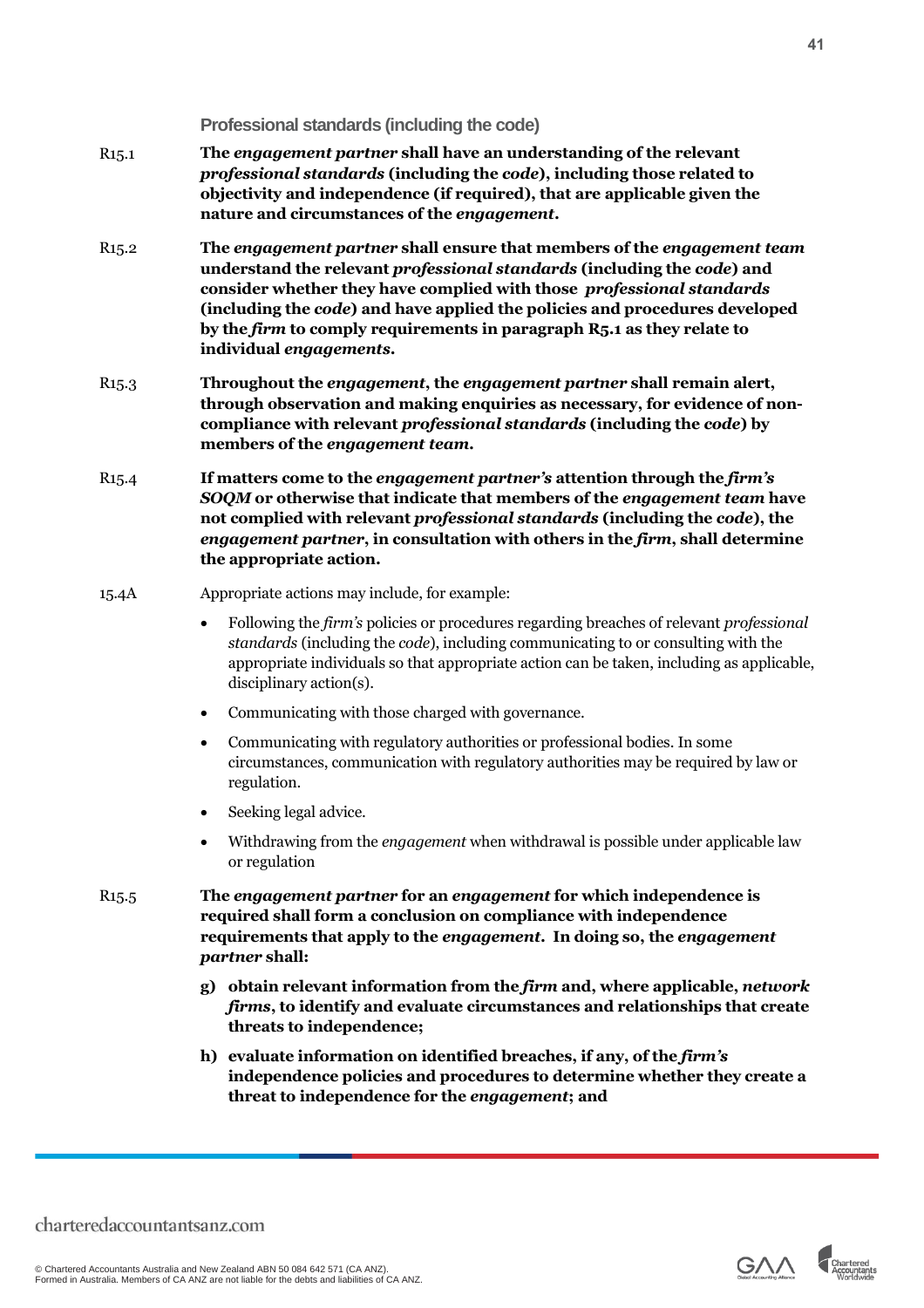**The** *engagement partner* **shall promptly report to the** *firm* **any inability to resolve the matter with appropriate action.**

<span id="page-41-0"></span>**Acceptance and continuance of client relationships and specific engagements**

- R16.1 **The** *engagement partner* **shall be satisfied that the** *firm's* **policies and procedures regarding the acceptance and continuance of client relationships and specific** *engagements* **have been followed and shall determine that conclusions reached in this regard are appropriate.**
- 16.1A Paragraph R6.2(a) requires the *firm* to obtain information considered necessary in the circumstances before accepting an *engagement* with a new client, when deciding whether to continue an existing *engagement*, and when considering acceptance of a new *engagement* with an existing client. Information such as the following assists the *engagement partner* in determining whether the conclusions reached regarding the acceptance and continuance of client relationships and specific *engagements* are appropriate:
	- the integrity of the principal owners, key management and those charged with governance of the entity;
	- whether the *engagement team* is competent to perform the *engagement* and has the necessary capabilities, including time and resources;
	- whether the *firm* and the *engagement team* can comply with relevant *professional standards* (including the *code*); and
	- significant matters that have arisen during the current or previous *engagement*, and their implications for continuing the relationship.
- R16.2 **The** *engagement partner* **shall take into account information obtained in the acceptance and continuance process in planning and performing the**  *engagement* **in accordance with the** *professional standards* **(including the**  *code***) and complying with the requirements of this Part.**
- R16.3 **If the** *engagement partner* **obtains information that would have caused the**  *firm* **to decline the** *engagement* **had that information been available earlier, the** *engagement partner* **shall communicate that information promptly to the**  *firm***, so that the** *firm* **and the** *engagement partner* **can take the necessary action.**

#### <span id="page-41-1"></span>**Resources**

Human resources

- R17.1 **The** *engagement partner* **shall be satisfied that the** *engagement team***, and any experts who are not part of the** *engagement team***, collectively have the appropriate competence, capabilities and time to:**
	- **a) perform the** *engagement* **in accordance with** *professional standards*  **(including the** *code***) and applicable laws and regulations; and**



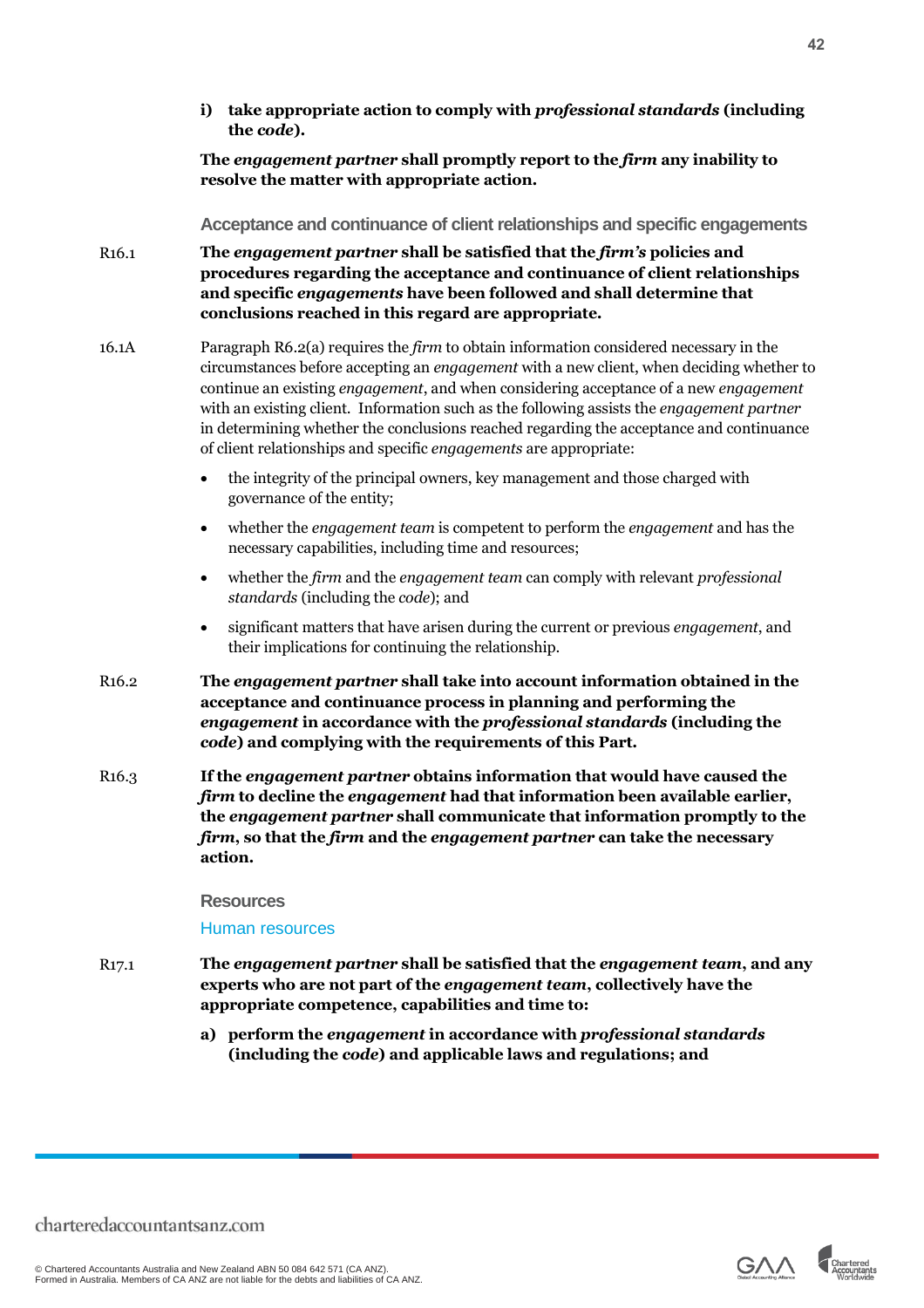#### **b) enable an** *engagement report(s)* **that is appropriate in the circumstances to be issued.**

- 17.1A1 The appropriate capabilities and competence expected of the *engagement team* as a whole are set out in paragraph 7.4A1
- 17.1A2 Before delegating any work to the *engagement team,* the *engagement partner* should consider the skills and professional competence of the members of the *engagement team* to decide the extent of direction, supervision and review required.
- 17.1A3 Where work is to be delegated within the *engagement team*, the delegation should be done in a manner that provides *reasonable assurance* that such work will be performed by persons who have the skills and competence required in the circumstances.

Other resources including technological, intellectual and service providers

- R17.2 **The** *engagement partner* **shall ensure that sufficient and appropriate resources to perform the** *engagement* **are assigned or made available to the**  *engagement team* **in a timely manner, taking into account the nature and circumstances of the** *engagement***, the** *firm's* **policies or procedures, and any changes that may arise during the** *engagement***.**
- 17.2A Technological resources, intellectual resources and *services providers* are discussed at paragraphs 7.6A1-7.9A3 of part 1.

Insufficient or inappropriate resources

- R17.3 **If, as a result of complying with the requirements in paragraphs R17.1 and R17.2, the** *engagement partner* **determines that resources assigned or made available are insufficient or inappropriate in the circumstances of the**  *engagement***, the** *engagement partner* **shall take appropriate action, including communicating with appropriate individuals about the need to assign or make available additional or alternative resources to the** *engagement***.**
- 17.3A If the resources assigned or made available are insufficient or inappropriate in the circumstances of the *engagement* and additional or alternative resources have not been made available, appropriate actions may include:
	- Changing the planned approach to the nature, timing and extent of direction, supervision and review (see also paragraph 18.2A2).
	- Discussing an extension to deadlines for issuing the *engagement report(s)* with management or those charged with governance, when an extension is possible under applicable law or regulation.
	- Following the *firm's* policies or procedures for resolving differences of opinion if the *engagement partner* does not obtain the necessary resources for the *engagement*.
	- Following the *firm's* policies or procedures for withdrawing from the *engagement*.

<span id="page-42-0"></span>**Engagement performance**

Direction supervision and review

R18.1 **The** *engagement partner* **shall take responsibility for:**

© Chartered Accountants Australia and New Zealand ABN 50 084 642 571 (CA ANZ). Formed in Australia. Members of CA ANZ are not liable for the debts and liabilities of CA ANZ.

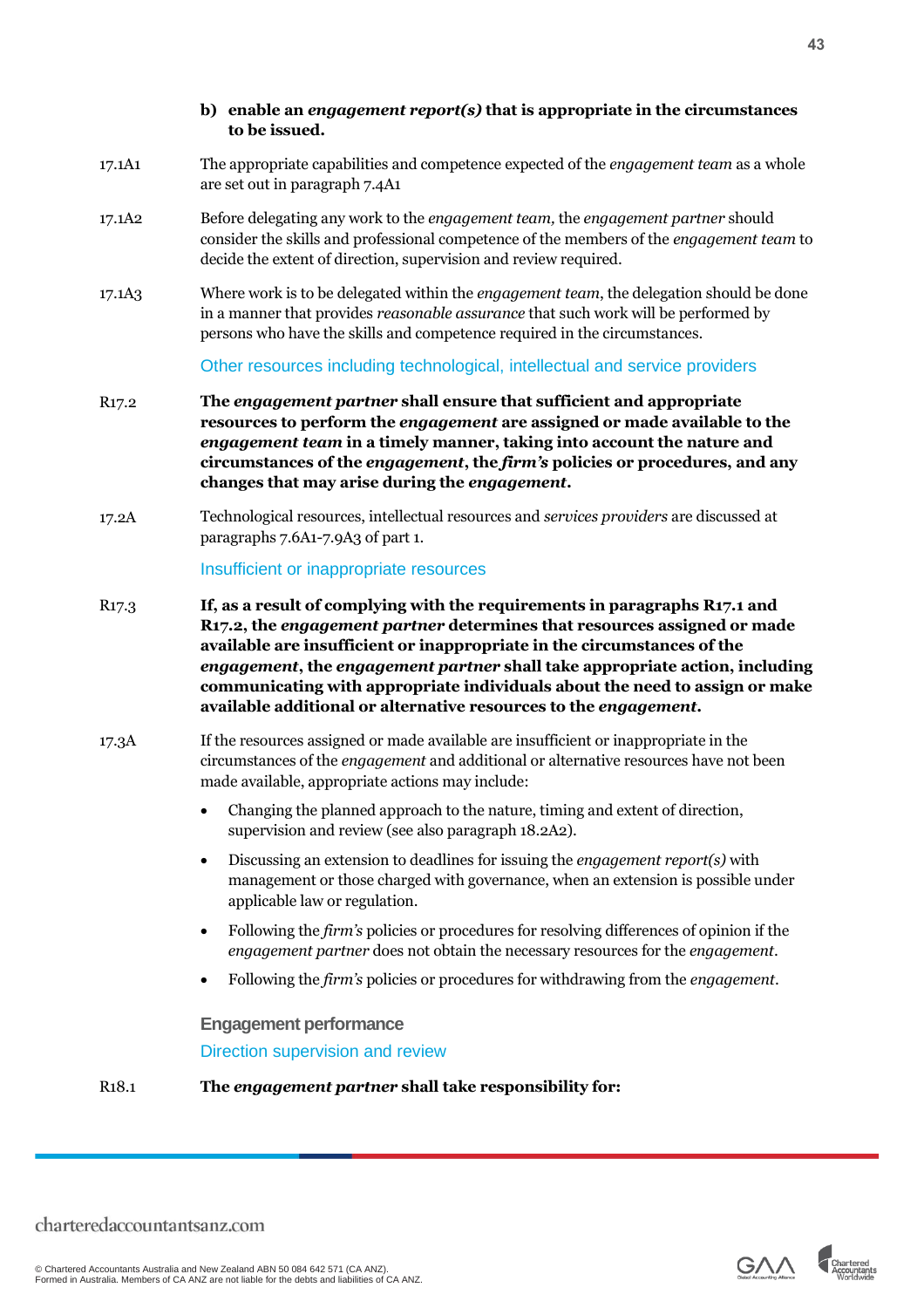- **a) the direction, supervision and review of the** *engagement* **to ensure compliance with** *professional standards* **(including the** *code***) and applicable laws and regulations, including nature, timing and extent of those activities; and**
- b) **any** *engagement report* **being appropriate in the circumstances.**
- 18.1A1 Supervision is discussed at paragraph 8.1A3.
- 18.1A2 Direction of the *engagement team* involves informing the members of the *engagement team* of matters such as:
	- Their responsibilities, including the need to comply with relevant *professional standards* (including the *code*), and to plan and perform the *engagement* with an inquiring mind.
	- Responsibilities of respective *engagement partners* where more than one *engagement partner* is involved in the conduct of an *engagement*.
	- The objectives of the work to be performed.
	- The nature of the entity's business.
	- Risk-related issues.
	- Problems that may arise.
	- The detailed approach to the performance of the *engagement*.

Discussion among members of the *engagement team* allows less experienced team members to raise questions with more experienced team members so that appropriate communication can occur within the *engagement team*.

- 18.1A3 Appropriate teamwork and training assist less experienced members of the *engagement team* to clearly understand the objectives of the assigned work.
- 18.1A4 Considerations relevant where a member of the *engagement team* with expertise in a specialist area is used is discussed at paragraph 18.5A below.
- R18.2 **The** *engagement partner* **shall take responsibility for timely reviews being performed in accordance with the** *firm's* **review policies and procedures and apply the requirement in paragraph R8.2.**
- 18.2A Reviews are discussed at paragraph 8.1A4 and considerations relevant where a member of the *engagement team* with expertise in a specialist area is used is discussed at paragraph 18.5A.

R18.3 **Before the issue of the** *engagement report(s)***, the** *engagement partner* **shall, through a review of the** *engagement documentation* **and discussion with the**  *engagement team***, be satisfied that sufficient and appropriate work has been performed for the** *engagement report* **to be issued and the** *engagement report* **itself is appropriate in the circumstances.**

18.3A1 Timely reviews of the following by the *engagement partner* at appropriate stages during the *engagement* allow significant matters to be resolved on a timely basis to the *engagement partner's* satisfaction before the issue of the *engagement report(s)*:

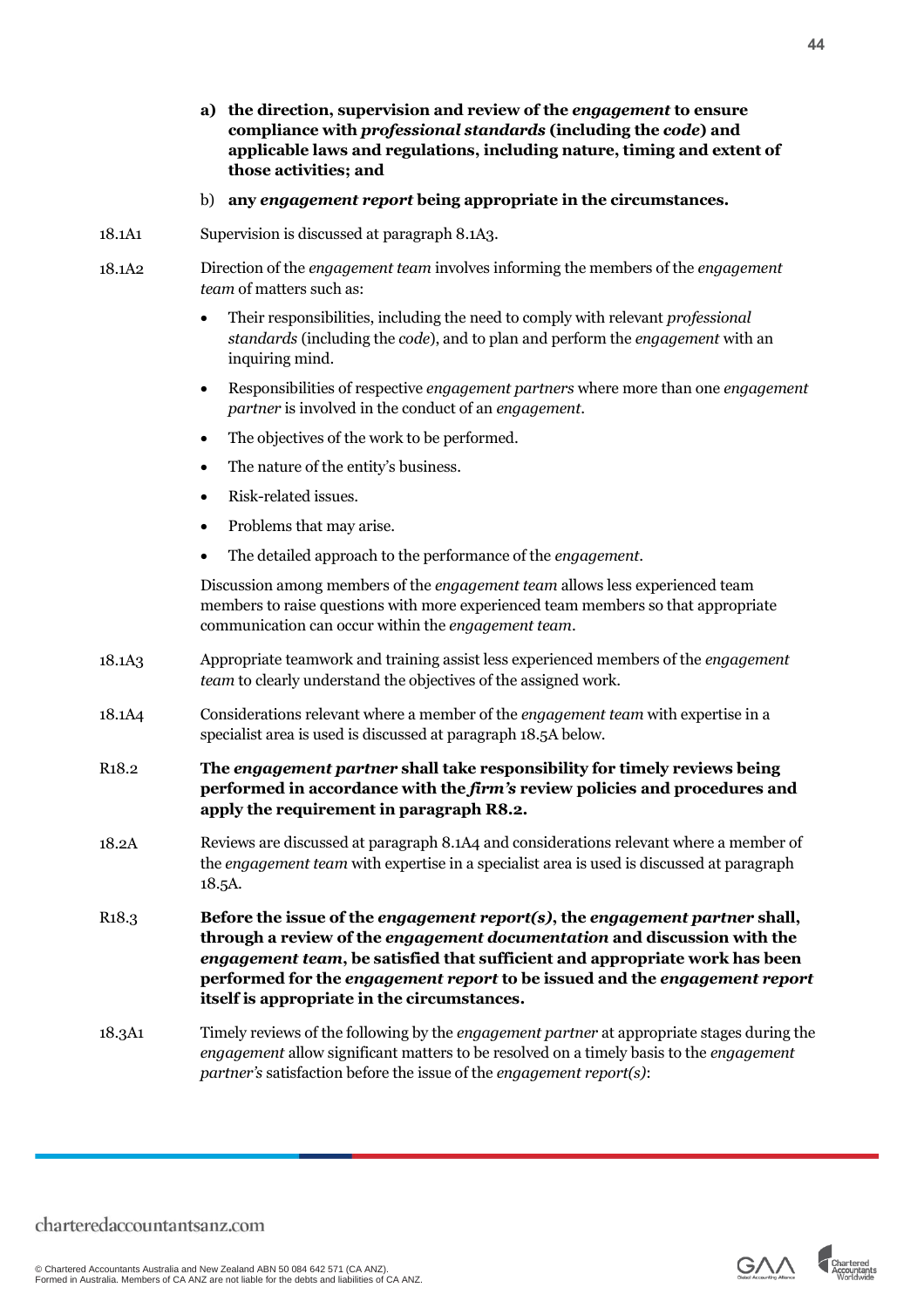- Critical areas of judgement, especially those relating to difficult or contentious matters identified during the course of the *engagement*;
- Significant risks; and
- Other areas the *engagement partner* considers important.

The *engagement partner* need not review all *engagement documentation* but may do so. However, the *engagement partner* documents the extent and timing of the reviews.

18.3A2 An *engagement partner* taking over an *engagement* during the *engagement* may apply the review procedures as described in paragraph 18.3A1 to review the work performed to the date of a change in order to assume the responsibilities of an *engagement partner.*

#### **Consultation**

#### R18.4 **The** *engagement partner* **shall:**

- **a) take responsibility for the** *engagement team* **undertaking appropriate consultation on difficult or contentious matters or other matters requiring consultation;**
- **b) be satisfied that members of the** *engagement team* **have undertaken appropriate consultation during the course of the** *engagement***, both within the** *engagement team* **and between the** *engagement team* **and others at the appropriate level within or outside the** *firm***;**
- **c) be satisfied that the nature and scope of, and conclusions resulting from, such consultations are agreed with the party consulted; and**
- **d) determine that conclusions resulting from consultations have been implemented.**
- 18.4A Consultation is also discussed at paragraphs R8.4 8.4A6

#### **Considerations Relevant Where an Individual in the Engagement Team with Expertise in a Specialised Area is Used**

- 18.5A Where a member of the *engagement team* with expertise in a specialised area is used, direction, supervision and review of that *engagement team* member's work may include matters such as:
	- Agreeing with that member the nature, scope and objectives of that member's work; and the respective roles of, and the nature, timing and extent of communication between that member and other members of the *engagement team*.
	- Evaluating the adequacy of that member's work including the relevance and reasonableness of that member's findings or conclusions and their consistency with other *engagement* work.

#### High-risk engagements

- R18.6 **Where an** *engagement quality review* **is performed for a high-risk** *engagement***, the** *engagement partner* **shall:**
	- **a) determine that an** *engagement quality reviewer* **has been appointed;**

© Chartered Accountants Australia and New Zealand ABN 50 084 642 571 (CA ANZ). Formed in Australia. Members of CA ANZ are not liable for the debts and liabilities of CA ANZ.

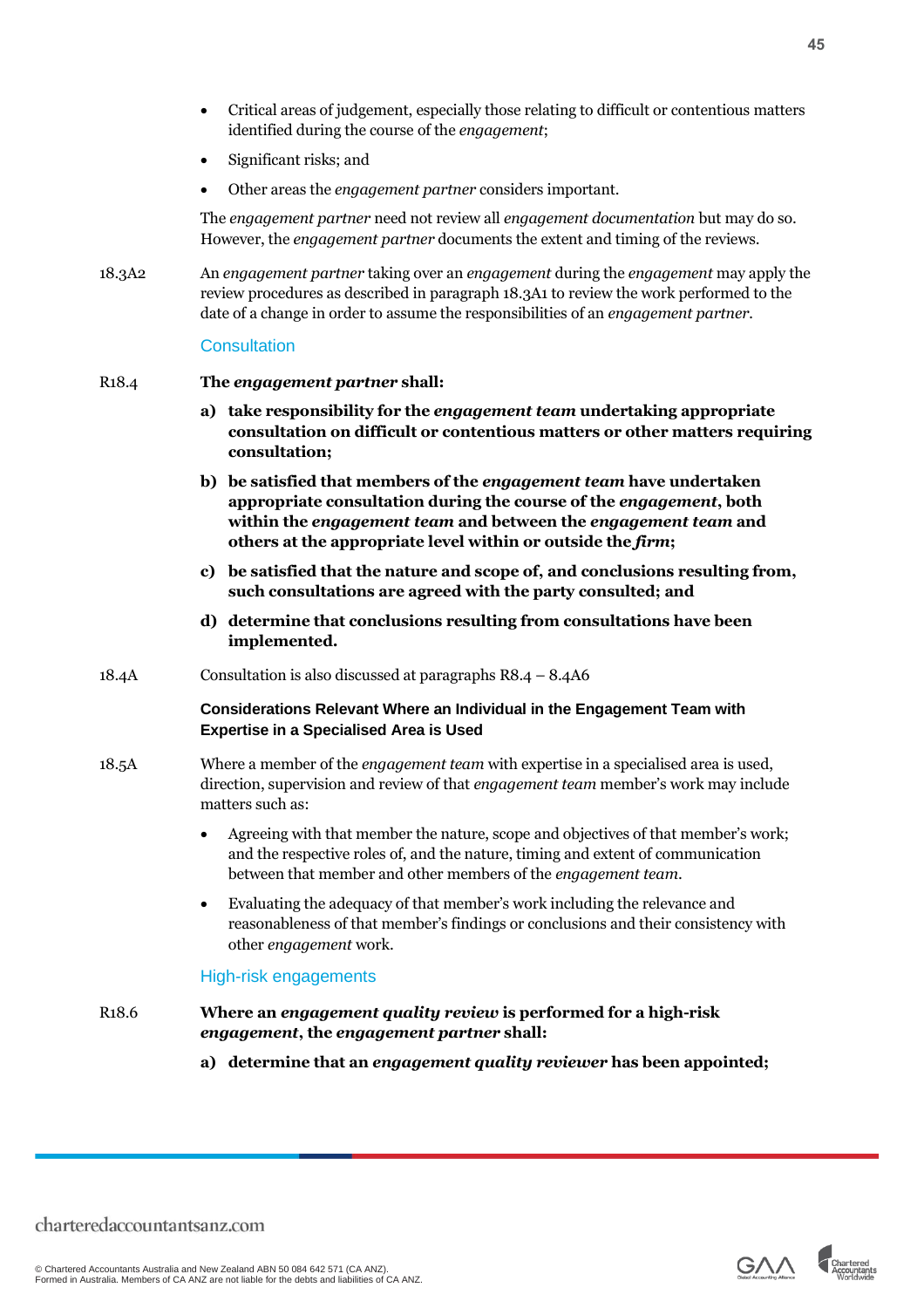- **b) discuss significant matters arising during the** *engagement***, including those identified during the** *engagement quality review***, with the** *engagement quality reviewer***; and**
- c) **not issue the** *engagement report(s)* **until the completion of the**  *engagement quality review***.**
- 18.6A *High-risk engagements* are discussed at paragraphs R8.5 8.6A2.

#### Differences of opinion

- R18.7 **If differences of opinion arise within the** *engagement team***, with those consulted or, where applicable, between the** *engagement partner* **and the**  *engagement quality reviewer* **or individuals performing activities within the**  *firm's SOQM***, the** *engagement team* **shall follow the** *firm's* **policies and procedures for dealing with and resolving differences of opinion.**
- 18.7A In some circumstances, the *engagement partner* may not be satisfied with the resolution of the difference of opinion. In such circumstances, appropriate actions for the *engagement partner* may include, for example:
	- Seeking legal advice; or
	- Withdrawing from the *engagement*, when withdrawal is possible under applicable law or regulation.
- R18.8 **The** *engagement partner* **shall:**
	- **a) Take responsibility for differences of opinion being addressed and resolved in accordance with the** *firm's* **policies or procedures;**
	- **b) Determine that conclusions reached are documented and implemented; and**
	- c) **Not issue the** *engagement report(s)* **until any differences of opinion are resolved.**

#### <span id="page-45-0"></span>**Monitoring and remediation**

- R19.1 **The** *engagement partner* **shall obtain and consider the results of the** *firm's monitoring and remediation* **process and determine whether deficiencies noted in those results may affect the** *engagement* **and take appropriate action.**
- 19.1A1 Paragraph 10.1 requires the *firm* to establish a *monitoring and remediation* process to provide it with *reasonable assurance* that the policies and procedures relating to the *SOQM* are relevant, adequate and operating effectively.
- 19.1A2 In considering deficiencies that may affect the *engagement*, the *engagement partner* may have regard to measures the *firm* took to rectify the situation that the *engagement partner* considers are sufficient in the context of that *engagement*.
- 19.1A3 A deficiency in the *firm's SOQM* does not necessarily indicate that a particular *engagement* was not performed in accordance with *professional standards* (including the *code*) and applicable laws and regulations, or that the *engagement report(s)* was not appropriate.



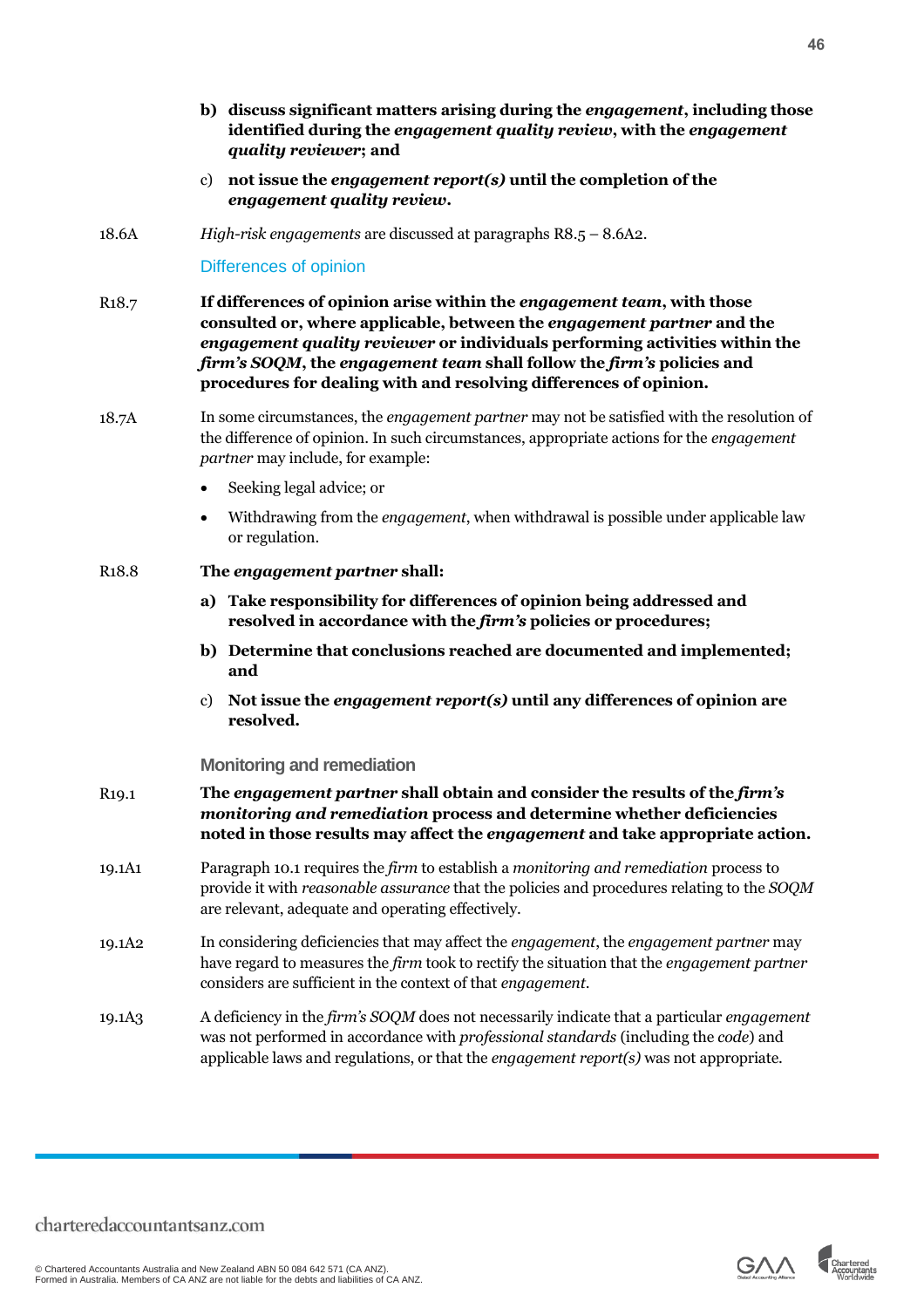R19.2 **The** *engagement partner* **shall remain alert throughout the** *engagement* **for information that may be relevant to the** *firm's monitoring and remediation* **process and communicate such information to those responsible for the process.**

#### <span id="page-46-0"></span>**Documentation**

- R20.1 **The** *engagement team* **shall include in the** *engagement documentation***:** 
	- **a) Issues identified with respect to compliance with relevant** *professional standards* **(including the** *code***) and laws and regulations and how they were resolved.**
	- **b) Conclusions on compliance with objectivity/independence requirements that apply to the** *engagement***, and any relevant discussions with the** *firm* **that support these conclusions.**
	- **c) Conclusions reached regarding the acceptance and continuance of client relationships and** *engagements***.**
	- **d) The nature and scope of, and conclusions resulting from, consultations undertaken during the course of the** *engagement***.**
	- e) **If the** *engagement* **is subject to an** *engagement quality review***, that the**  *engagement quality review* **has been completed before the issue of the** *engagement report(s)***.**

20.1A Documentation of consultation with other professionals that involve difficult or contentious matters that is sufficiently complete and detailed contributes to an understanding of:

- The issue on which consultation was sought; and
- The results of the consultation, including any decisions taken, the basis for those decisions and how they were implemented.

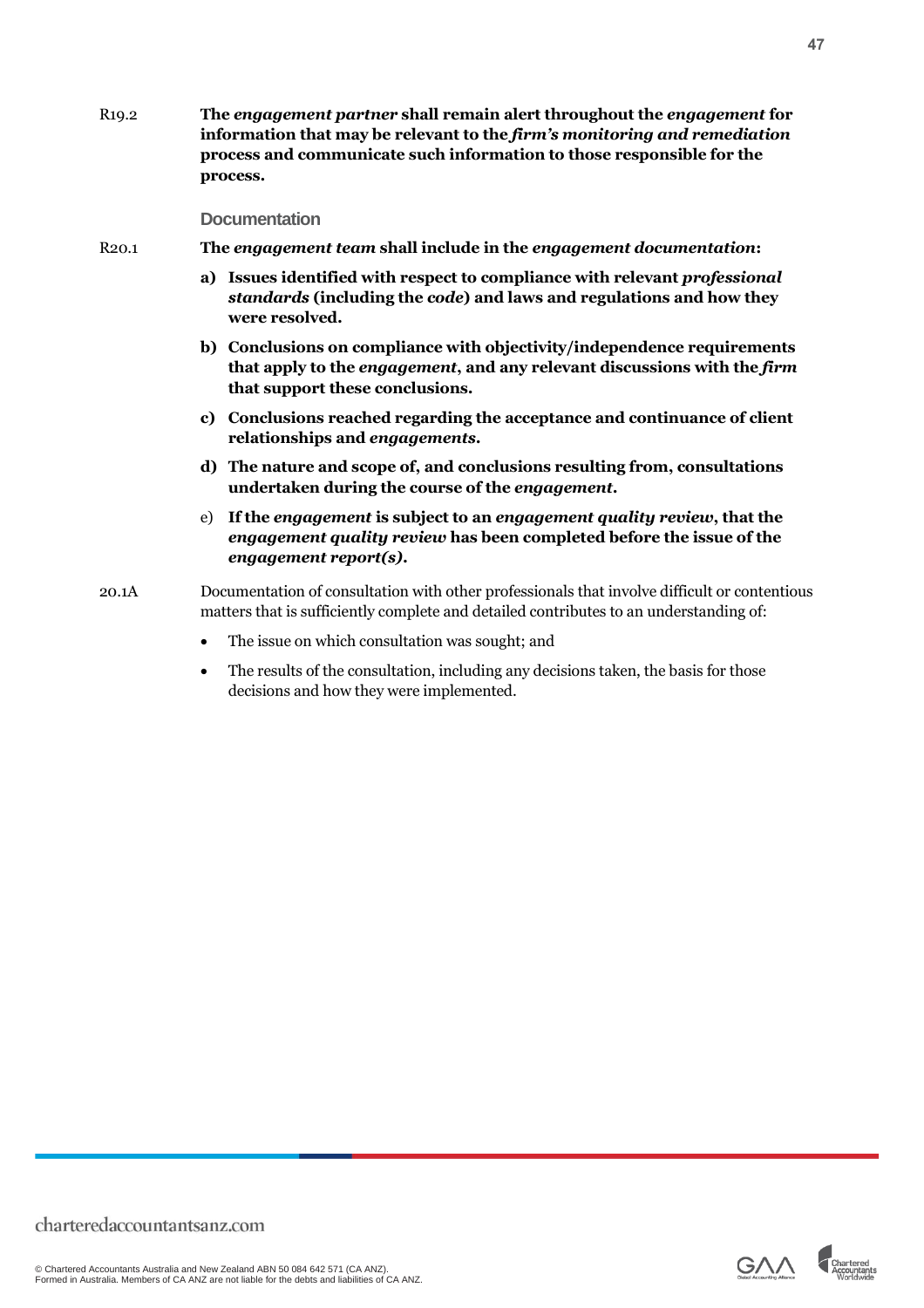### <span id="page-47-0"></span>**Glossary**

Defined terms are shown in the body of the standard in *italics*.

For the purpose of this standard:

**Assurance engagement** – An *engagement* in which a *member in public practice* aims to obtain sufficient appropriate evidence in order to express a conclusion designed to enhance the degree of confidence of the intended users other than the *responsible party* about the *subject matter information* (that is, the outcome of the measurement or evaluation of an *underlying subject matter* against criteria).

(ISAE (NZ) 3000 (Revised) describes the elements and objectives of an assurance engagement conducted under that Standard and Explanatory Guide (EG) Au1 *Overview of Auditing and Assurance Standards* provides a general description of assurance engagements to which *International Standards on Auditing (New Zealand)* (ISAs (NZ)), *International Standards on Review Engagements (New Zealand)* (ISREs (NZ)), New Zealand Standard on Review Engagements (NZ SRE) *International Standards on Assurance Engagements (New Zealand)* (ISAEs (NZ)), and Standards on Assurance Engagements (SAEs) apply.)

**Code** - The *NZICA Code of Ethics* issued by the New Zealand Regulatory Board of the New Zealand Institute of Chartered Accountants

**Engagement** – An agreement, whether written or otherwise, between *a member in public practice* and a client relating to the provision of *professional services* by a *member in public practice*.

**Engagement documentation** – The record of work performed, results obtained, and conclusions the Member reached (terms such as "working papers" or "work papers" are sometimes used).

**Engagement partner** – The *Principal* or other individual, appointed by the *firm*, who is responsible for the *engagement* and its performance, and for the *engagement report(s)* that is issued on behalf of the *firm*, and who has the appropriate authority from NZICA<sup>13</sup>.

**Engagement quality review** – An objective evaluation of the significant judgments made by the *engagement team* and the conclusions reached thereon, performed by the *engagement quality reviewer* and completed before the issue of the *engagement report(s)*.

**Engagement quality reviewer** - a Principal or other individual in the firm, or a service provider, with sufficient and appropriate knowledge, skills, experience and authority to objectively evaluate the significant judgements the *engagement team* made and the conclusions it reached in formulating the *engagement repor*t(s).

**Engagement report(s)** – The results of the *engagement*, for example, without limitation: financial statements, tax returns or other types of completed documentation; accounting opinions, tax opinions or other types of advice; systems implementation, the provision of managed services or any other type of consulting or outsourcing service.





<sup>&</sup>lt;sup>13</sup> i.e., a certificate of public practice or other approval or license issued by NZICA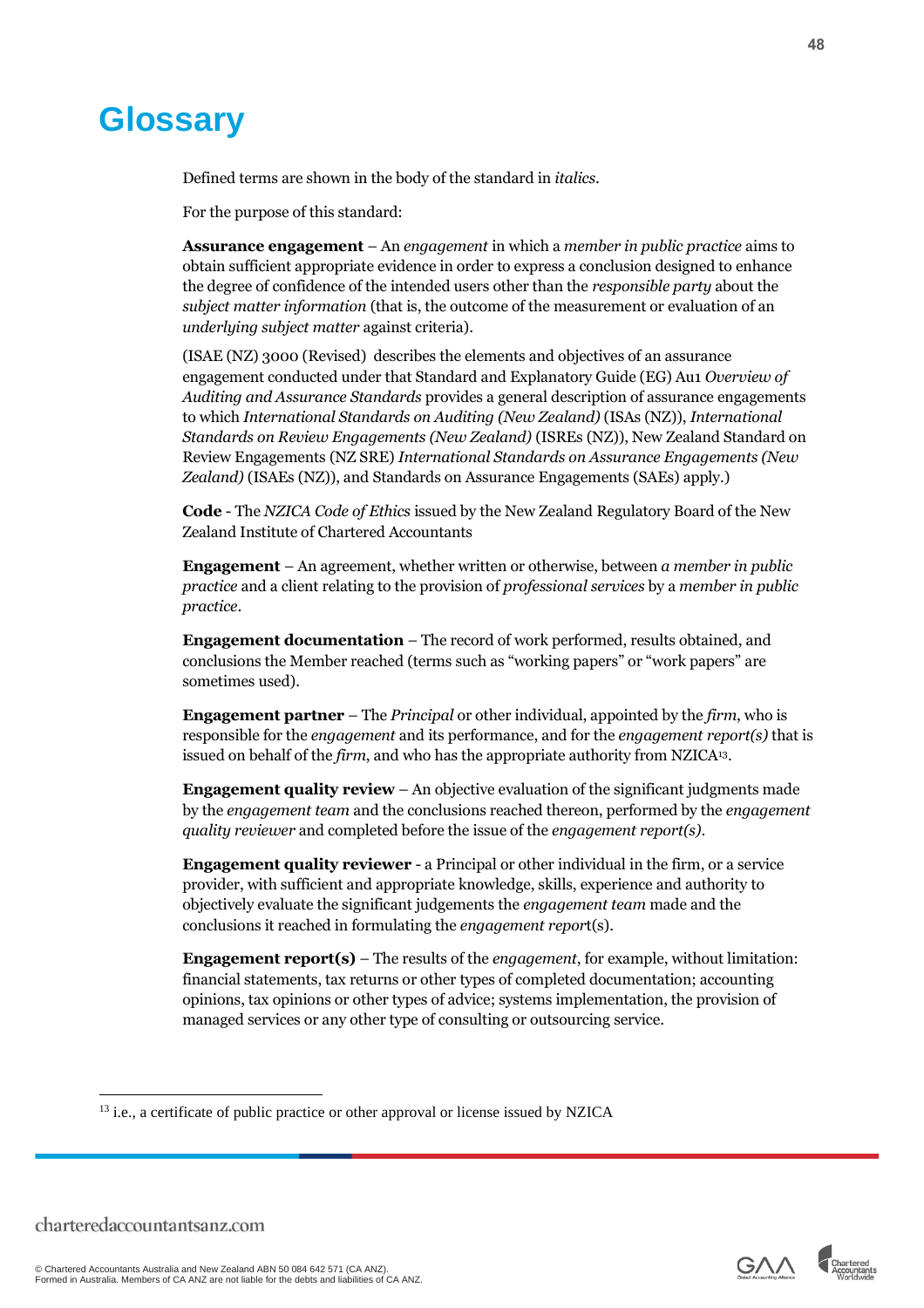**Engagement team** – All *Principals* and *staff* performing the *engagement*, and any other individuals who perform procedures on the *engagement*, excluding an external expert

**External inspections** – *Inspections* or investigations, undertaken by an external oversight authority, related to the *firm's SOQM* or *engagements* performed by the *firm*.

**Firm** – A sole practitioner, partnership, or other form of entity through which a *Member*  undertakes *engagements*. 14

**Have an inquiring mind** –Is described in paragraph R120.5A1 of the *code*.

**Inspection** – In relation to completed *engagements*, procedures designed to provide evidence of compliance by *engagement teams* with the *firm's* quality management policies and procedures.

**Member<sup>15</sup>** <sup>16</sup> <sup>17</sup> <sup>18</sup> - An individual who is a Member of the New Zealand Institute of Chartered Accountants in accordance with the New Zealand Institute of Chartered Accountants Rules.

**Members in public practice** - A *Member*, irrespective of membership designation or functional classification (for example, audit, tax or consulting) in a *firm* that provides *professional services* or otherwise provides *professional services* to the public.

*The term "member in public practice" is also used to refer to a firm of members in public practice.*

**Monitoring and remediation** – A process comprising an ongoing consideration, evaluation and remediation of the *firm's SOQM*, including a periodic *inspection* of a selection of completed *engagements*, designed to provide the *firm* with *reasonable assurance* that its *SOQM* is effective.

**Network firm** – A *firm* or entity that belongs to the *firm's network*.

**Network** – A larger structure:

- (a) That is aimed at cooperation; and
- (b) That is clearly aimed at profit or cost-sharing or shares common ownership, control or management, common quality management policies or procedures, common business strategy, the use of a common brand name, or a significant part of professional resources.

© Chartered Accountants Australia and New Zealand ABN 50 084 642 571 (CA ANZ). Formed in Australia. Members of CA ANZ are not liable for the debts and liabilities of CA ANZ.



<sup>14</sup> The definition of "firm" in other relevant *professional standards* (including the *code*) may differ from the definition set out in this standard.

<sup>&</sup>lt;sup>15</sup> An insolvency practitioner who is licensed by NZICA but is not a *Member* of NZICA is also required to comply with this standard as if they were a *Member*. This is in accordance with the Practitioner Compliance Agreement the insolvency practitioner entered into with NZICA.

<sup>&</sup>lt;sup>16</sup> A qualified statutory accountant who is recognised by NZICA in accordance with sections 36S and 36T of the Financial Reporting Act 2013 is also required to comply with this standard as if they were a *Member*. This is in accordance with the Qualified Statutory Accountants Compliance Agreement the qualified statutory accountant entered into with NZICA.

<sup>&</sup>lt;sup>17</sup> A non-member principal who is permitted to practice with *Members* pursuant to Appendix IV, Rule 3.1 of the NZICA Rules is also required to comply with this standard as if they were a *Member*. This is in accordance with the Non-member Principal Compliance Agreement the non-member principal entered into with NZICA.

<sup>&</sup>lt;sup>18</sup> A member of CA ANZ who does not reside in New Zealand but who practices the profession of accountancy in New Zealand is also required to comply with this standard pursuant to Rule 3.6 of the NZICA Rules and By-law 38A of the CA ANZ By-laws.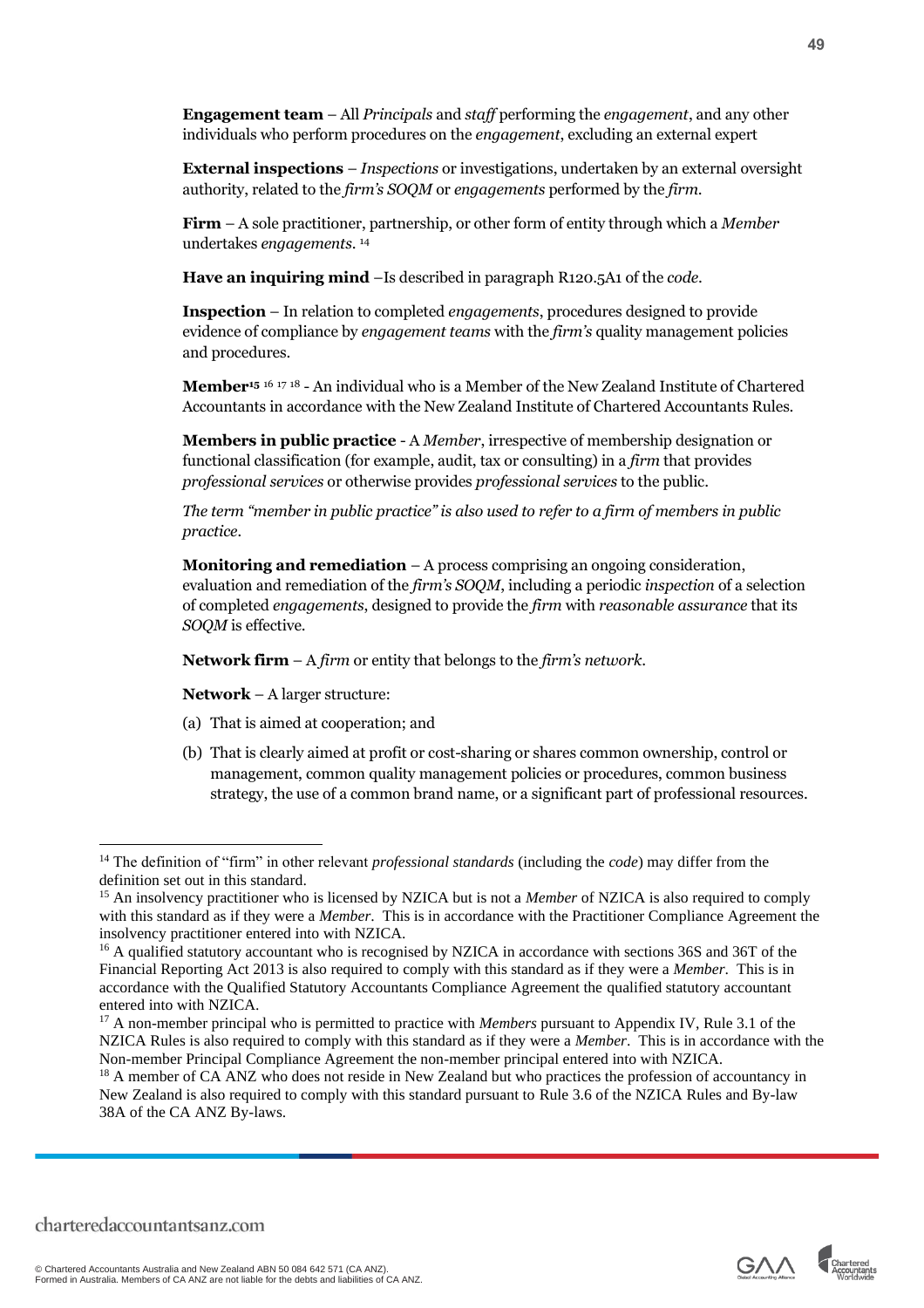**Principal** – A person having direct or indirect ownership interest in a practice entity and a governance role in that same structure in the nature of a shareholder and director of a company, a partner in a partnership, a person with the power of appointment of trustees, or a trustee in respect of a trust.

**Personnel** – *Principals* and *staff* in the *firm*.

**Professional activity – An activity requiring accountancy or related skills undertaken by a** *Member* including, accounting, auditing, tax, management consulting, and financial management.

**Professional judgment** – The application of relevant training, knowledge and experience, within the context of *professional standards* (including the *code*), in making informed decisions about the courses of action that are appropriate in the design, implementation and operation of the *firm's SOQM*.

This term is further described in paragraph R120.5 A4 - A5 of the *code*

**Professional services** – *Professional activities* performed for clients

**Professional standards** - Professional and ethical standards<sup>19</sup> issued by the New Zealand Regulatory Board of the New Zealand Institute of Chartered Accountants*.*

**Public interest** - The collective well-being of the community and institutions the profession serves

**Reasonable assurance** – In the context of this Standard, a high, but not absolute, level of assurance.<sup>20</sup>

**Related services** - Services to perform agreed upon procedures or other non-assurance work that may ordinarily be carried out by an assurance practitioner as prescribed by the External Reporting Board or the New Zealand Auditing and Assurance Board

**Responsible party** - In an *assurance engagement*, the party responsible for the *underlying subject matter*.

**Service provider** (in the context of this Standard) – An individual or organisation external to the *firm* that provides a resource that is used in the *SOQM* or in the performance of *engagements*. Service providers exclude the *firm's network*, *other network firms* or other structures or organisations in the *network*

**Staff** – Professionals, other than *Principals*, including any subject matter experts the *firm* employs.

**System of quality management (SOQM)** – A system designed, implemented and operated by a *firm* to provide the *firm* with *reasonable assurance* that:

(a) The *firm* and its *personnel* fulfill their responsibilities in accordance with *professional standards* (including the *code*) and applicable laws and regulations, and conduct *engagements* in accordance with such standards and requirements; and



<sup>19</sup> As set out in *NZICA Professional and Ethical Standards: Due Process and Working Procedures*

<sup>20</sup> This is because there are inherent limitations of a *SOQM*. Such limitations include that human judgment in decision making can be faulty and that breakdowns in a *firm's SOQM* may occur, for example, due to human error or behavior or failures in information technology (IT) applications.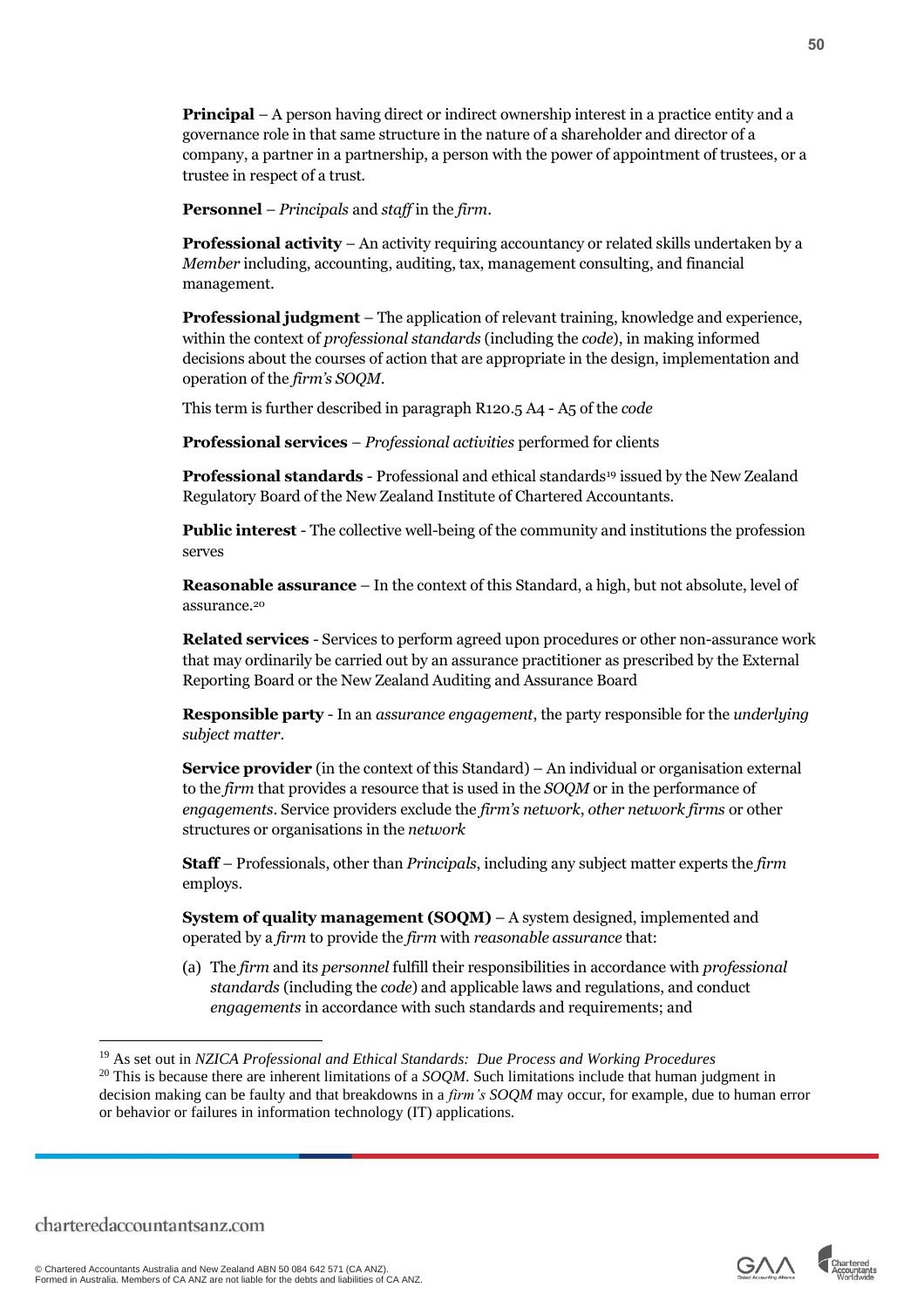(b) *Engagement reports* issued by the *firm* or *engagement partners* are appropriate in the circumstances.

**Subject matter information** - The outcome of the measurement or evaluation of the *underlying subject matter* against the criteria, i.e., the information that results from applying the criteria to the *underlying subject matter*.

**Underlying subject matter -** *The phenomenon that is measured or evaluated by applying criteria*

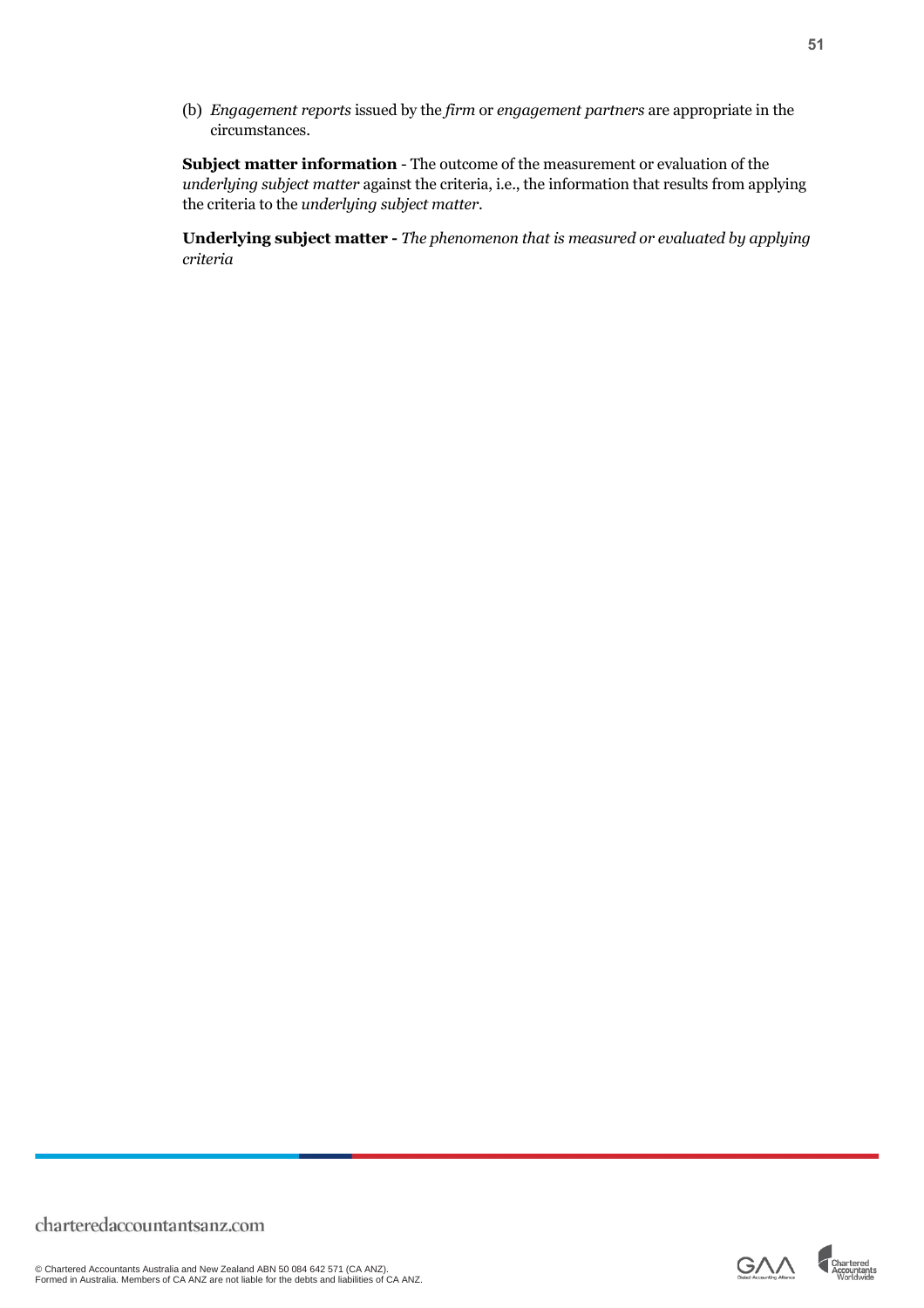#### <span id="page-51-0"></span>*Conformity with International Pronouncements*

The International Federation of Accountants (IFAC) published the International Auditing and Assurance Board's (IAASB) new suite of quality management standards in December 2020: ISQM 1: *Quality Management for Firms that Perform Audits or Reviews of Financial Statements, or Other Assurance or Related Services Engagements;* ISQM 2: *Engagement Quality Reviews;* and ISA 220 (revised): *Quality Management for an Audit of Financial Statements.*

The New Zealand Auditing and Assurance Standards Board (NZAuASB) has updated its quality management standards PES-3: *Quality Management for Firms that Perform Audits and Reviews of Historical Financial Information, and Other Assurance and Related Services Engagements* and ISA (NZ) 220 (revised): *Quality Management for an Audit of Financial Statements* and created a new quality management standard PES-4: *Engagement Quality Reviews* to be consistent with these IAASB Quality Standards.

Paragraph 1.12A of this standard describes how this standard is intended to interact with the NZAuASB quality management standards (and by extension, the standards of IAASB).

The Australian Accounting Professional and Ethical Standards Board (APESB) has issued APES 320: *Quality Management for Firms* which is similar to PS-1 but designed to interact with other APESB pronouncements, to address matters specific to the Australian environment and to ensure compliance with Australian laws and regulations. Differences between PS-1 and APES 320 include:

- PS-1 refers to NZICA pronouncements and New Zealand laws and regulations and other matters applicable to the New Zealand environment (for example, NZICA maintains and updates material, including the items bullet pointed below, in order to assist it to meet its obligations under the NZICA Act 1996) whereas APES 320 refers to APESB pronouncements and Australian laws and regulations and other matters applicable to the Australian environment (for example, its' pronouncements that address associated matters including APES 325 *Risk Management for Firms*; APES GN 30 *Outsourced Services; etc.*);
- Part 1 of PS-1 includes more specific requirements and application material regarding the monitoring and remediation process (including requiring an annual assessment of the SOQM by the individual(s) assigned ultimate responsibility and accountability for the SOQM) and documentation of the SOQM. This is consistent with material contained in the extant standard - updated for relevant changes to the IAASB/NZAuASB pronouncements. APES 320 requirements and application material on these same topics remains more high level;
- PS-1 continues to include requirements and application material regarding quality management for individual engagements (Part 2) - updated for relevant changes to the IAASB/NZAuASB pronouncements. APES320 does not include these specific requirements or application material.

© Chartered Accountants Australia and New Zealand ABN 50 084 642 571 (CA ANZ). Formed in Australia. Members of CA ANZ are not liable for the debts and liabilities of CA ANZ.